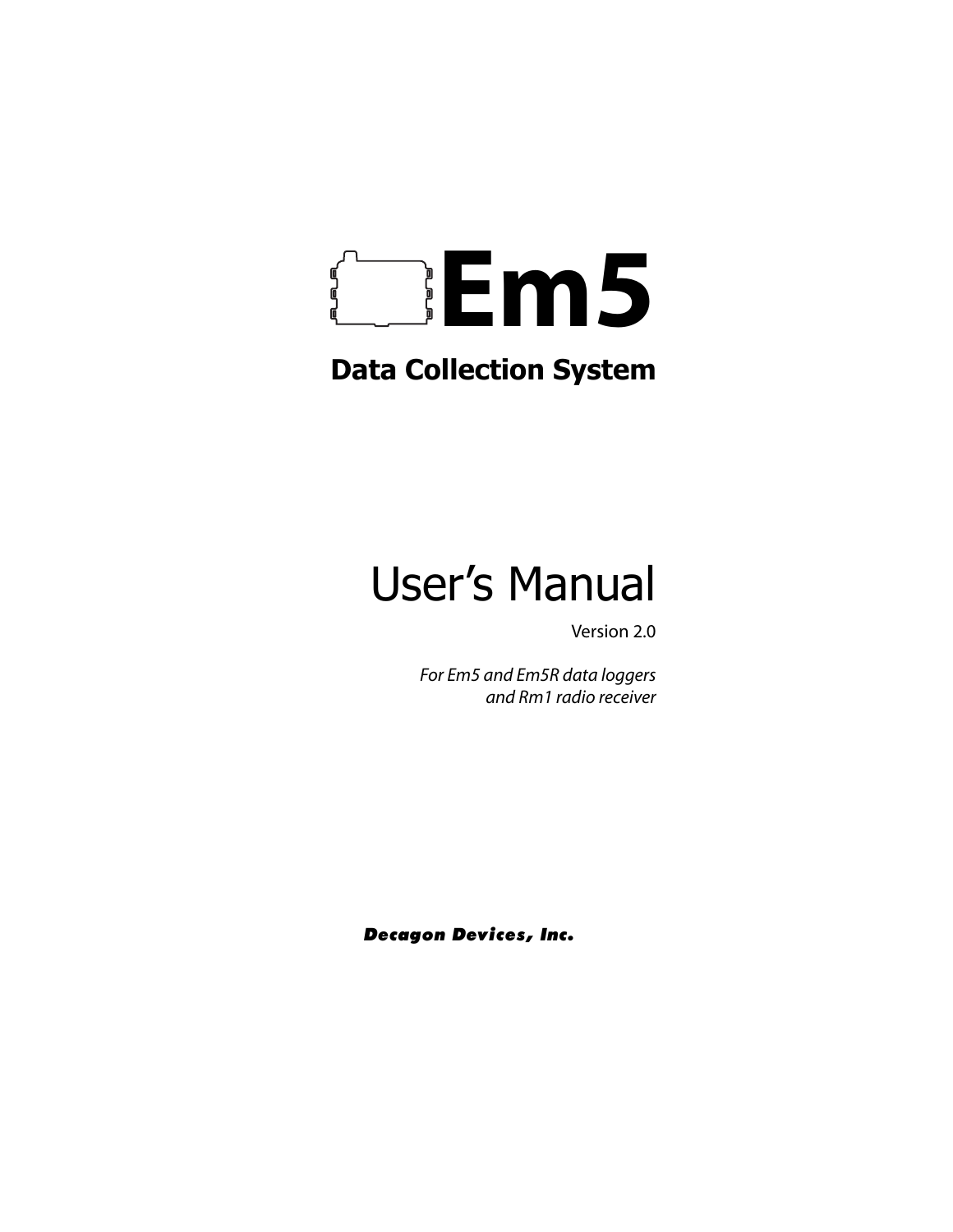© 2004 Decagon Devices, Inc. All rights reserved.

Decagon Devices, Inc. 950 NE Nelson Court Pullman, WA 99163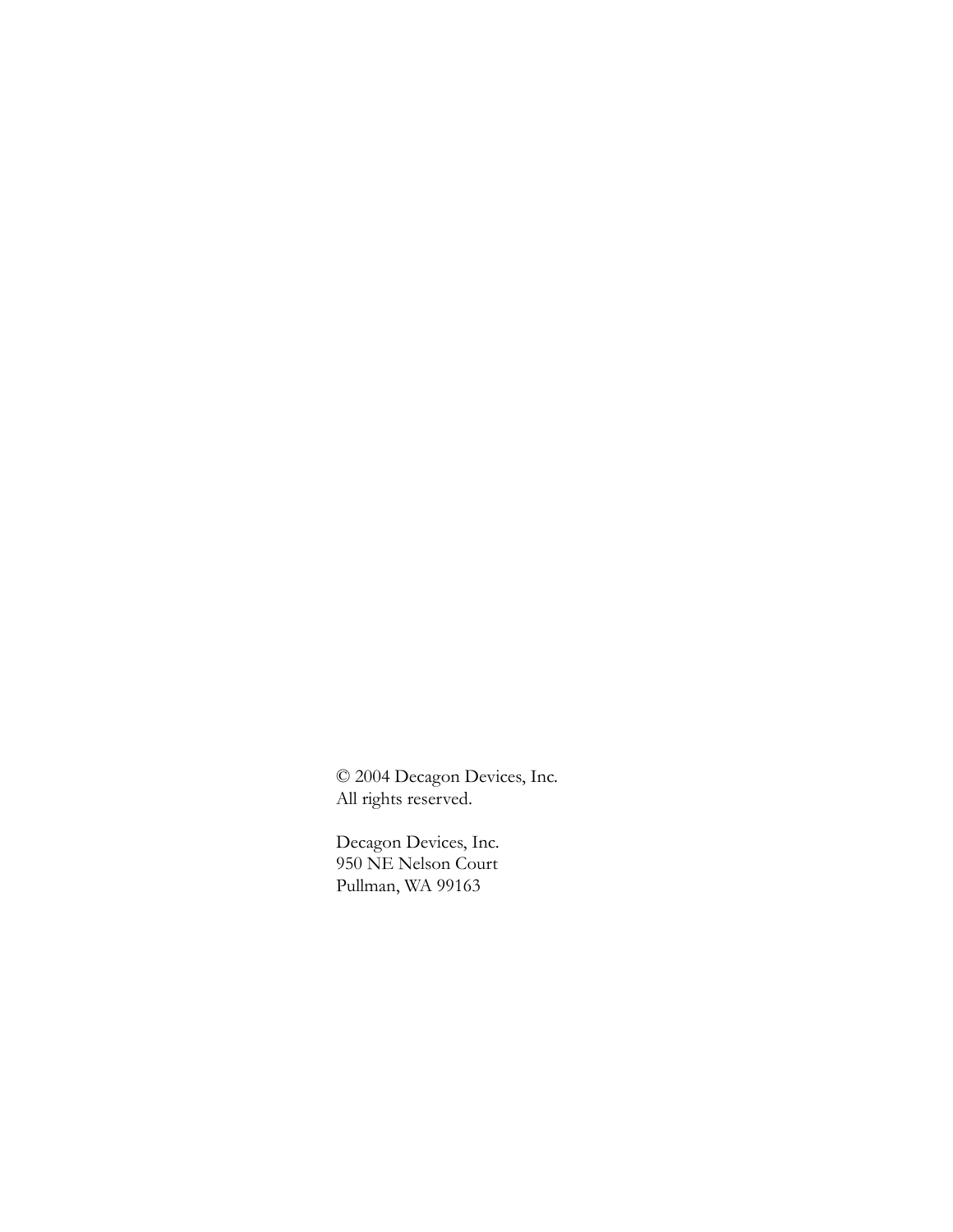## **Table of Contents**

| Welcome<br>Contact Information  1<br>Warranty Information $\,\dots\ldots\ldots\ldots\ldots\,1$<br>Seller's Liability  1<br>FCC Compliance (for the Em5R and Rm1) 2                                          |  |  |
|-------------------------------------------------------------------------------------------------------------------------------------------------------------------------------------------------------------|--|--|
| About the Em5 3<br>The Em5 setup $\ldots \ldots \ldots \ldots \ldots \ldots \ldots 3$<br>$Em5$ data logging scheme $\ldots \ldots \ldots \ldots \ldots 4$                                                   |  |  |
| 3. Set-up and Installation. 6<br>Software 6<br>Cautions: 8<br>Range considerations $\ldots \ldots \ldots \ldots \ldots \ldots$<br>Radio Settings  10<br>Setting up the Rm1 Radio Receiver 11                |  |  |
| The EchoLink program $\ldots \ldots \ldots \ldots \ldots \ldots$ 13<br>Getting Started: Configuring the Em5  14<br>Downloading Data $\ldots \ldots \ldots \ldots \ldots \ldots$ 18<br>Manual Measurement 20 |  |  |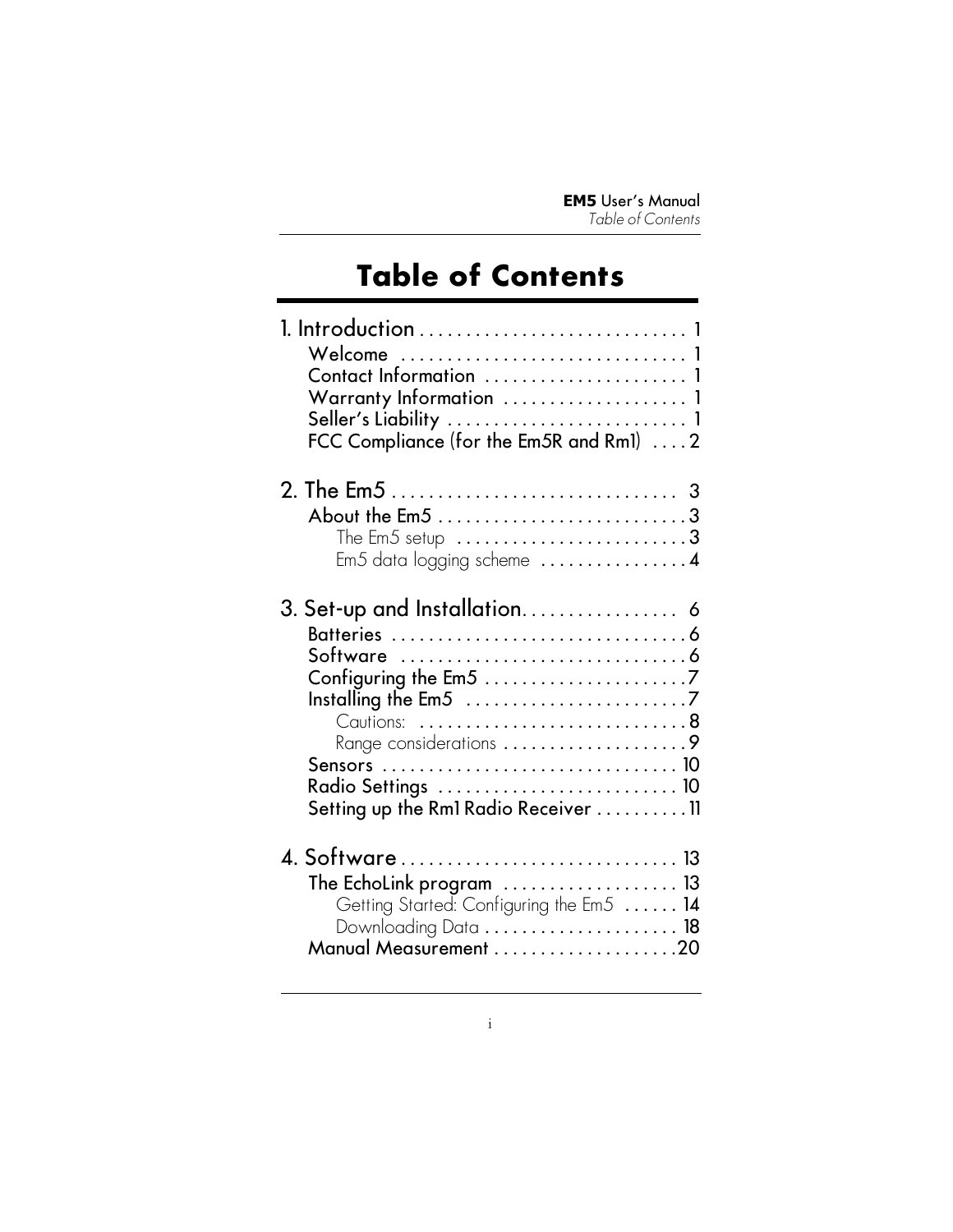| File Menu  21<br>Edit Menu $\dots\dots\dots\dots\dots\dots\dots\dots\dots$ 23<br>Actions Menu $\ldots \ldots \ldots \ldots \ldots \ldots \ldots 24$ |  |
|-----------------------------------------------------------------------------------------------------------------------------------------------------|--|
| 5. Maintenance  28<br>Removing the Radio Module 29                                                                                                  |  |
| Operation using Terminal 30                                                                                                                         |  |
| Appendix B  36<br>Em5 Specifications 36<br>Rm1 Receiver Specifications 37                                                                           |  |
| Appendix C:                                                                                                                                         |  |
| Appendix D: Em5R and Rm1<br>CE Compliance 39                                                                                                        |  |
| Appendix E: ECH2O soil<br>moisture probes 40                                                                                                        |  |
| ECH2O Specifications 40                                                                                                                             |  |
| Warranty Information  41<br>About the ECH2O  41                                                                                                     |  |
| Features 42                                                                                                                                         |  |
| Wiring Diagram $\ldots \ldots \ldots \ldots \ldots \ldots \ldots 42$                                                                                |  |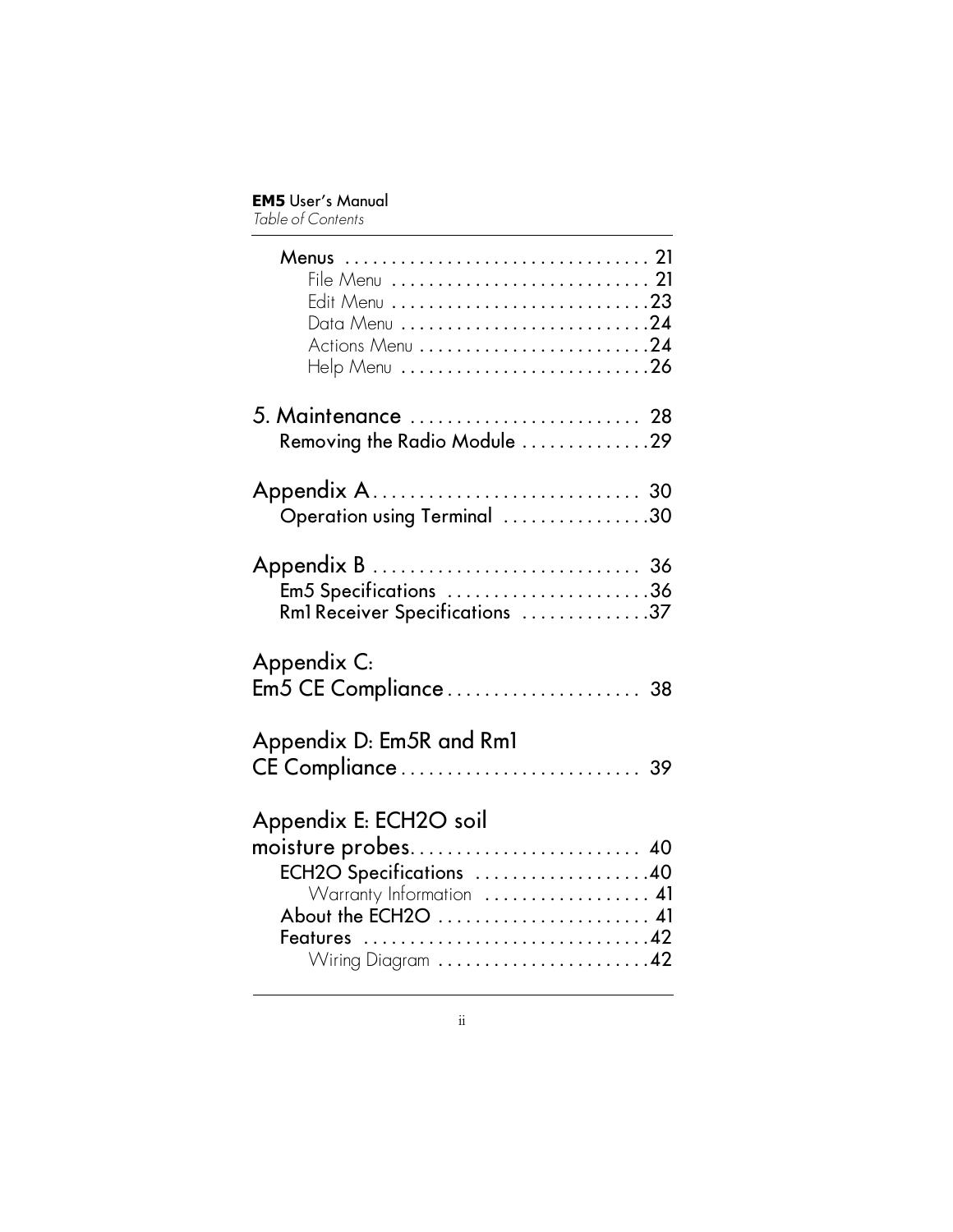| 3.5mm plug wiring $\dots\dots\dots\dots\dots\dots\dots$<br>Installing the ECH2O Probe 43<br>Procedure $\ldots \ldots \ldots \ldots \ldots \ldots \ldots \ldots 43$<br>Orientation $\ldots \ldots \ldots \ldots \ldots \ldots \ldots \ldots 44$<br>ECH2O Probe Calibration 44 |  |
|------------------------------------------------------------------------------------------------------------------------------------------------------------------------------------------------------------------------------------------------------------------------------|--|
| Extension cables 45                                                                                                                                                                                                                                                          |  |
| Troubleshooting the ECH2O probe 45                                                                                                                                                                                                                                           |  |
| Appendix F: Other Sensors  47<br>ECHO Temperature Sensor 47<br>Specifications: $\ldots \ldots \ldots \ldots \ldots \ldots \ldots 47$<br>ECH2O Rain Gauge 47<br>Drain Gauge 48                                                                                                |  |
|                                                                                                                                                                                                                                                                              |  |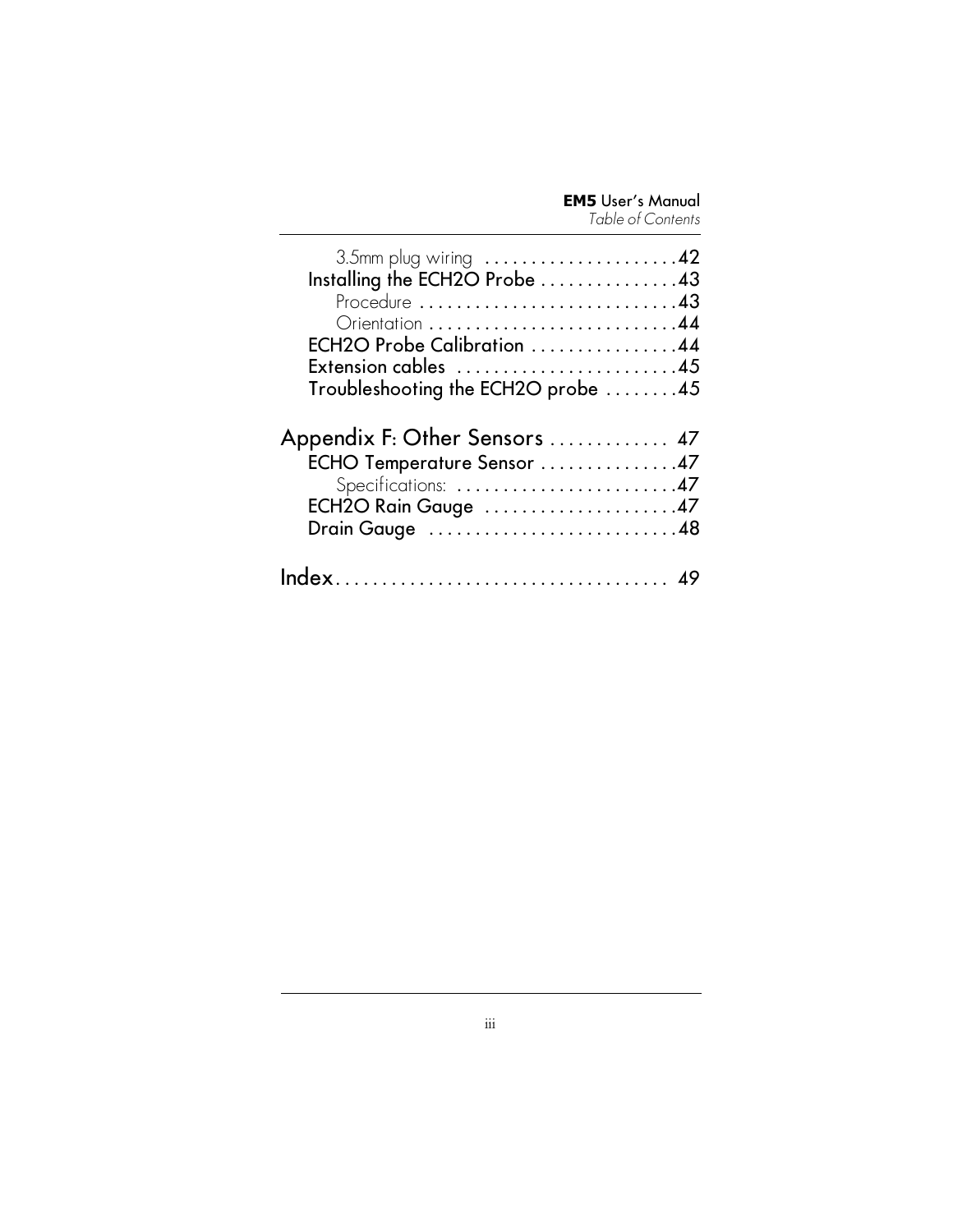#### **EM5** User's Manual *Table of Contents*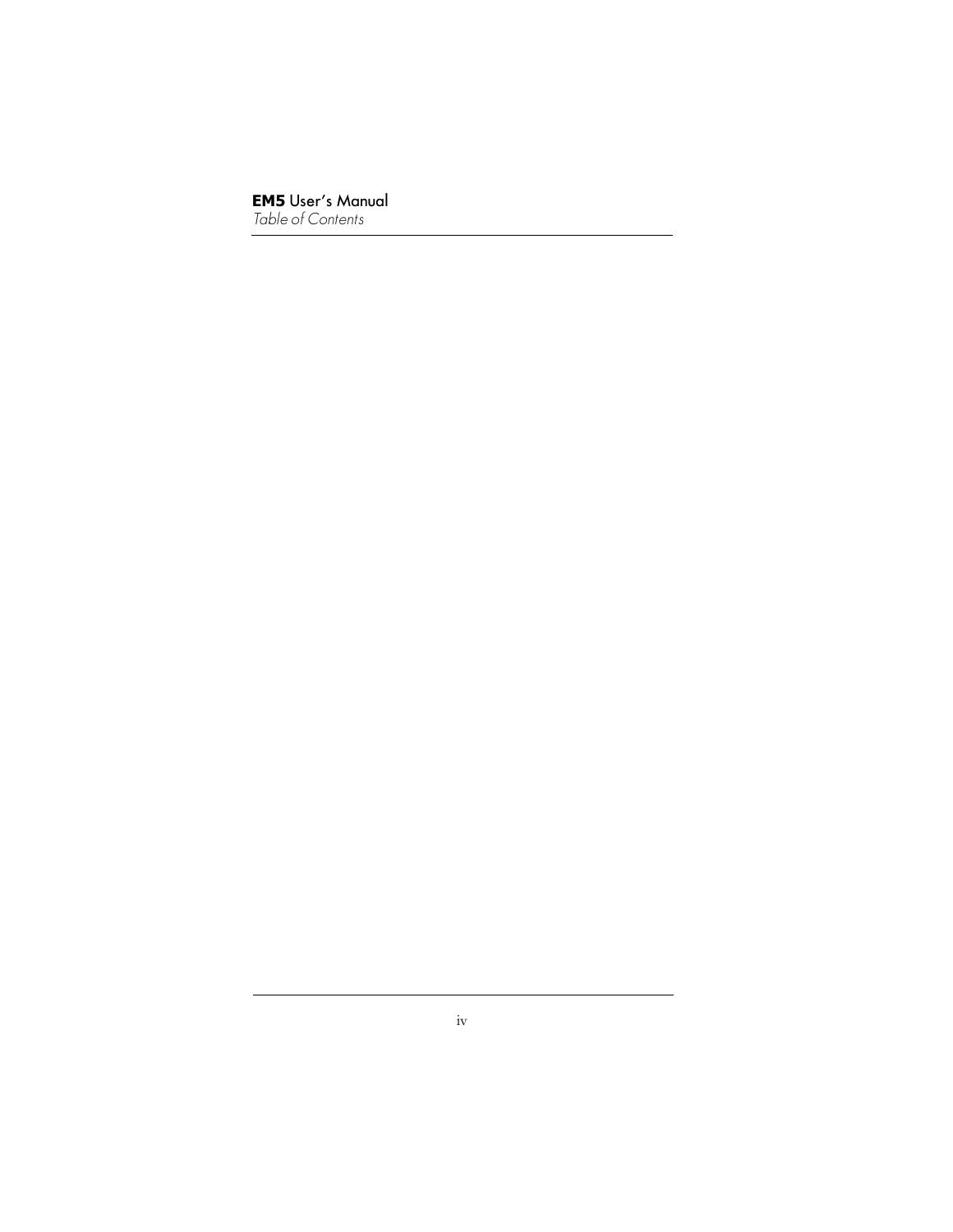# **1. Introduction**

## **Welcome**

Welcome to the Em5 data collection system. The Em5 is designed to provide you a convenient, high-quality data collection system at a relatively low cost. This manual will explain the Em5's capabilities and functions.

## **Contact Information**

To contact Decagon for customer support or questions:

- **Email** us at **em5@decagon.com**
- Send us a **fax** at: **(509) 332-5158**
- **Call** us at: **1-800-755-2751** (US and Canada only) or **509-332-2756**.

## **Warranty Information**

The Em5 has a 30-day satisfaction guarantee and a oneyear warranty.

## **Seller's Liability**

Seller warrants new equipment of its own manufacture against defective workmanship and materials for a period of one year from date of receipt of equipment (the results of ordinary wear and tear, neglect, misuse, accident and excessive deterioration due to corrosion from any cause are not to be considered a defect); but Seller's liability for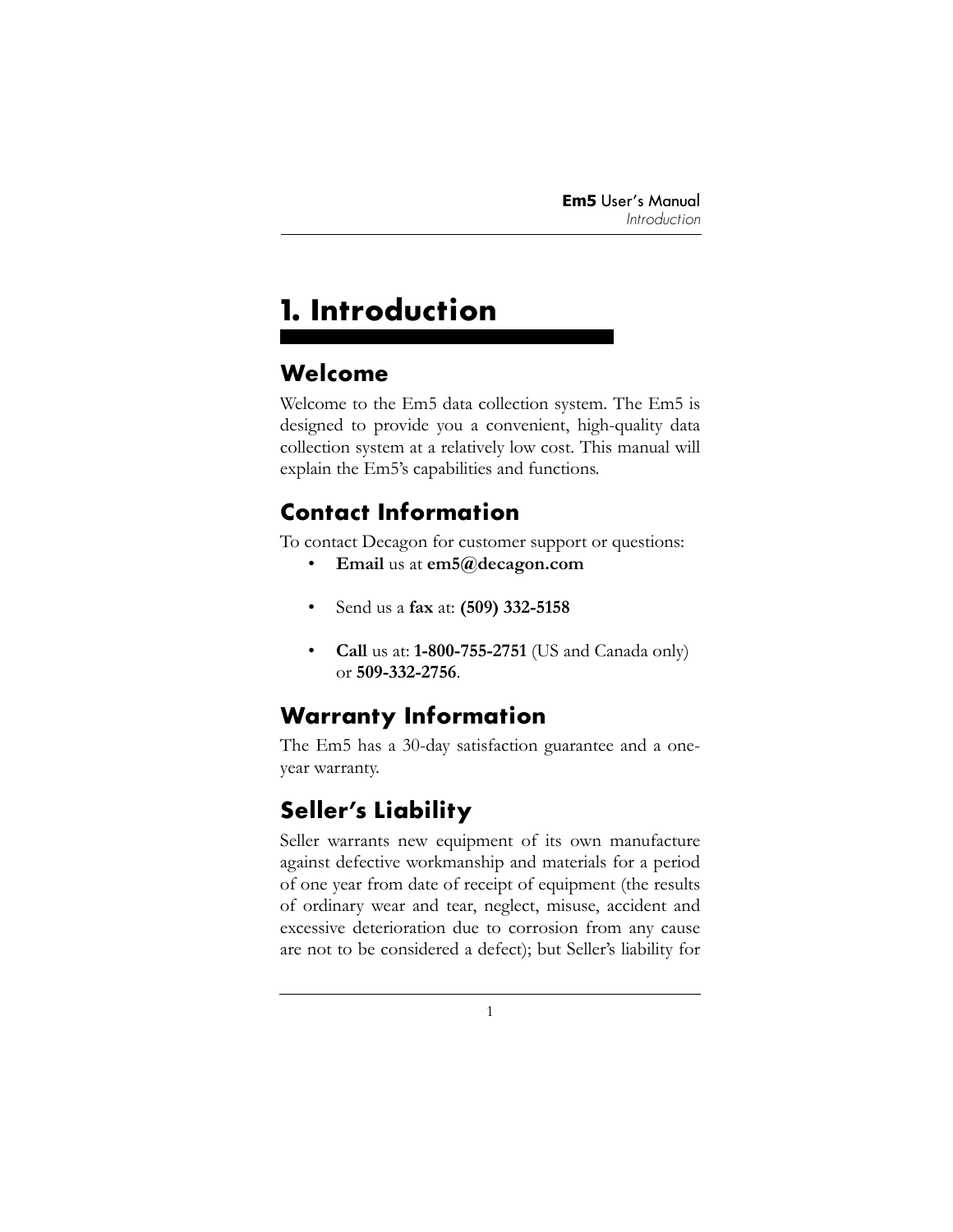defective parts shall in no event exceed the furnishing of replacement parts F.O.B. the factory where originally manufactured. Material and equipment covered hereby which is not manufactured by Seller shall be covered only by the warranty of its manufacturer. Seller shall not be liable to Buyer for loss, damage or injuries to persons (including death), or to property or things of whatsoever kind (including, but not without limitation, loss of anticipated profits), occasioned by or arising out of the installation, operation, use, misuse, nonuse, repair, or replacement of said material and equipment, or out of the use of any method or process for which the same may be employed. The use of this equipment constitutes Buyer's acceptance of the terms set forth in this warranty. There are no understandings, representations, or warranties of any kind, express, implied, statutory or otherwise (including, but without limitation, the implied warranties of merchantability and fitness for a particular purpose), not expressly set forth herein.

## **FCC Compliance (for the Em5R and Rm1)**

This device complies with part 15 of the FCC Rules. Operation is subject to the following conditions:

- 1. This device may not cause harmful interference.
- 2. This device must accept any interference received, including interference that may cause undesired operation.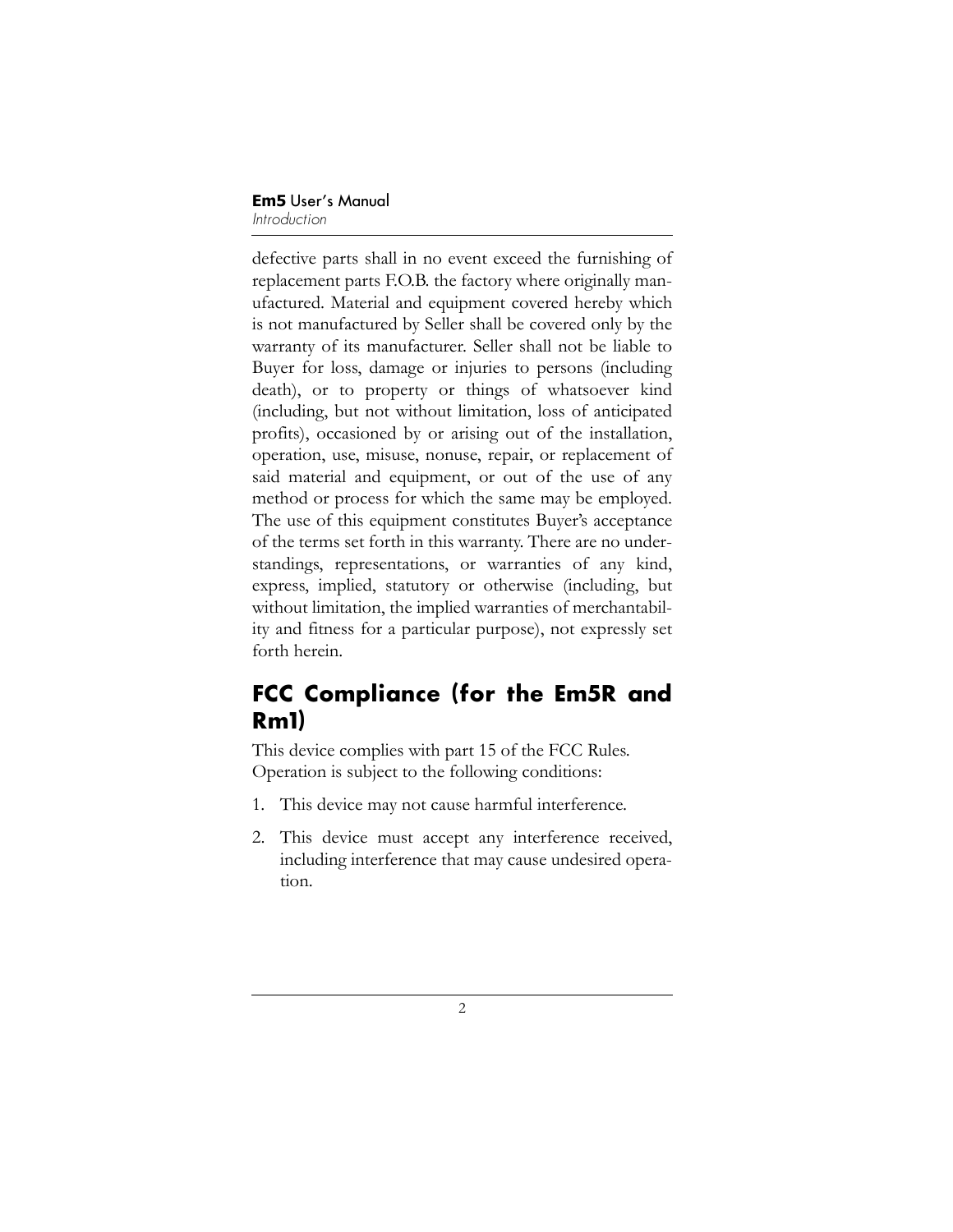# **2. The Em5**

## **About the Em5**

The Em5 is a 5-channel, self-contained data logger with an optional radio telemetry module (Em5R). It is housed in a white weather-resistant enclosure, making it suitable for long-term outdoor operation. It is powered by 4 AAAsize alkaline batteries. Without the radio, a set of batteries can last for several years. With the radio operating in "broadcast" mode (model Em5R only), the batteries should last over a year, and in "query" mode they should last for about 1 month.

#### **The Em5 setup**

An Em5 system consists of the Em5 module, sensors, data collection apparatus (such as a computer or handheld PC), and EchoLink computer interface software (included with Em5). The only sensors that will attach to the Em5 are ones built specifically for the system by Decagon. The sensors plug into the Em5's 5 channels and then take measurements according to your programmed sampling interval. The Em5 itself comes in two versions: one with radio capability (Em5R) and one without (Em5). The Em5R has a radio module installed that allows it to communicate telemetrically (once properly configured) with an Rm1 radio modem, which, in turn, connects to a computer. One Rm1 is capable of collecting data from multiple Em5Rs.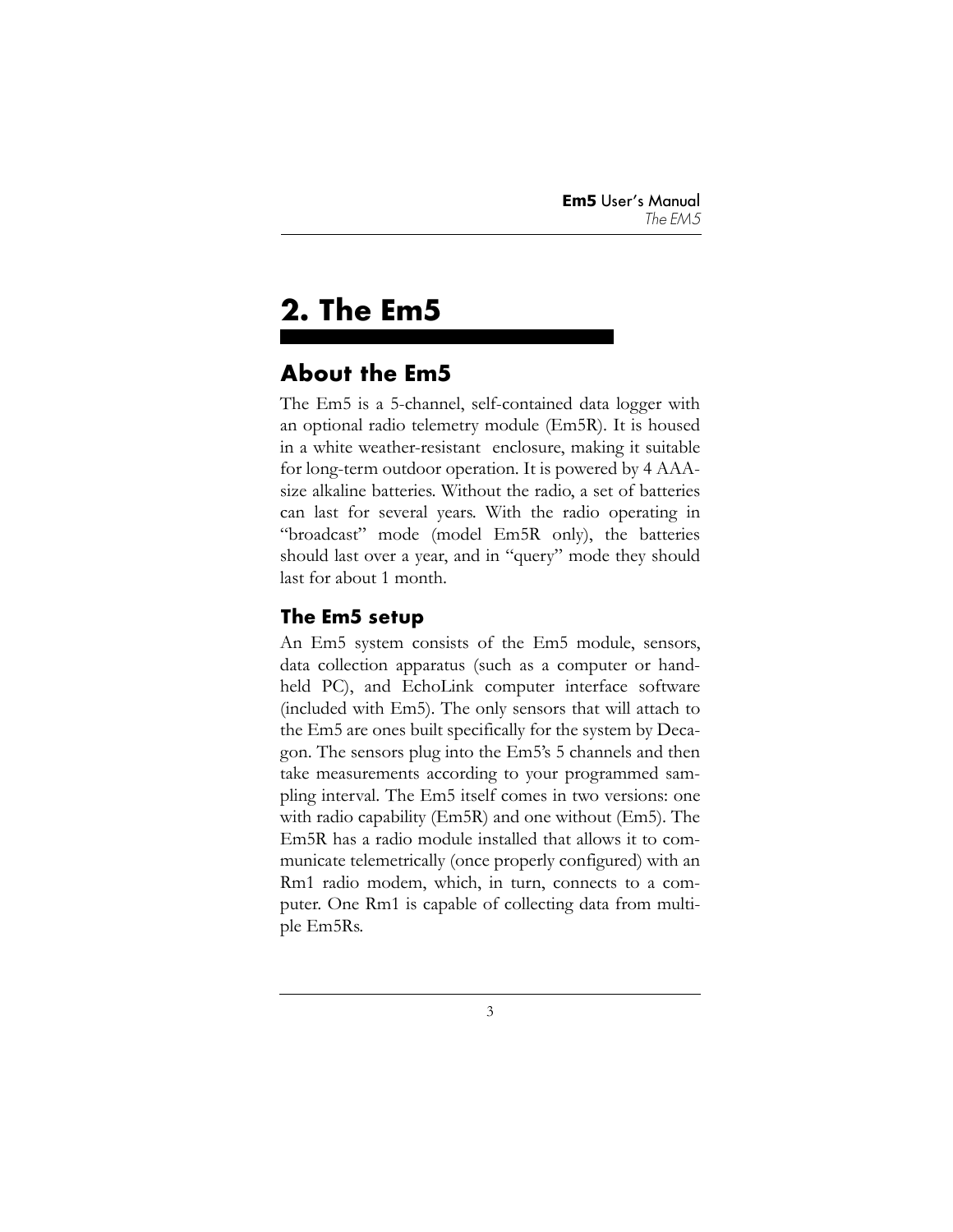In both the non-radio Em5 and the radio-enabled Em5R, you can download data directly via an RS-232 cable that is plugged into the first channel (labeled "1" on the underside of the base plate) and connected to a computer. The EchoLink computer interface software allows you to program the time, date, and measurement interval times of the Em5, and download data. The PassiveTerm program is used in conjunction with the Rm1 as a simple terminal program that captures data as it is transmitted and allows it to be stored.

#### **Em5 data logging scheme**

Before collecting data with your Em5, you should set the measurement interval with EchoLink (see Chapter 4). This measurement interval controls how often data is recorded in the Em5's internal data storage. The interval you choose applies to all 5 ports on the Em5. It is not possible to have one port measuring sensors more or less frequently than another port. For most applications, a measurement interval of 60 or 120 minutes is appropriate.

The measurement interval works relative to the Em5's internal real-time, 24-hour clock. For example, when choosing a measurement interval of 120 minutes, the Em5 will store data every two hours, on the hour. The resulting data will show sensor measurements hourly at 12:00 am, 2:00 am, ..., 10:00 pm. Choosing a measurement interval greater than 720 results in one set of data stored per day.

For most sensor types, the Em5 makes a measurement from each of the 5 sensor ports every 60-seconds regardless of the measurement interval value. When the Em5's internal clock reaches the time to store a reading,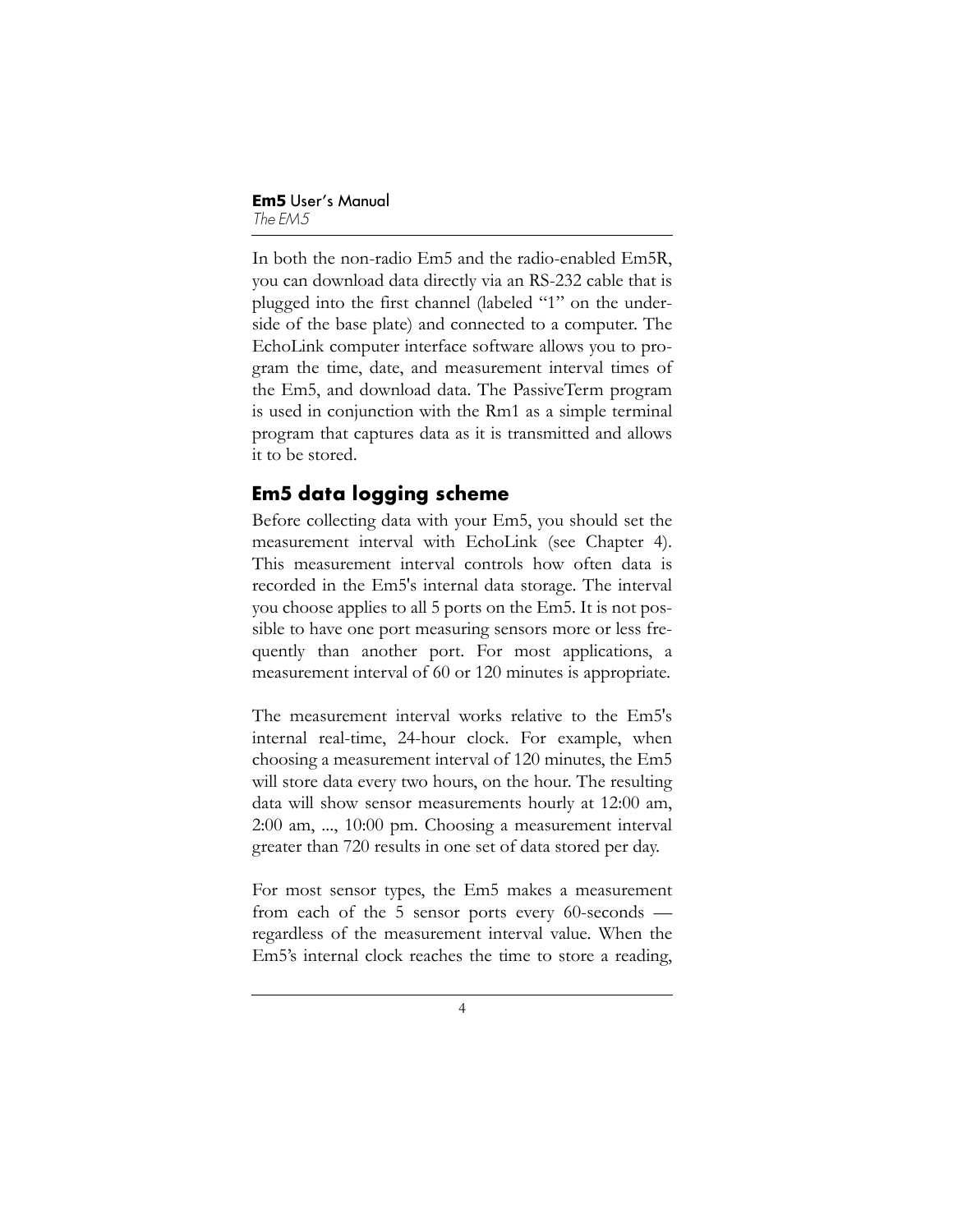the average value of all the 60-second sensor readings is stored. Therefore, if you set the measurement interval to 60, the Em5 will actually store an average of the past 60 sensor readings. If you choose an interval of 1440, the Em5 will store one value that represents the average sensor value for the entire 24-hour period.

For ECHO Rain Gauges, the value stored at the wake interval is the total tip events within the interval.

The Em5 internal data storage is non-volatile. Loss of battery power does not erase configuration settings or stored data.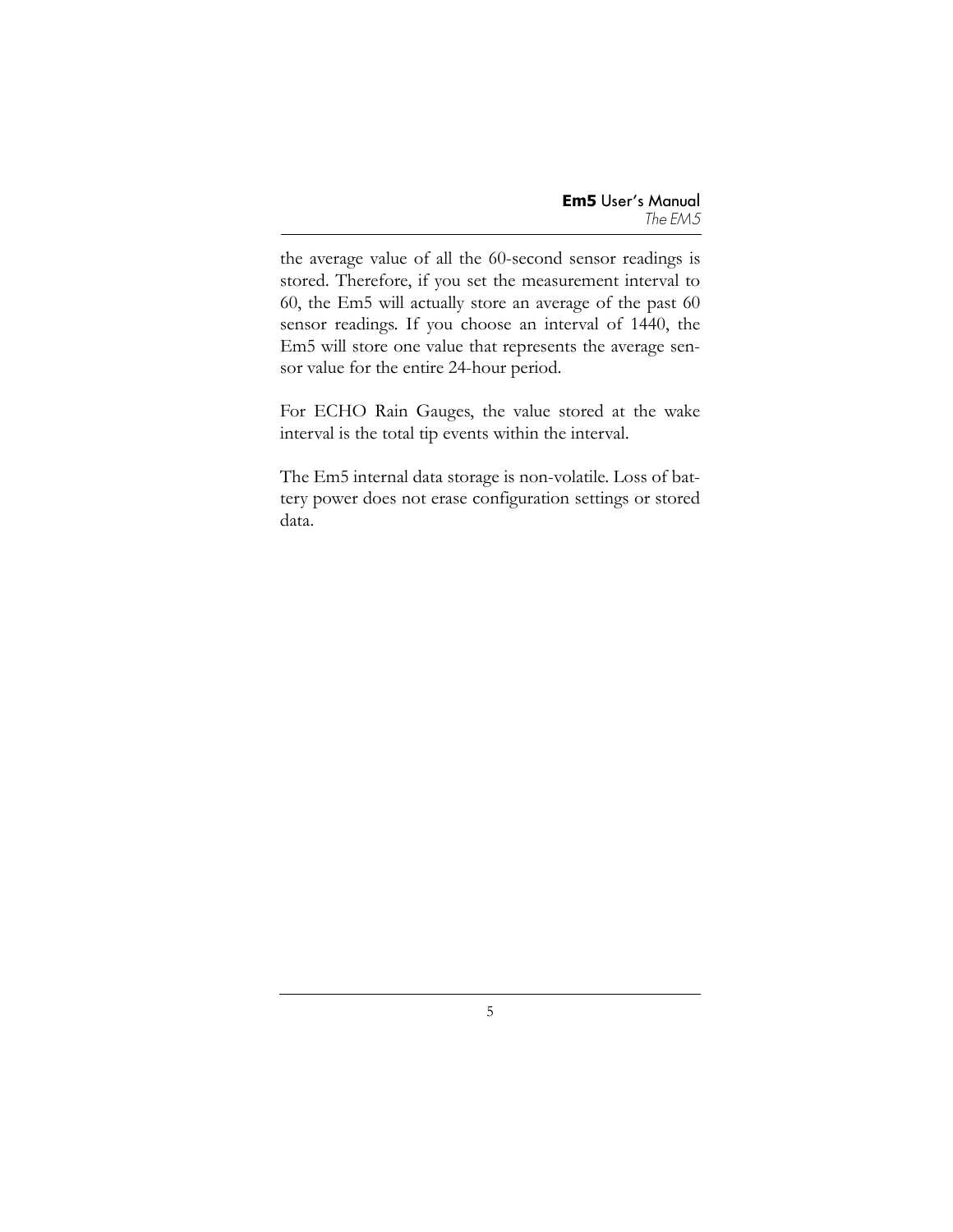# **3. Set-up and Installation**

Installation of the Em5 system involves loading software on the computer that you plan to use for communicating with your Em5s, configuring the time, date, and operation of the Em5s, and installing the Em5s in the field with their relevant sensors.

## **Batteries**

The Em5s are shipped with a new set of batteries. When the battery life indicator in EchoLink shows your Em5's batteries are less than 5%, you need to replace them. For information on replacing the batteries, see chapter 5. *Note: The internal data storage of the Em5 is non-volatile, so you will not lose data if you remove the batteries.*

## **Software**

The EchoLink software that was included with your Em5 is a standard Windows application that installs in the typical fashion. Place the CD in your CD drive, and wait for it to auto-launch. If it doesn't launch by itself, click on the "setup.exe" file. Then follow the subsequent installation prompts. Occasionally, new versions of software will become available on our website. They can be accessed in the Em5 section of:

www.decagon.com/instruments/agdownload.html

You can find your current software version in the "About" option of the Help menu in EchoLink. If you are connected to the internet, EchoLink will check to see if there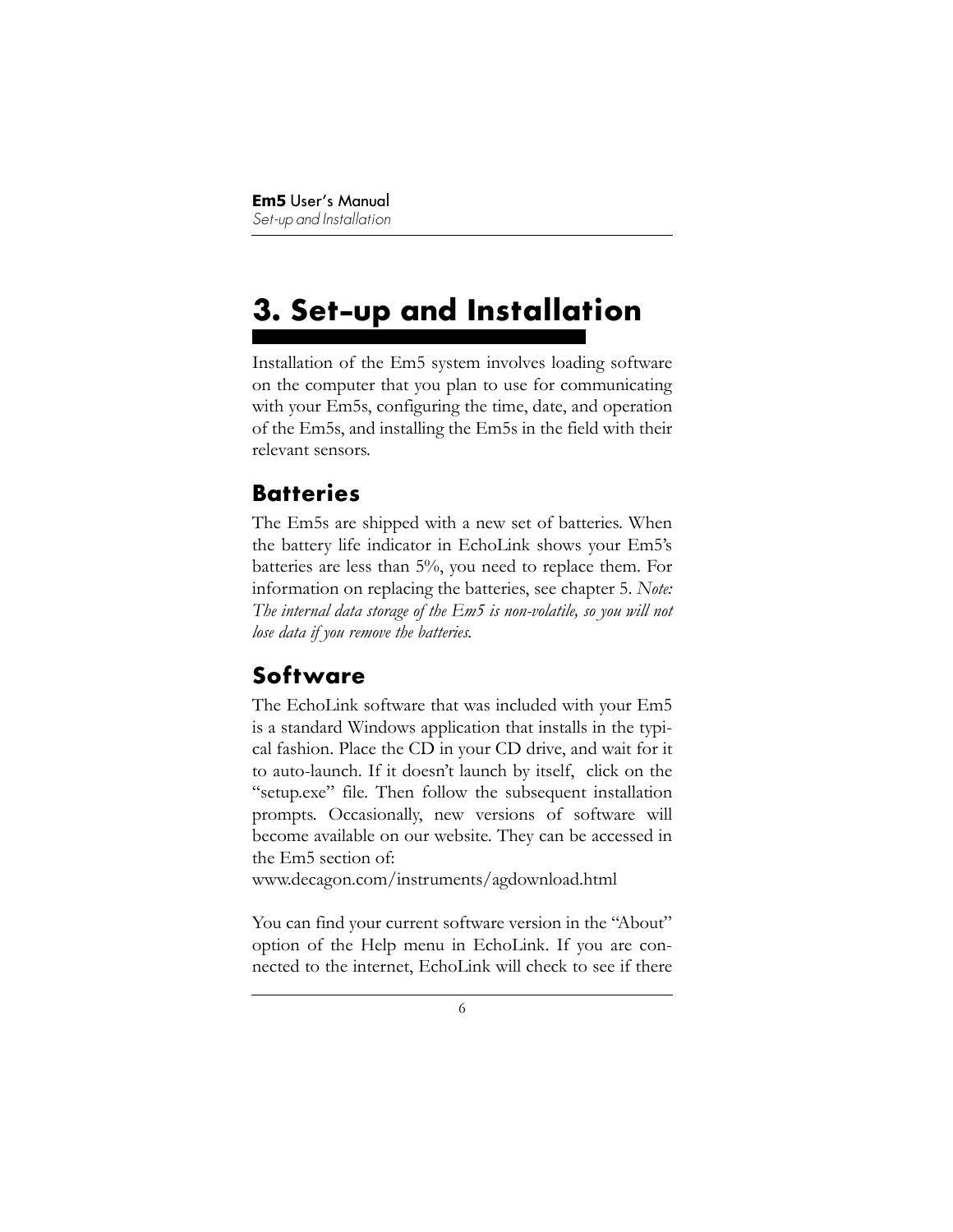is a newer version available. If there is, it will prompt you to the web page where you can download it

## **Configuring the Em5**

Before field installation, the Em5 logger needs have parameters such as name, date, time, measurement interval, and communication mode set or defined. Also, the radio-enabled Em5R will not respond to radio contact until properly configured to do so. The Em5 can be directly connected to your computer using the 9-pin to 3.5-mm plug RS-232 cable (included with the logger). To accomplish this, do the following:

- 1. Run the EchoLink program.
- 2. Plug the 3.5 mm connector of the Rs-232 cable into Port 1 of the logger, and plug the 9-pin connector into the serial port of your computer. **(Note: Make sure EchoLink is running before connecting, or data loss may occur).**
- 3. Set the correct COM Port address (See page 23)
- 4. Use the EchoLink program as described in Chapter 4 of this manual, to set the name, date, time, measurement interval, and radio mode of the logger. The optional Em5R and Rm1 radio modem may also be configured for communication (See **Radio Settings**)

## **Installing the Em5**

The Em5 will serve as a collection station for up to 5 sensors. The Em5 is compatible only with sensors made by Decagon specifically for use with the Em5s, such as the  $ECH<sub>2</sub>O$  water content probes, rain gauge, temperature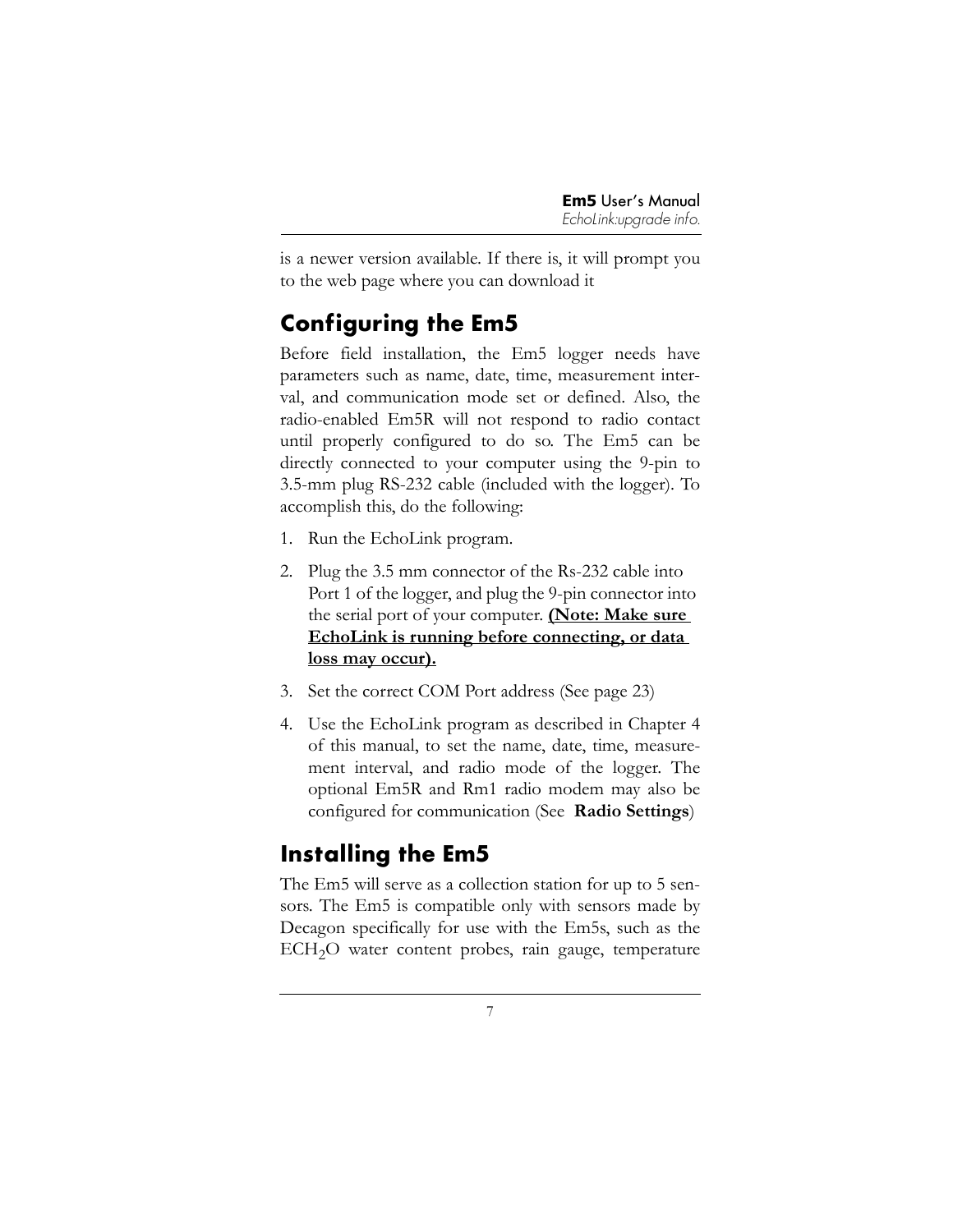sensors, etc. To install the Em5 and sensors, do the following:

- 1. Install your probes as directed in the respective sensor's manual.
- 2. Plug the sensors' jacks firmly into the Em5 input ports. Unused inputs should be plugged to prevent dirt, water and insects from entering the case. Plugs are provided for covering unused inputs. *Note: the ECHO Rain gauge should be plugged only into ports 2 through 5.*
- 3. On each side of the Em5, there are three loop-holes. Use these to fasten the Em5 to a mounting post using the included zip-ties or a similar fastener. Make sure it is installed in an upright position, with the 5 input ports underneath. In this position, rain and spray are shed by the enclosure and drip off without affecting the contents of the Em5 enclosure.

#### **Cautions:**

- Do not immerse the Em5.
- Make sure to install the Em5 upright, so that water cannot enter the input ports, which can result in damage to the logger.
- Do not install Em5R radio-enabled loggers near large metallic objects, as these can attenuate the radio signal.
- If the Em5R is mounted to a metallic post, be sure to use an antenna extension cable to mount the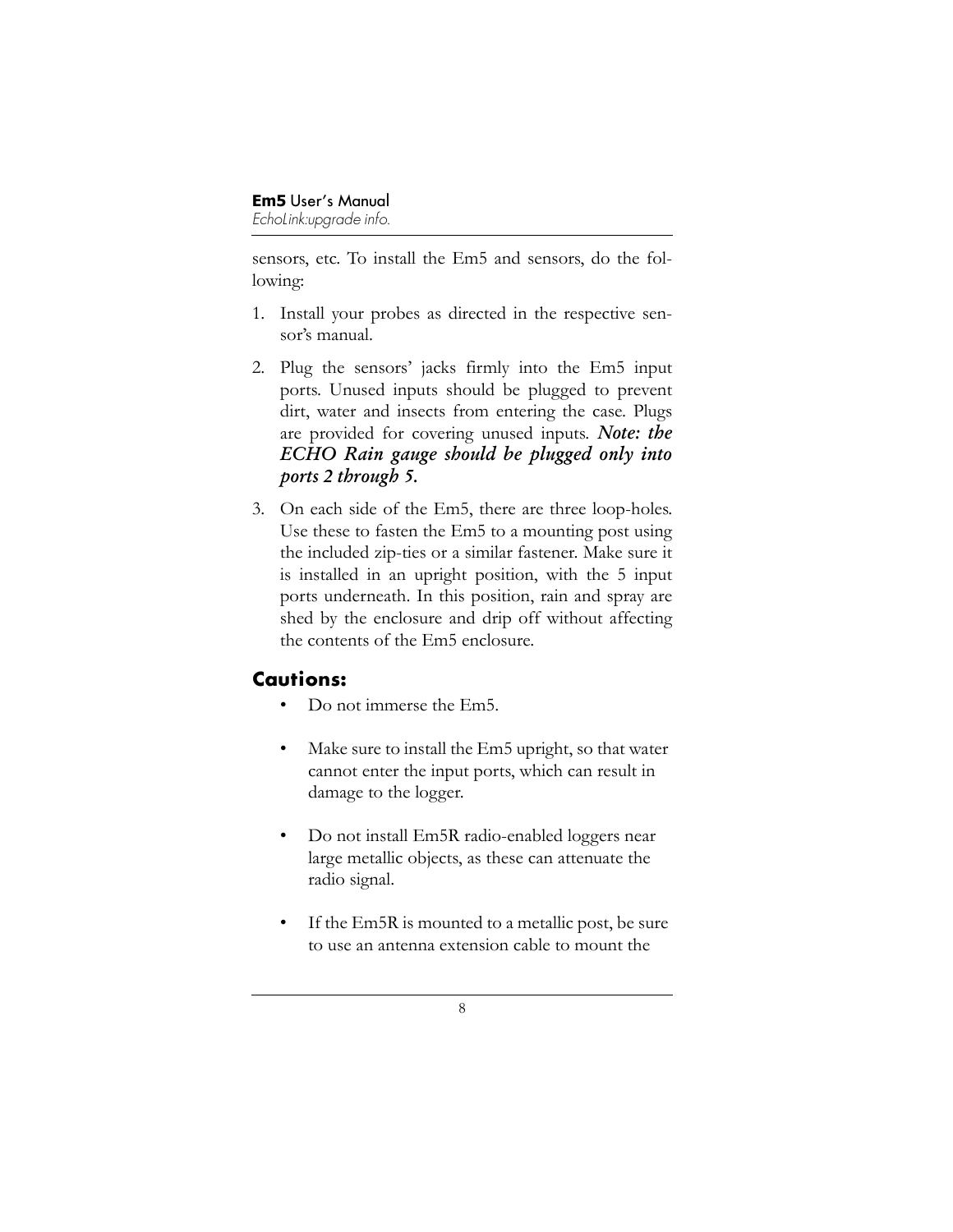antenna to the top of the post. This will maximize the transmit range of the Em5R.

If you are using probes with cables longer than 16 feet (5m), there is a higher risk of damage to the Em5 if hit by lightning.

#### **Range considerations**

The range of the radio indicated in the specifications for the Em5R is the maximum range attainable with standard antennas and a clear and open path between the transmitter and the receiver. Both transmitter and receiver must be at an adequate distance above the ground.

Obstructions will attenuate high frequency radio signals, such as those from the Em5 radios. The higher the frequency, the greater the attenuation, so the usable range of the 2.4 GHz radios (available for use in locations outside the USA) is shorter than that for the 900 MHz units. Buildings, hills, vegetation, vehicles and other obstructions will shorten the radio's range — sometimes drastically so. Also, radio frequency (RF) interference in the environment around the radio can reduce the usable range.

You can greatly help the effective transmit range both by maximizing the height above ground of the Em5R's antenna and by using a directional Yagi antenna. Use our antenna extension cables to raise the height of the antenna. Different types of Yagi antennas and extension cables are available from Decagon. Also, maximizing the separation from RF sources such as electric motors, transformers, cell-phone towers, and vehicles will also increase your transmit range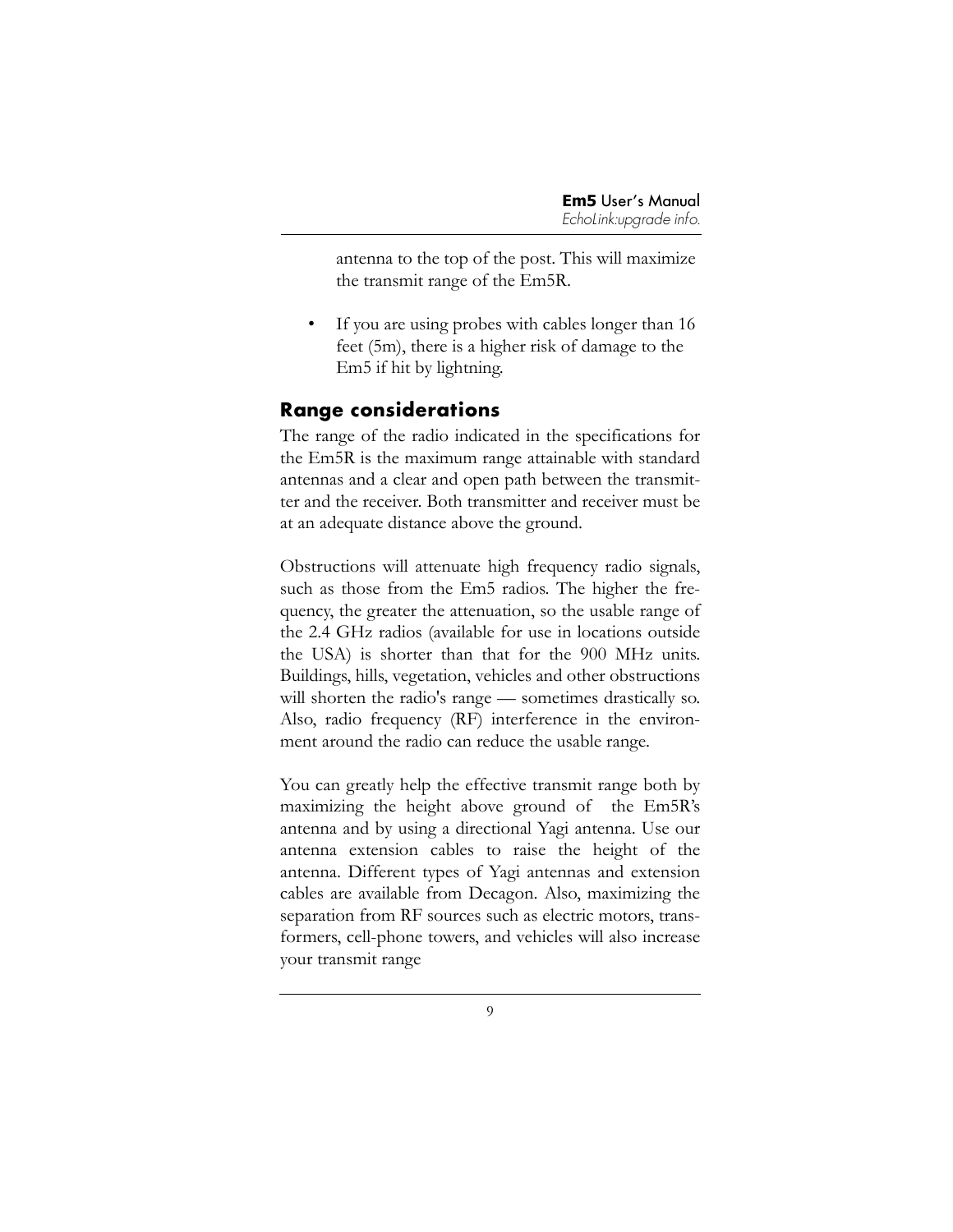## **Sensors**

Sensors suitable for use with the Em5 are sold by Decagon. These include the  $ECH<sub>2</sub>O$  soil moisture probe, the ECHO Rain gauge, temperature sensors, and Drain Gauge. Other sensors will become available in the future. The sensor is simply installed and plugged into the logger. Unused inputs should be plugged. *Note: The ECHO Rain gauge must not be plugged into channel 1 of the Em5, since it causes conflicts with the internal hardware. Plug this sensor into channels 2 through 5 only.*

## **Radio Settings**

For a group of Em5Rs to communicate with a radio modem (Rm1), both the channel number and the subchannel of all units (including the Rm1) must coincide. Additionally, each Em5 must have a unique name.

Groups of Em5s with different channel numbers use different frequency-hopping sequences, and therefore experience minimal interference between groups.

Groups with the same channel numbers but different subchannel numbers can interfere with each other, but can't communicate with each other. This interference can also cause additional battery drain.

Typically you pick a channel and a sub-channel, and set all Em5Rs and the radio modem (Rm1) to these numbers. Each Em5R is then given a unique name. If groups of Em5Rs are operating in adjacent fields within range of each other, and you want to access one group without disturbing the other, the two groups should be set to differ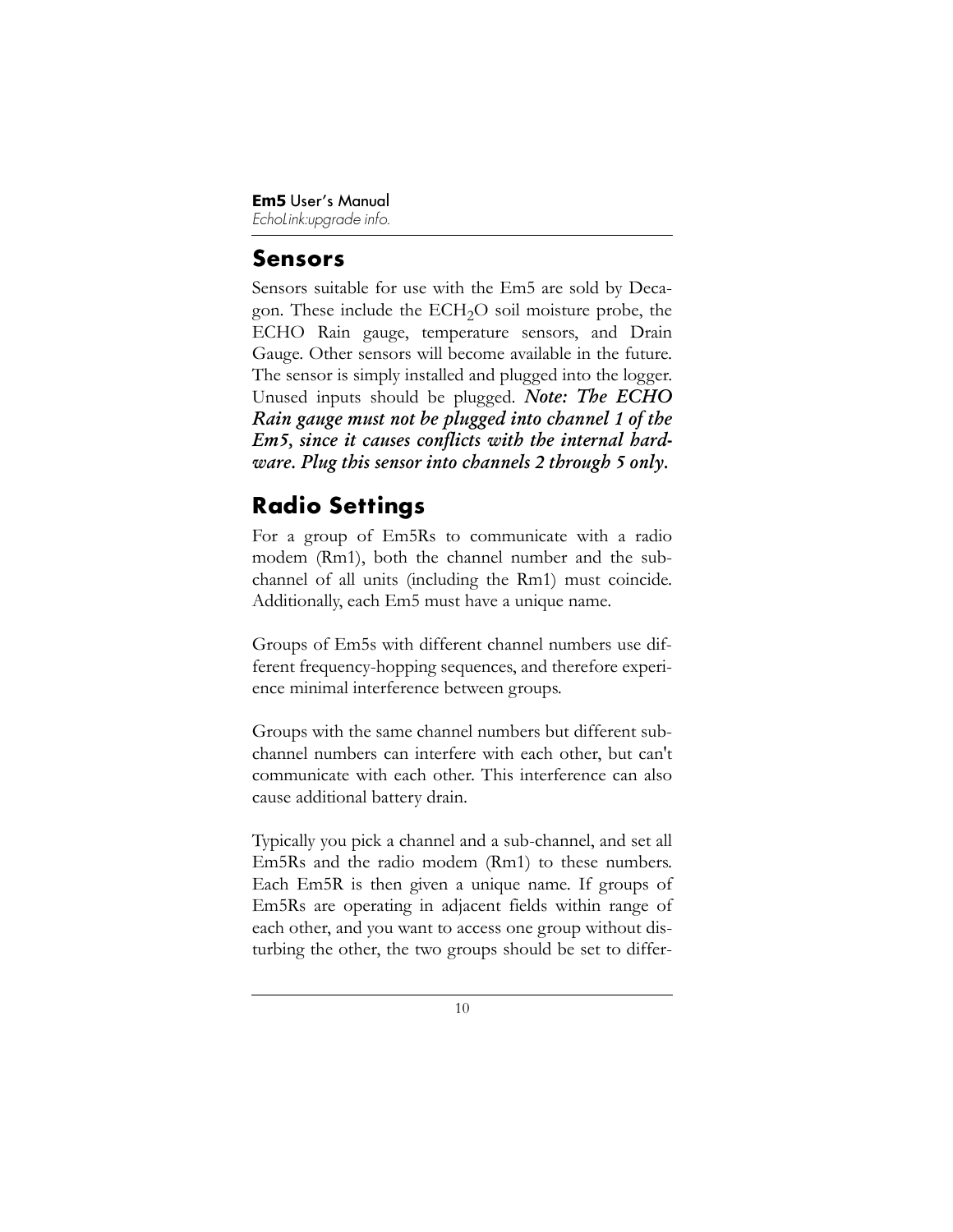ent channel numbers. If the two groups are being contacted with the same radio modem (Rm1), the radio modem channel number needs to be changed to match each group before the Em5Rs in that group can be contacted.

**The channel and sub-channel numbers are both set to zero when the radio is shipped from the factory.** These settings may be modified using the EchoLink software, as explained in chapter 4.

## **Setting up the Rm1 Radio Receiver**

The Rm1 receiver module is specifically designed for communication between the Em5R (radio-enabled) loggers and a computer. Typically one Rm1 will serve as the radio modem for all of your Em5Rs, since it can collect data from many different Em5Rs. To set up communication between the Rm1 and the Em5Rs, do the following:

- 1. Connect the 6-in. antenna to the gold "RPSMA" plug on the Rm1.
- 2. Plug the 9-pin RS-232 cable (included with Rm1) into the RS-232 port on the Rm1, and plug the other end into an available serial port on your computer. See page 23 for more information on setting up your COM port correctly.
- 3. Plug in the AC adapter that came with your Rm1 and insert the 5.0 mm plug into the Rm1's "DC in" jack. If you want your Rm1 to be mobile, contact Decagon for information on an adapter that attaches to your car's 12V output (cigarette lighter).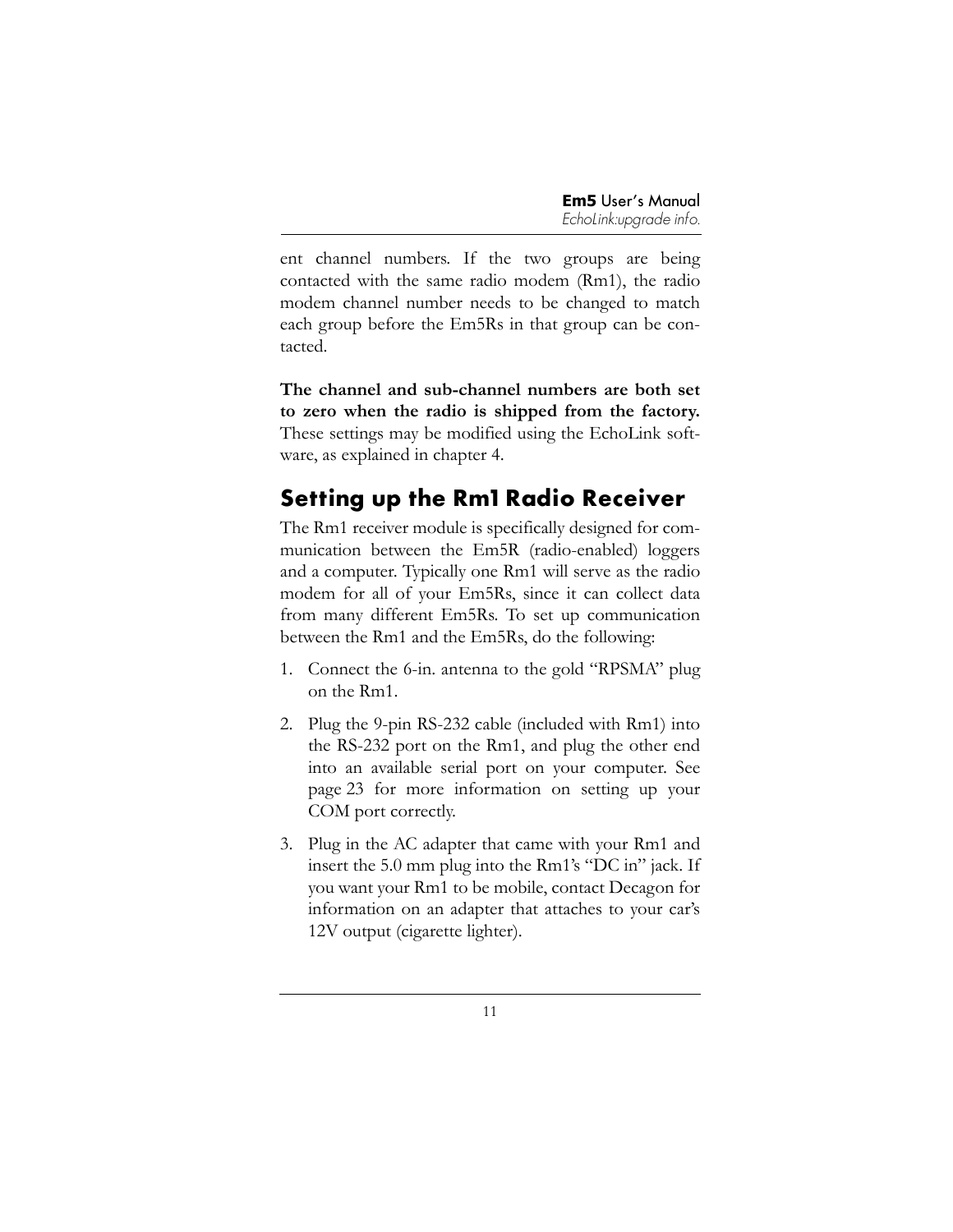4. Move the switch to the "up" position to turn it on. If the serial port is active, the red LED is steadily illuminated, and blinks when data is being transmitted. The yellow LED blinks when it receives data.

**Note: The standard antenna supplied with the Rm1 is for indoor use only. Please contact Decagon about an all-weather antenna if you choose to use your Rm1 outdoors.**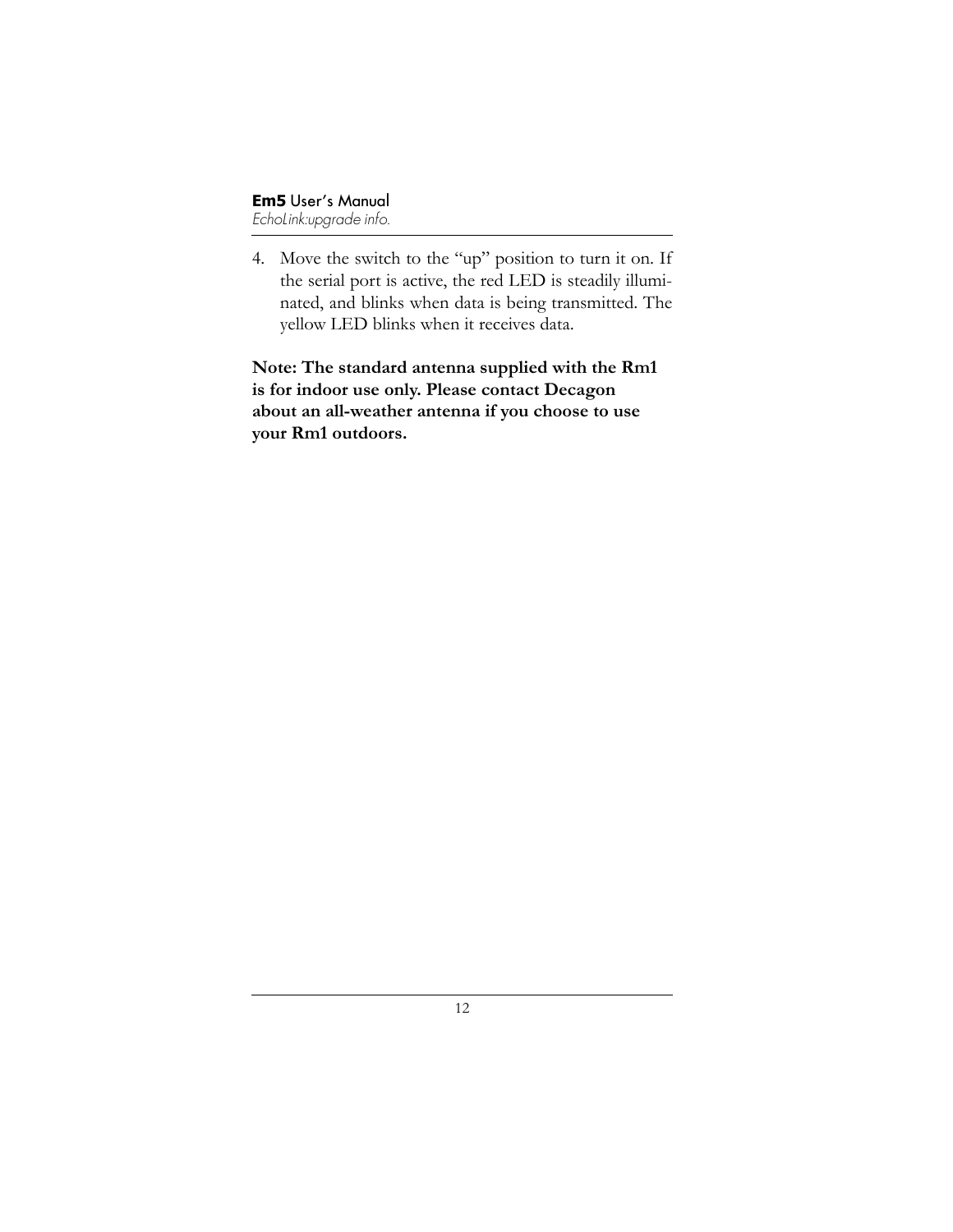## **4. Software**

## **The EchoLink program**

The EchoLink software provides a user-friendly interface for configuring, downloading and interrogating the Em5 logger. *Note: Do not connect the Em5's RS232 cable to your computer until you have the EchoLink program launched, or data loss may result.* To use the program, first install the EchoLink program from the CD-ROM that comes with your Em5. Launch the program and you will see the following screen:

| $\overline{\mathcal{C}}$ EchoLink 2.0 |                        |      |       |       |                                     |       | L,    |  |
|---------------------------------------|------------------------|------|-------|-------|-------------------------------------|-------|-------|--|
|                                       | File Edit Data Actions | Help |       |       |                                     |       |       |  |
| Connected to:<br>RSSI:<br>Battery: [  |                        | ÷    |       |       | <b>Connect via: 9 53 53 G G G G</b> |       |       |  |
| Data view                             | Setup   Terminal       |      |       |       |                                     |       |       |  |
| Name                                  | Date                   | Time | Port1 | Port2 | Port3                               | Port4 | Port5 |  |
|                                       |                        |      |       |       |                                     |       |       |  |
|                                       |                        |      |       |       |                                     |       |       |  |
|                                       |                        |      |       |       |                                     |       |       |  |
|                                       |                        |      |       |       |                                     |       |       |  |
|                                       |                        |      |       |       |                                     |       |       |  |
|                                       |                        |      |       |       |                                     |       |       |  |
|                                       |                        |      |       |       |                                     |       |       |  |
|                                       |                        |      |       |       |                                     |       |       |  |
|                                       |                        |      |       |       |                                     |       |       |  |
|                                       |                        |      |       |       |                                     |       |       |  |
|                                       |                        |      |       |       |                                     |       |       |  |

The top right portion of the screen shows different icons for interacting with the Em5s. To the left is a batter indicator and a radio signal strength indicator (RSSI). Below are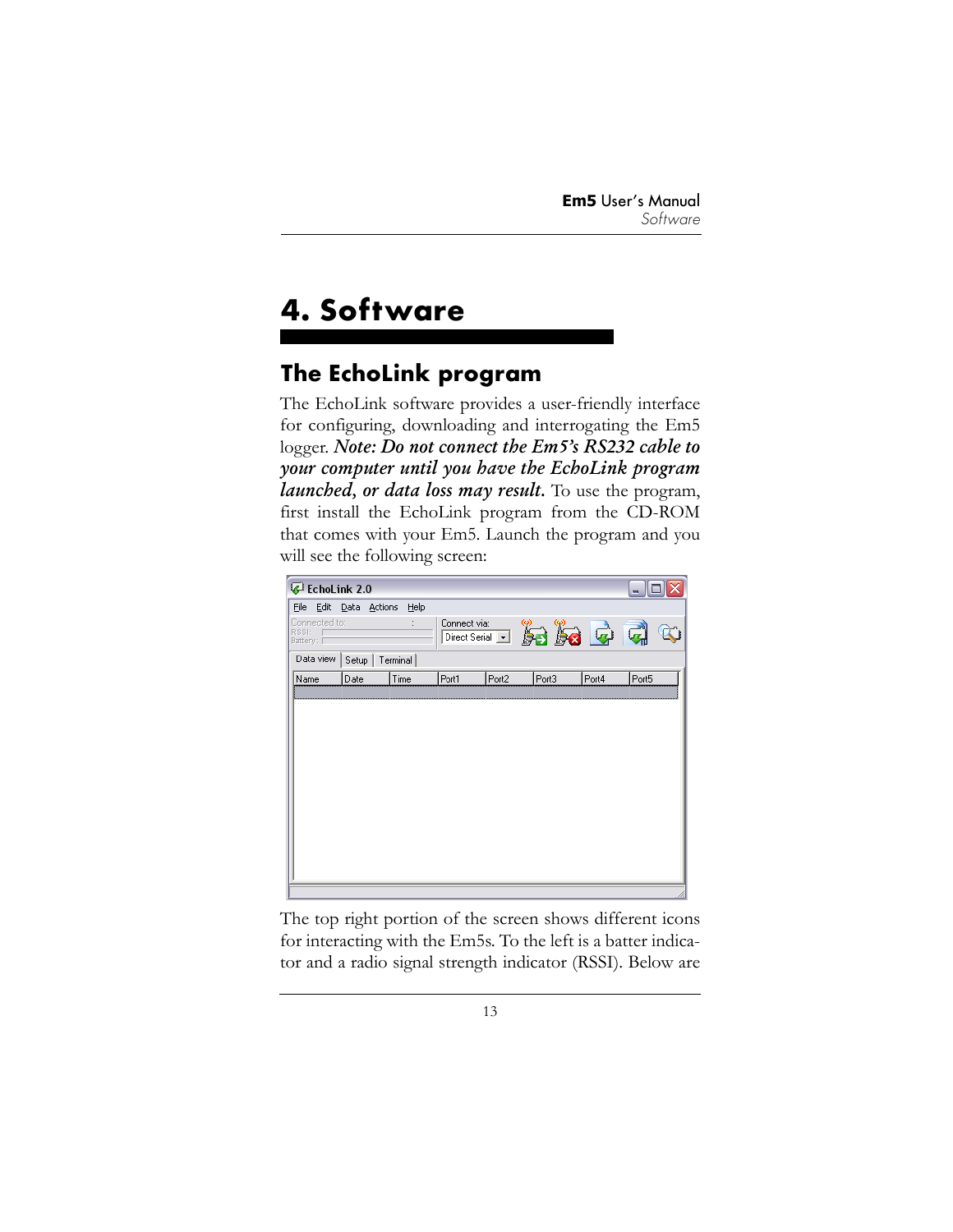three tabs: a text field where you will see data displayed as it is downloaded, a Setup tab that allows you to name and configure your loggers, and a Terminal tab that allows you to give direct commands to the logger via a terminal program. These functions will be described in detail further in this chapter.

#### **Getting Started: Configuring the Em5**

Before you begin using the Em5, you will need to the measurement intervals you want, as well as give it a unique station name that you can use to identify it. Follow these steps to set up the logger:

- 1. Set up EchoLink by selecting the *Preferences* dialog from the **Edit** menu. Select the COM Port you are using.
- 2. Plug the RS-232 cable into port 1 of the Em5 and select "Direct Serial" from the **Connect via:** dropdown menu at the top of the screen. Connect the other end of the cable into the COM port you specified in step one.
- 3. Click on the "Connect to Em5" icon on the upper right toolbar. A message will appear in the lower left corner of the screen indicating that it is trying to connect. Once connected, the top of the



screen will show that it is connected, and the name of the Em5 that it is connected to is displayed.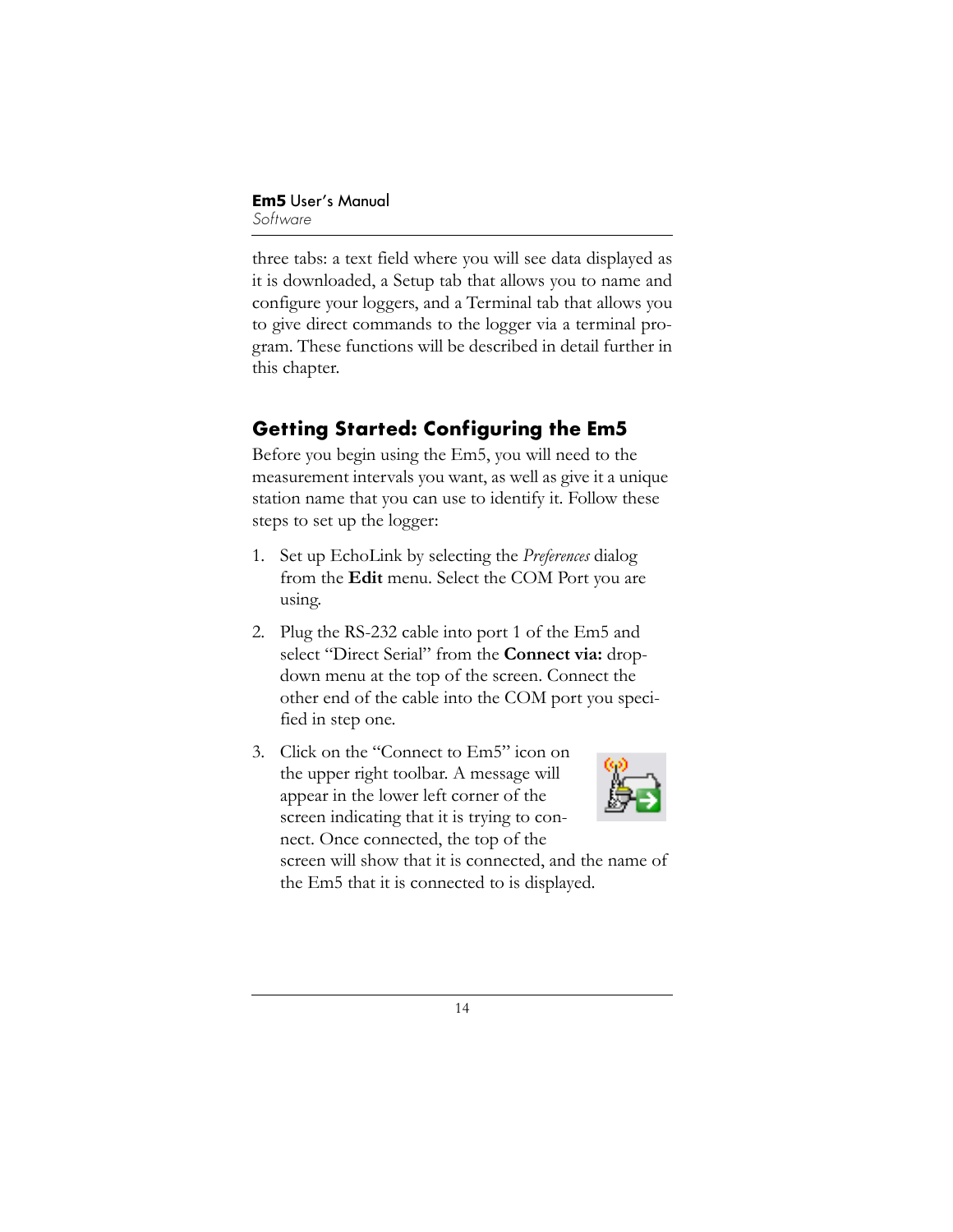#### **The Setup Menu**

1. Click on the "Setup" tab to configure and set up your Em5. The following screen will appear:

| $\sqrt{2}$ EchoLink 2.0                                                                                                                                                                       |                                                                                                                                                                                                |
|-----------------------------------------------------------------------------------------------------------------------------------------------------------------------------------------------|------------------------------------------------------------------------------------------------------------------------------------------------------------------------------------------------|
| File Edit<br><b>Actions</b><br>Help<br>Data<br>Connected to: field01<br>:Em5<br>Connect via:<br>RSSIt<br>Battery: III<br>Data view Setup<br>Terminal<br>Em5 Settings                          | Direct Via (2) 2019<br>Radio Settings                                                                                                                                                          |
| Em5 Name:   field01<br>킄<br>60<br>Measurement Interval:<br>100%<br>15:35:55<br>Time:<br>Update time<br>2003-12-11<br>Date:<br>Serial # EL1133<br>Power noise filter<br>$C$ 50 Hz<br>$G$ 60 Hz | 4<br>Channel:<br>싂<br>14<br>Sub channel:<br>Badio Mode<br>C No Radio<br><b>C</b> Transmit Only<br>C Communicate from 6:00 - 18:00<br>C Communicate always<br>C Communicate always and transmit |
| Firmware version: 1.83<br><b>Revert Settings</b>                                                                                                                                              | Badio version: 428E<br>Apply                                                                                                                                                                   |

Configure your logger using the options listed in this menu. Below is a description of the options:

**Em5 Name dialog box**: Use this to give a unique name to your Em5, in order to distinguish it from other Em5s you may have. In the example above, this Em5 is named "Field01" You can use up to 8 alphanumeric values (no spaces) for this name.

**Measurement Interval:** Designates the desired time interval (in minutes) between reading the sensors connected to the Em5. In this example, readings are programmed to be made once an hour (every 60 min.).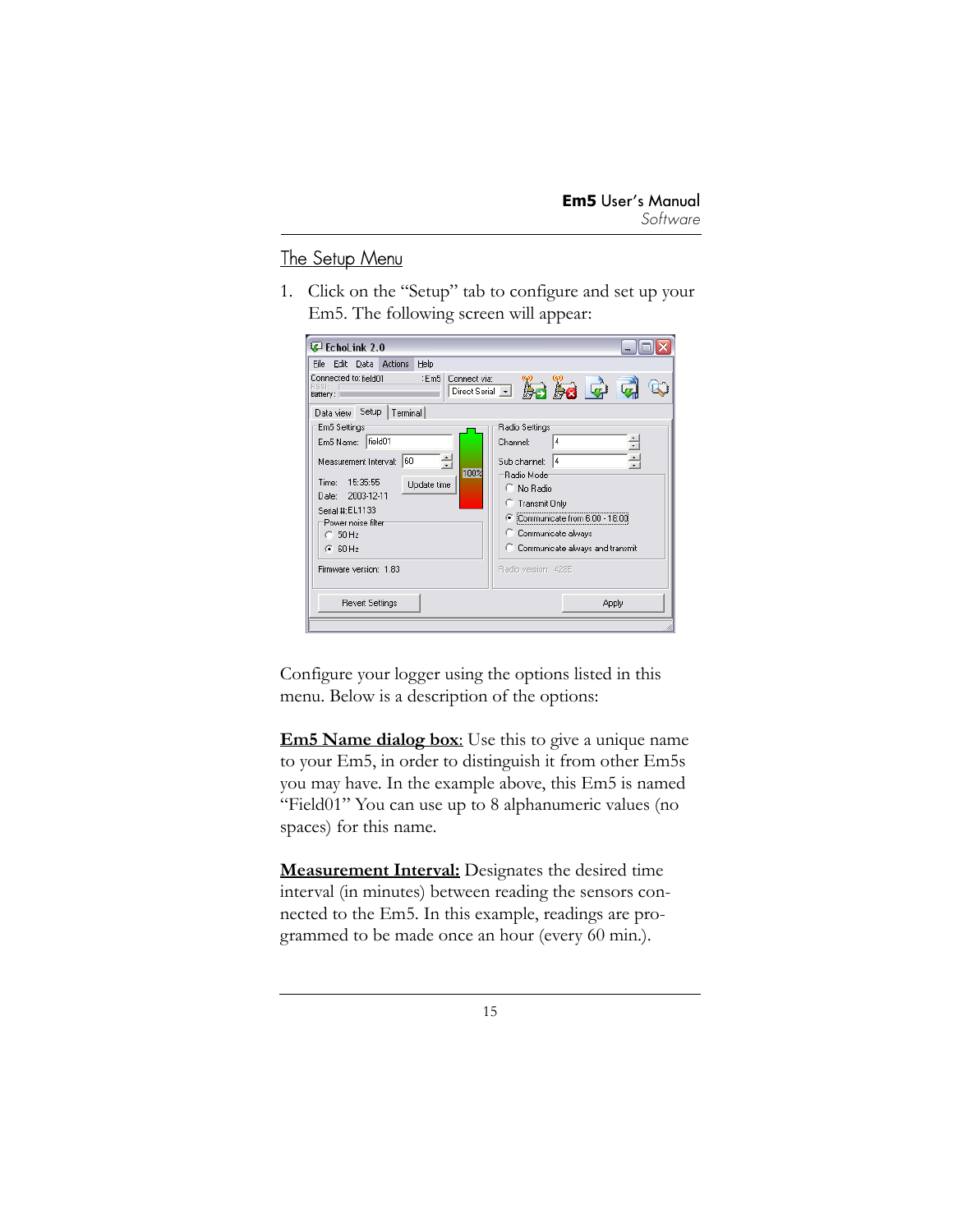**Set Time:** Press this button to program the Em5 with the same time and date as your computer.

**Power Noise Filter:** This is used to filter out electromagnetic noise caused by the AC electricity supplied by your electric utility to your home or office. Select the frequency for your country's standard (e.g. North America and Japan are 60 Hz, Europe and Australia are 50 Hz)

**Channel/Sub-Channel:** This sets the radio channel and sub-channel (for Em5R only).The channel and sub-channel must be the same for all Em5Rs and Rm1 to communicate. The Channel setting can be any number from 0 to 6, and the Sub-Channel setting can be any number from 0 to 65535.

**Radio Mode:** This selects the way the Em5 will transfer its stored data, either directly or via telemetry. Here is a description of the different modes:

- No radio: The Em5 will take and store measurements as configured, and will only download via direct connection with RS-232 and a computer or iPAQ-type device.
- Transmit only: After taking and storing each measurement, the Em5R will transmit the reading to a "listening" receiver. This mode is the most ideal radio mode in saving battery life, however it is only useful when the Rm1 or Datastation is available to receive the data. The actual transmit time is randomly delayed to help prevent two or more Em5Rs from transmitting at the same time.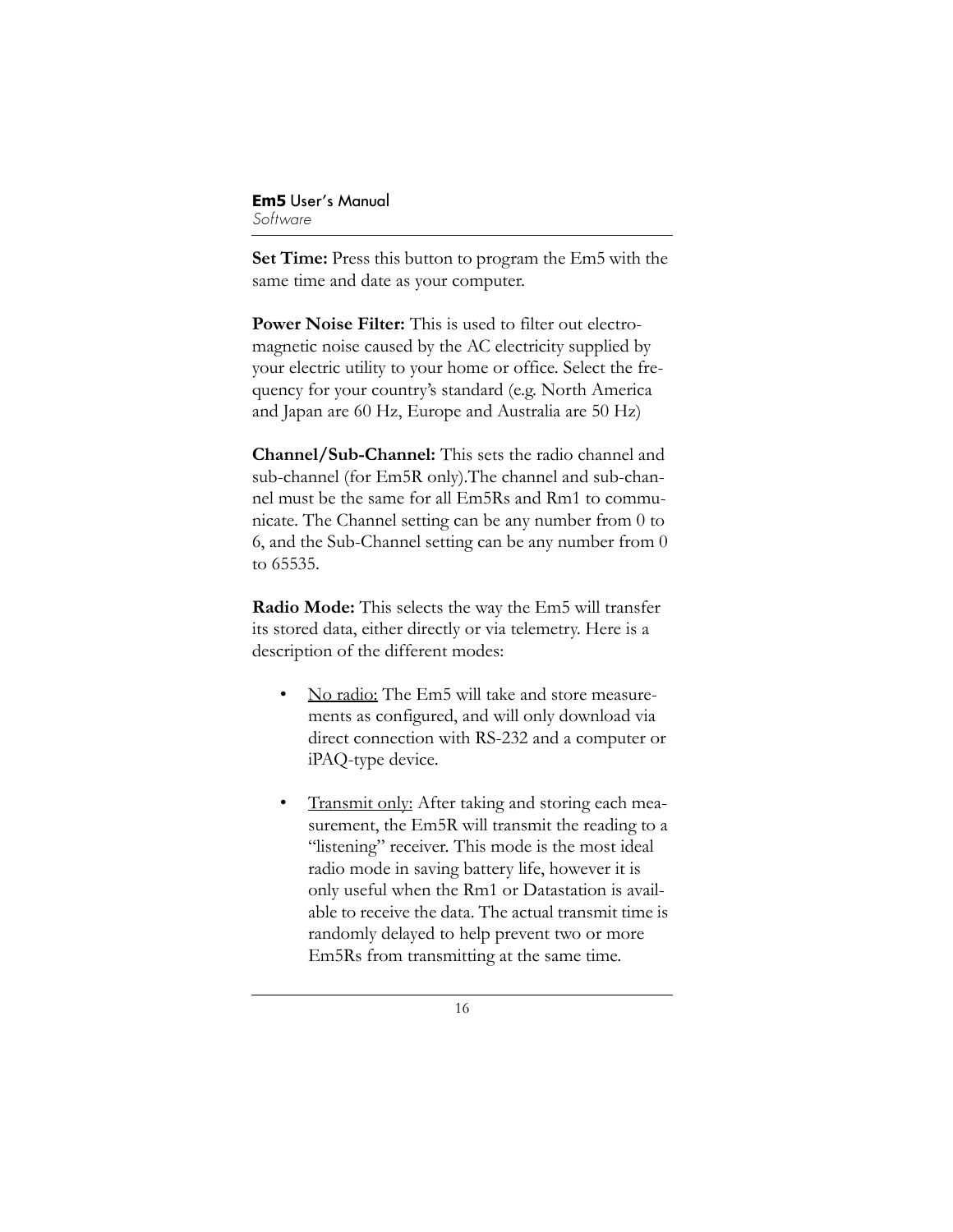- Communicate from 06:00-18:00: From 6:00 am to 18:00, the Em5R will "listen" for any available connection with an Rm1 every 45 seconds. If an Rm1 is actively transmitting, the Em5R will wait for a login command for a short time. This mode useful for reducing battery consumption by not trying to make radio connections during the night.
- Communicate Always: The Em5R will function as described above on a 24-hour basis.
- Communicate Always and Transmit: Functions as described above, but will also transmit data as measurements are taken. This mode uses the most battery power, and is primarily for troubleshooting radio connection problems.

After you have set the desired values for the Em5, click on the "Apply" button in the lower right button. You are ready to install the Em5 in the field.

#### *Note: While the Em5 is actively communicating (either via direct connection or radio), no sensor readings will be collected or stored.*

*Note for Em5R Communication: When the EchoLink software is already connected to an Em5R, clicking the "Connect" button again will cause the radio to log out of the currently active logger and search for another listening Em5R. If there are others listening, it will connect to one of them immediately. Once logged out, an Em5R will "sleep" for 10 minutes before being available again for communications.*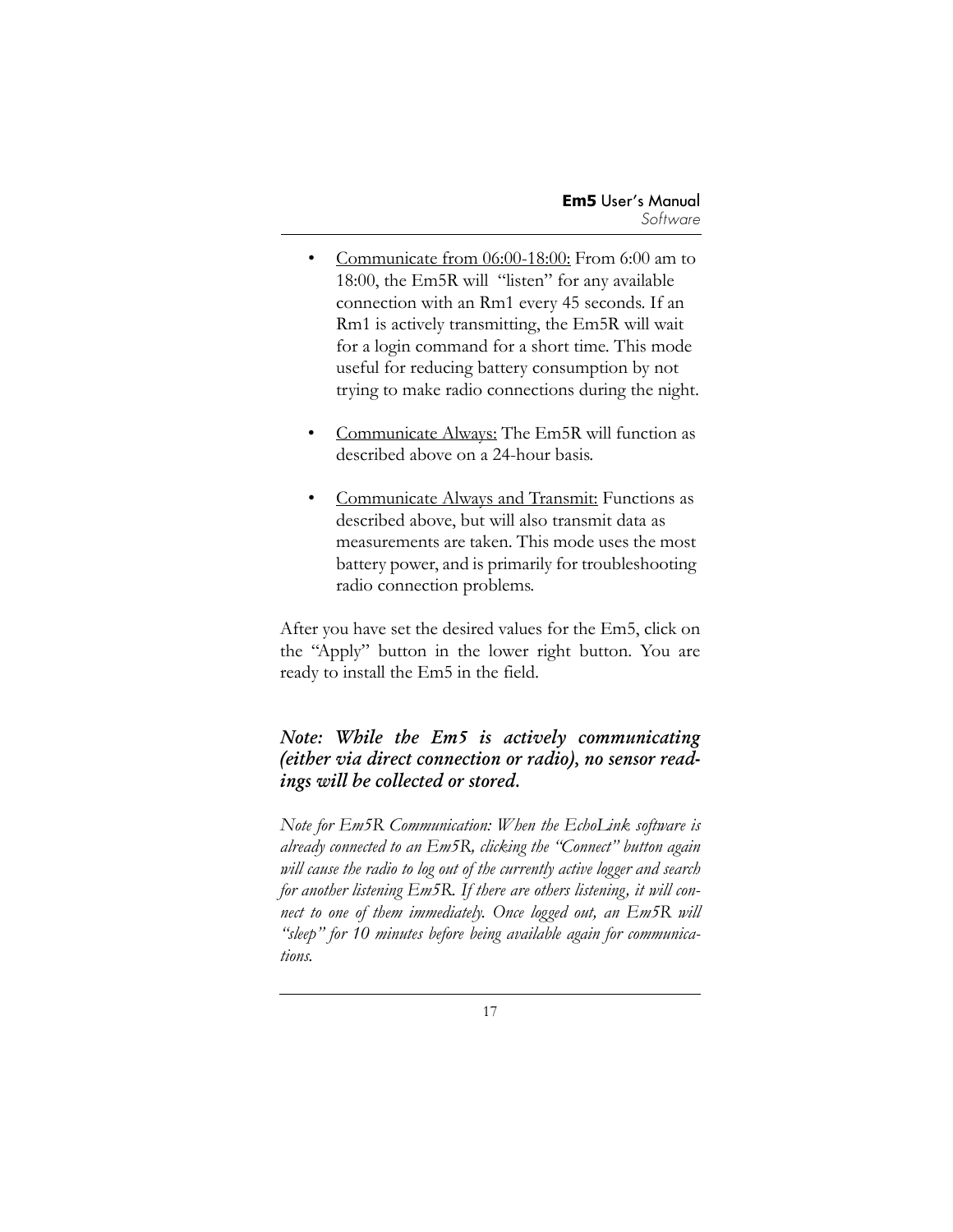#### **Downloading Data**

Once the Em5 is properly set up and installed, it will begin taking and storing measurements. Depending on how you have your Em5 or Em5R set up, it will either just store the data, or store and transmit the data. To download data, do the following:

- 1. For a direct connection, unplug any probe that may be present in channel one of the Em5, and insert the RS-232 cable. If using an Rm1 to connect to Em5Rs, make sure it is connected to your computer's serial port and the COM settings are set correctly.
- 2. Open EchoLink, choose your connection method (direct serial or Rm1 radio) in the "Connection via:" dropdown menu, and press the Connect icon:



3. Once connected to an Em5, press either the "Download New Data" icon



or the "Download All" icon:

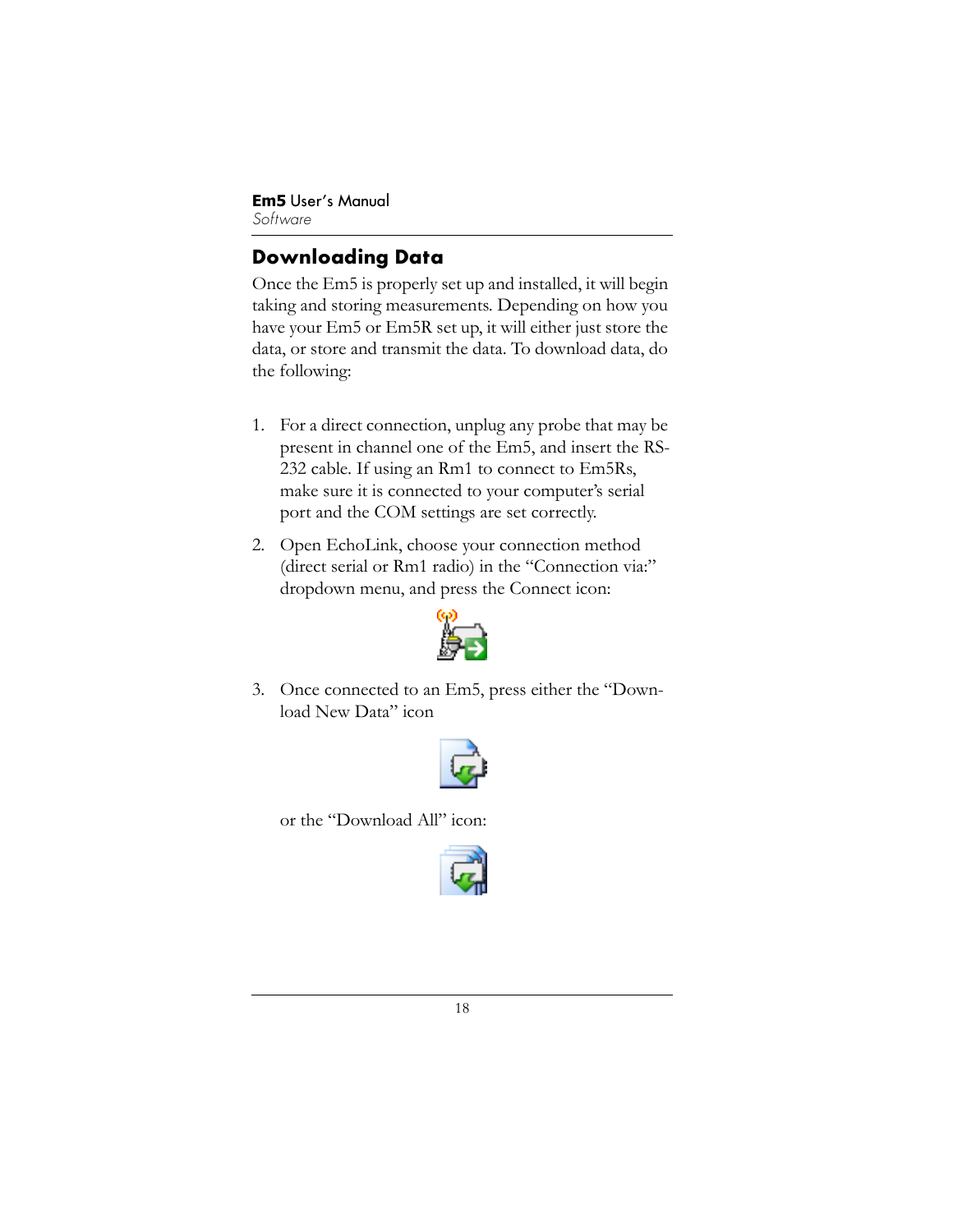

*Download*: Downloads all data collected since the last download. The Em5's name will appear in the save window as the default file name. If "append to file" is selected in the

Edit>Preferences menu, clicking "Save" will add the new data to the current data in the destination file. which displays the data as "raw" values. To see the actual downloaded data converted to sensor-specific data, you must export it first. The data can then be exported by EchoLink for the particular sensors attached (see the "Export" function in the *File* menu). The exported files can be imported by standard spreadsheet programs.



*Download All:* Downloads all data stored in the memory of the Em5. The Em5 name will appear as the default file name.



**Disconnect:** Logs you out of the current Em5. After logging out over the radio, the Em5R will not respond for 10 minutes in order to allow

connections to other Em5R's. **Note: When downloading over a radio connection, be sure to press "disconnect" as soon as you are finished downloading data. EchoLink keeps the remote Em5R awake waiting for your commands until you disconnect. Therefore, leaving EchoLink connected over the radio will rapidly consue the Em5R battery life.**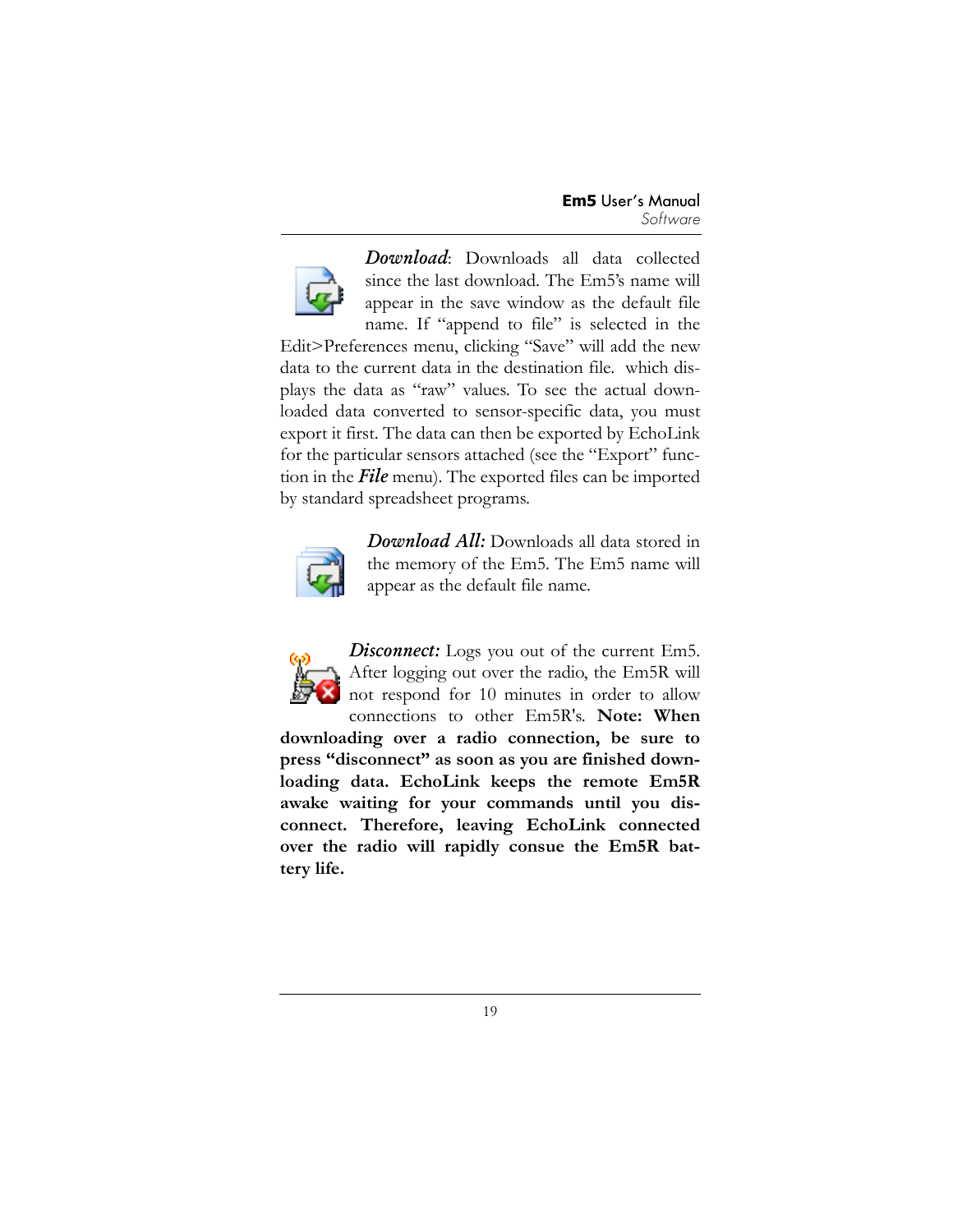## **Manual Measurement**

If you want to initiate a reading manually (separate from the pre-programmed sampling interval) you can do so by either pressing the Scan icon



or by selecting "Scan Ports" from the **Actions** menu. The Em5 will take a measurement on all available ports, then display the following screen:

| Scan  |       |                                                      |            |       |
|-------|-------|------------------------------------------------------|------------|-------|
|       |       | Status: Done. Right click a scan value to convert it |            |       |
| Port1 | Port2 | Port3                                                | Port4      | Port5 |
| 4095  |       |                                                      |            |       |
|       | Πk    |                                                      | Scan Again |       |

The 5 ports are displayed, along with the raw output values for each port. If nothing is plugged in, you will see values similar to the example above. *Note: in this example, the number "4091" appears in Port 1's column because port one is directly connected to the RS232 cable and therefore has no sensor connected.* To convert the raw values to the desired units specific to the sensor connected to each respective port, right-click on the value and a drop-down menu will appear with different sensor type options. After selecting a sensor type, the data will be displayed in units for that sensor.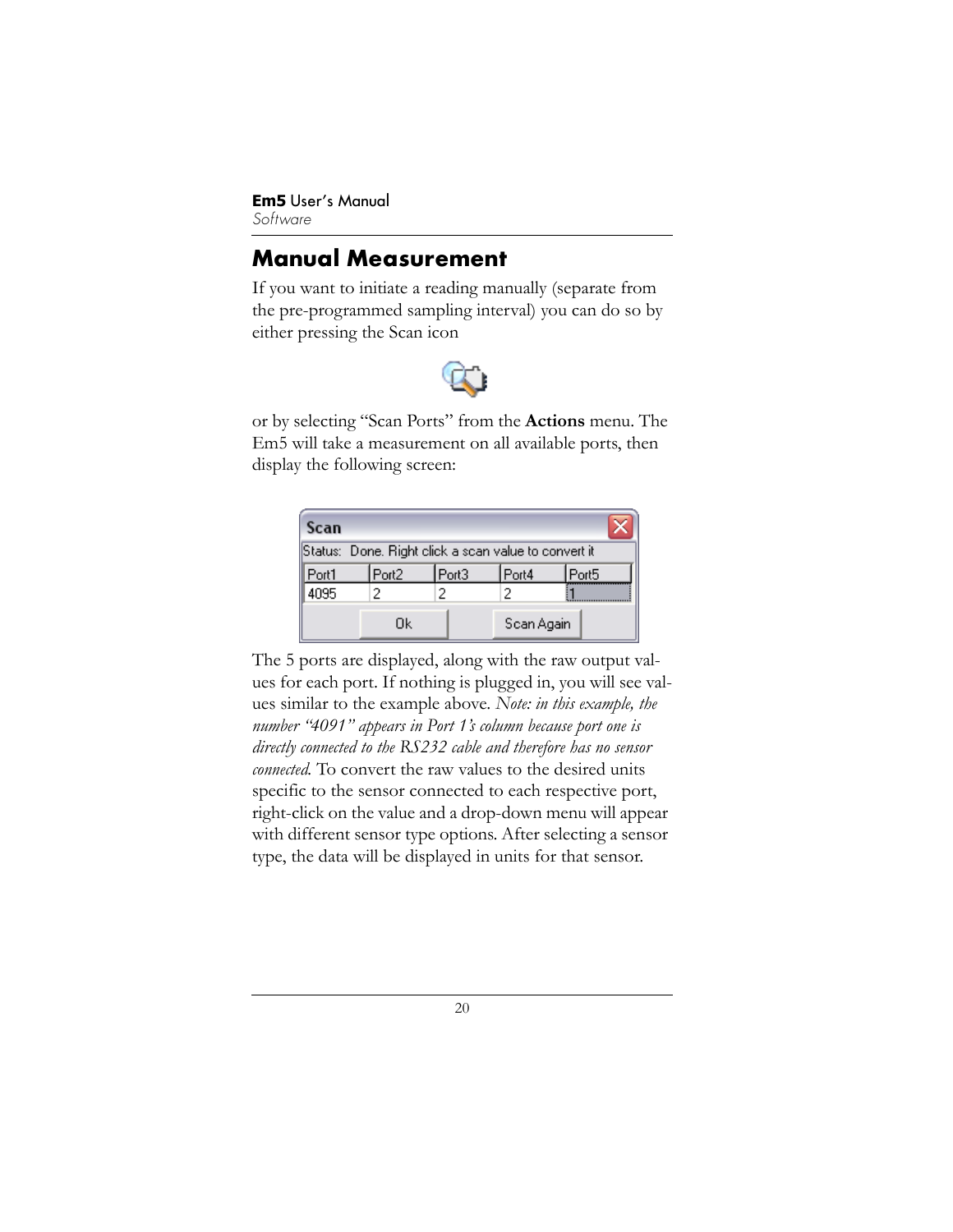## **Menus**

#### **File Menu**

#### File > Export:

Data downloaded from the Em5 is stored as commadelimited, raw numbers. The Export function is used to convert these values to recognizable engineering units, such as millivolts (mV), water content, temperature, etc. From the File menu, select File > Export. Opening the Export window will display the following screen:



Ports 1 through 5 correspond to the 5 input channels on the Em5. Select the sensor in each Em5 port from the pull-down menu. If you leave a setting in a port window to "Default," it will export the raw numbers. When you select a sensor type from the menu will change the raw numbers to the desired sensor measurement (water content, temperature, mV, etc.) using the factory calibration of the respective sensors. Sensor selection in each port will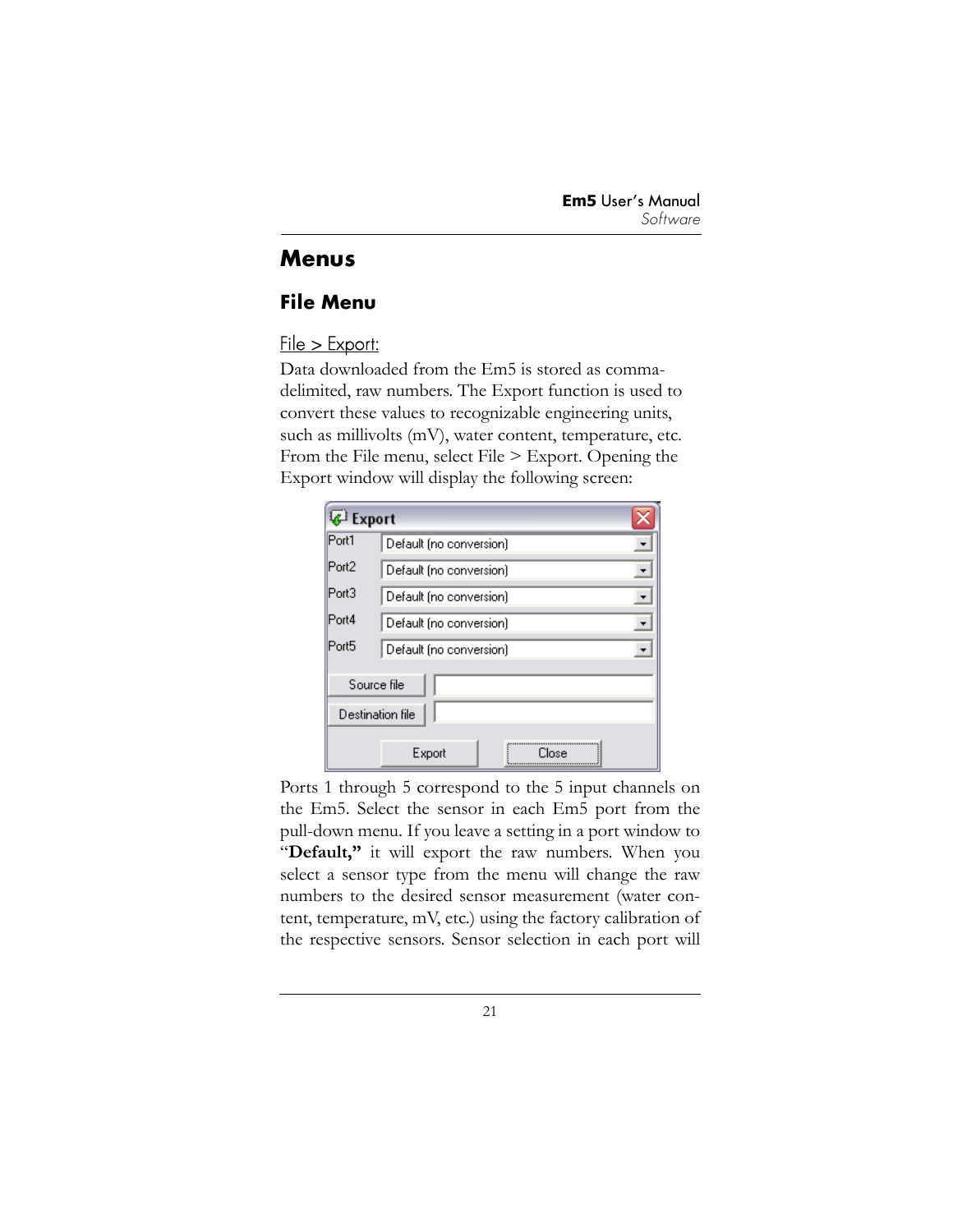be reset to **Default** each time the **Export** window is closed.

*Note:* Soil-specific calibration for Decagon's ECH<sub>2</sub>O water content *probes may differ from the factory calibration in some cases. If this is the case, use the Default setting to get data in mV and then apply the specific calibration in a spreadsheet program.*

A **Source** and **Destination** file must be selected to export data. The source file is the file specified when the data logger was downloaded. The destination file is the file in which you would like to store the exported data. Once the source and destination files are specified, click **Export**. The program will display "Export Complete" when finished. Click "OK" to return to the **Export** utility.

Click on the "Close" button to end an **Export** session.

Once exported, the data will be arranged in the following format:

Em5 name, Year, DOY, Time, Sensor 1, Sensor 2, Sensor 3, Sensor 4, and Sensor 5, where DOY is the day of the year and Time is minutes into a day (e.g. 350=5:50am, 1310= 21:50 (9:50pm)). Data can be split into columns using a spreadsheet program.

**Export** will allow you to export multiple files without closing the **Export** window. This is especially useful if there are several Em5 data files with the same sensor input channel configuration.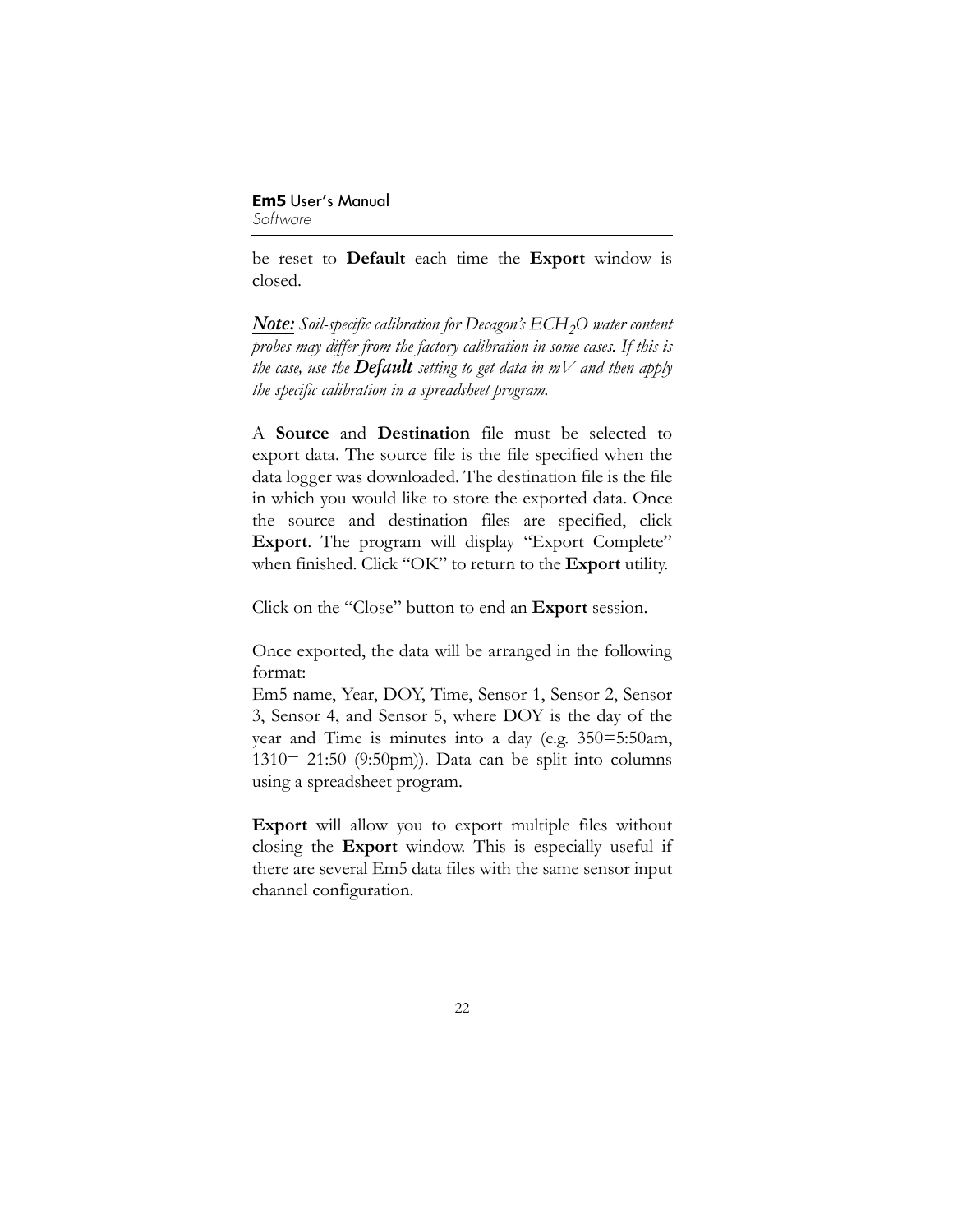#### **Edit Menu**

The Edit Menu contains typical commands for cutting, pasting, and selecting data, as well as Preferences for interfacing with your Em5.

#### Edit > Preferences

The Preferences menu gives you several options. It allows you to select the COM Port you are using, and the number of times EchoLink tries a command when connected via radio. It also allows you to either enable or disable the Terminal tab from the main menu, as well as whether or not to append new data to the same file when downloading data from the Em5.

| <sup>1</sup> Options                    |    |                                                     |
|-----------------------------------------|----|-----------------------------------------------------|
| Application                             |    |                                                     |
| Port settings:<br>Port:<br>$ COM1: -1 $ |    | Terminal settings:<br>Disable terminal              |
| Other settings:<br>Max retries: 5       | 릨  | Data<br>$\overline{\mathbf{v}}$ Append data to file |
|                                         | Ωk | Eancel<br>Aoolu                                     |

**COM Port Settings:** When connecting directly to the Em5 or using the Rm1, the computer will communicate using one of its communication ports. The default port is COM 1. Other ports can be selected using the pull-down menu and selecting the desired port. *Warning: Communication between the computer and Em5/Rm1 will not occur if the COM port is set improperly.*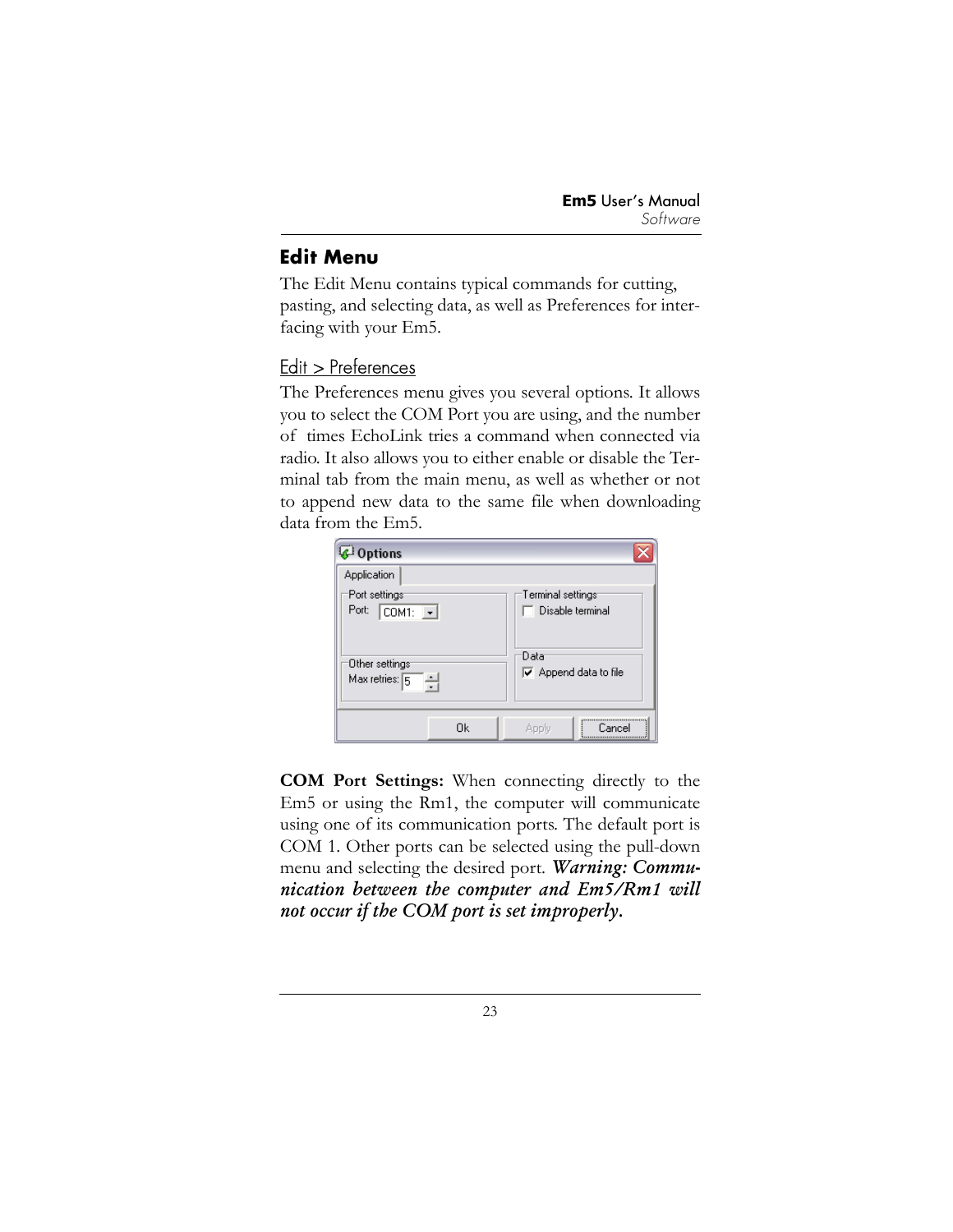**Note: PDA desktop communication ("HotSync") software that runs in the background of your PC may interfere with your computer's ability to communicate with the Em5. If you encounter problems with communication, make sure you close any PDA synchronization utility that may be running in the background.**

#### **Data Menu**

The Data menu has three options: "Download Data," "Download New," or "Erase Em5." The "Download Data" option functions the same as clicking on the "Download All" button from the main menu. This will download all the data stored in the Em5. Similarly, the "Download New" option, like the "Download New" button in the main menu, will only download the newest data that has been stored since your last download.

To erase all the data stored in the Em5, select "Erase Em5." When you select this option, a dialog box will appear, warning you that all the data will be erased if you proceed.

#### **Actions Menu**

The first three options in the Actions Menu (Connect, Disconnect, and Scan Ports) are identical to the buttons on the main menu. For more details on these items, refer to the "Downloading Data" section earlier in this chapter.

#### Device Test

This option checks the integrity of the Em5's operating code. You must first connect directly to the Em5 using the RS232 cable before performing this test. If the code is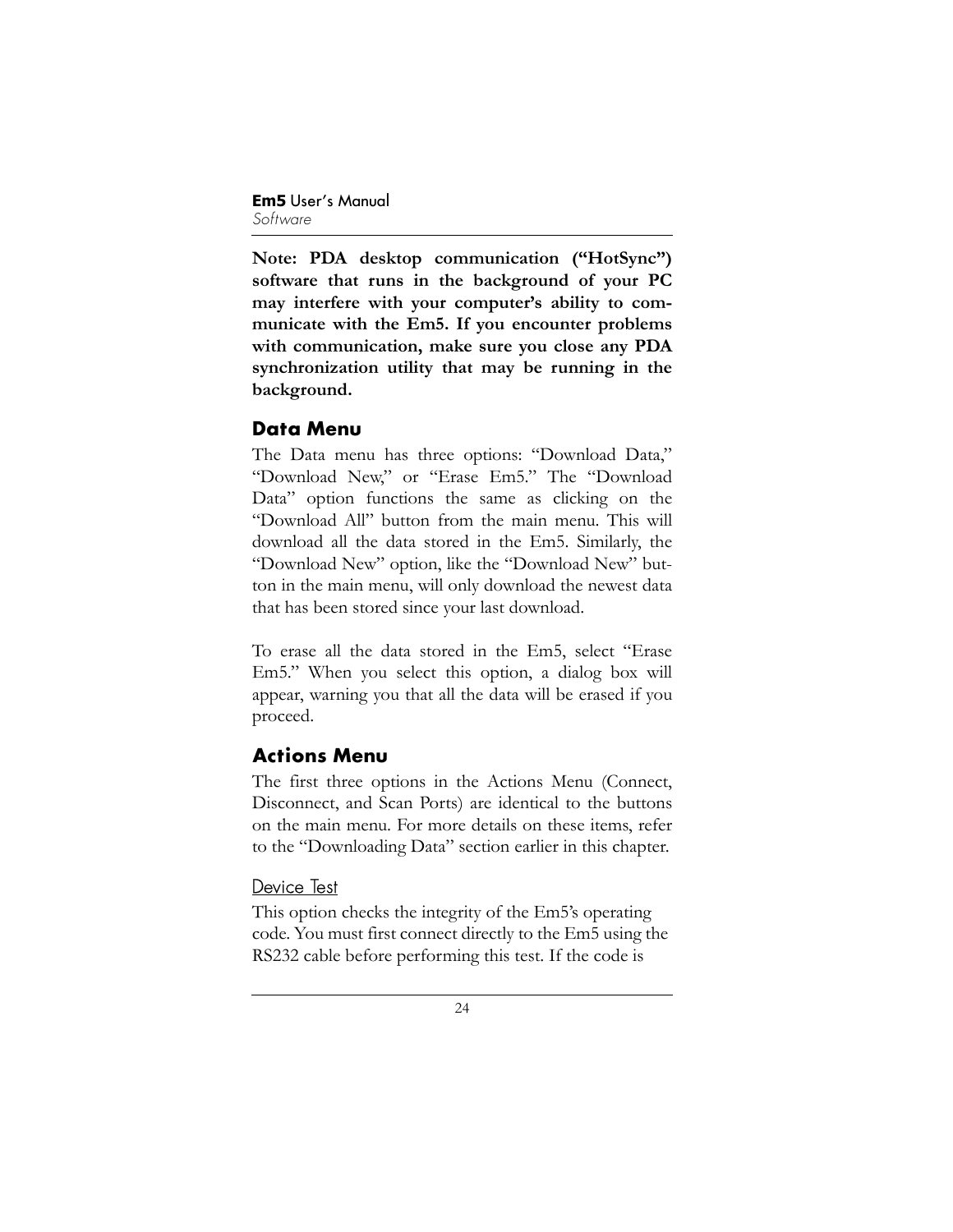found to be corrupt or damaged, the program will alert you.

#### **Telemetry Test**

This option only works when connecting to an Em5R logger via the Rm1 radio modem. This test checks to see how well you can receive data from the Em5R at the current position and distance, which will give you a better idea of any signal attenuation before you proceed to make a permanent installation. To perform the Telemetry test you must first be connected to an Em5R remotely (through an Rm1 Modem). **Note: This test rapidly consumes the remote Em5R's battery power, so be careful in the length of time that you take to perform this test.**

#### Reset Device

This option will reset the Em5 to its factory default state. Your data will be areased, but your configuration settings will be left intact. This is a useful tool if you are experiencing any anomalies or inconsistencies in the operation of your Em5.

*Note: Proceeding with the reset will delete all data, so make sure any data has been downloaded out of the Em5 before initiating a reset.*

#### Initialize Radio

This option initializes, or resets, the Em5R's radio module. This is useful if you suspect problems with the Em5R's radio transmission.

#### Set Date/Time

This function works the same way as the "Update Time" button in the Setup menu. When you select this action,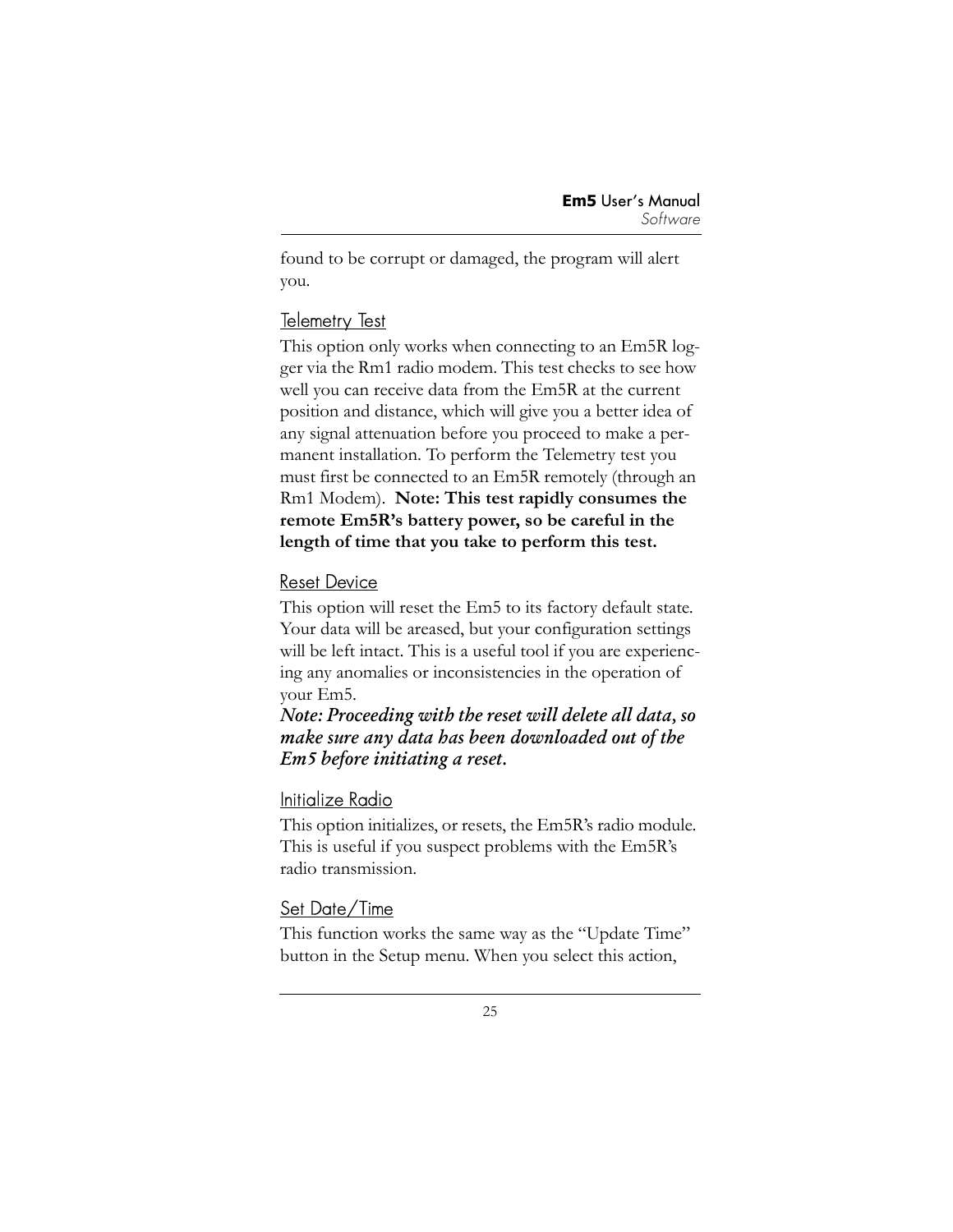EchoLink will set the Em5's time and date to be the same as the time and date on your computer.

#### Rm1 Setup

This option is for setting the channel and sub-channel of the Rm1, like you do in the Setup menu for the Em5R. In order for the Rm1 to communicate with the Em5Rs in your desired network, both the Channel and Sub-channel values of the Rm1 and Em5Rs must coincide.

First, connect the Rm1 to the correct COM port on the computer using the serial cable provided. Once connected, select "Rm1 Setup" from the Actions menu and enter the same Channel and Sub-Channel values as the Em5Rs you want to communicate with. To save these settings in the Rm1, select "Apply." To discard changes and return to EchoLink, select "Cancel."

### **Help Menu**

The Help Menu contains "EchoLink Help", which is an HTML-help program that opens in your web browser. It has a table of contents with brief explanations of how EchoLink works, as well as some basic setup instructions and troubleshooting guides.

#### Check for Updates

This option is useful in determining if you have the newest available version of EchoLink. If you are connected to the internet, EchoLink will check to see if there is a newer version available. If there is, it will prompt you to the web page where you can download it.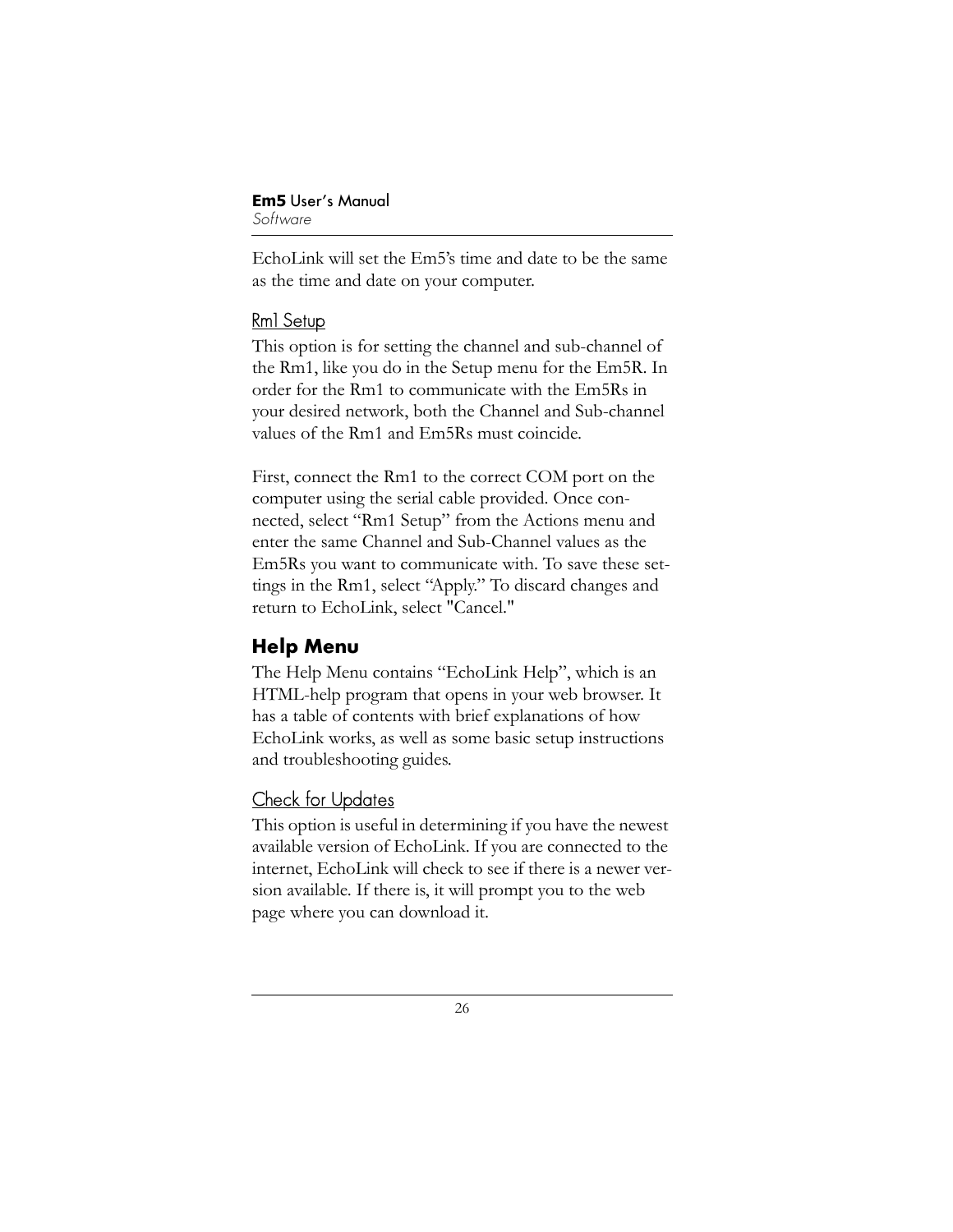#### About

The About option tells you information about the EchoLink program, including the current software version. When you select the "About" in the Help menu, the following screen will appear, showing the current version of software:

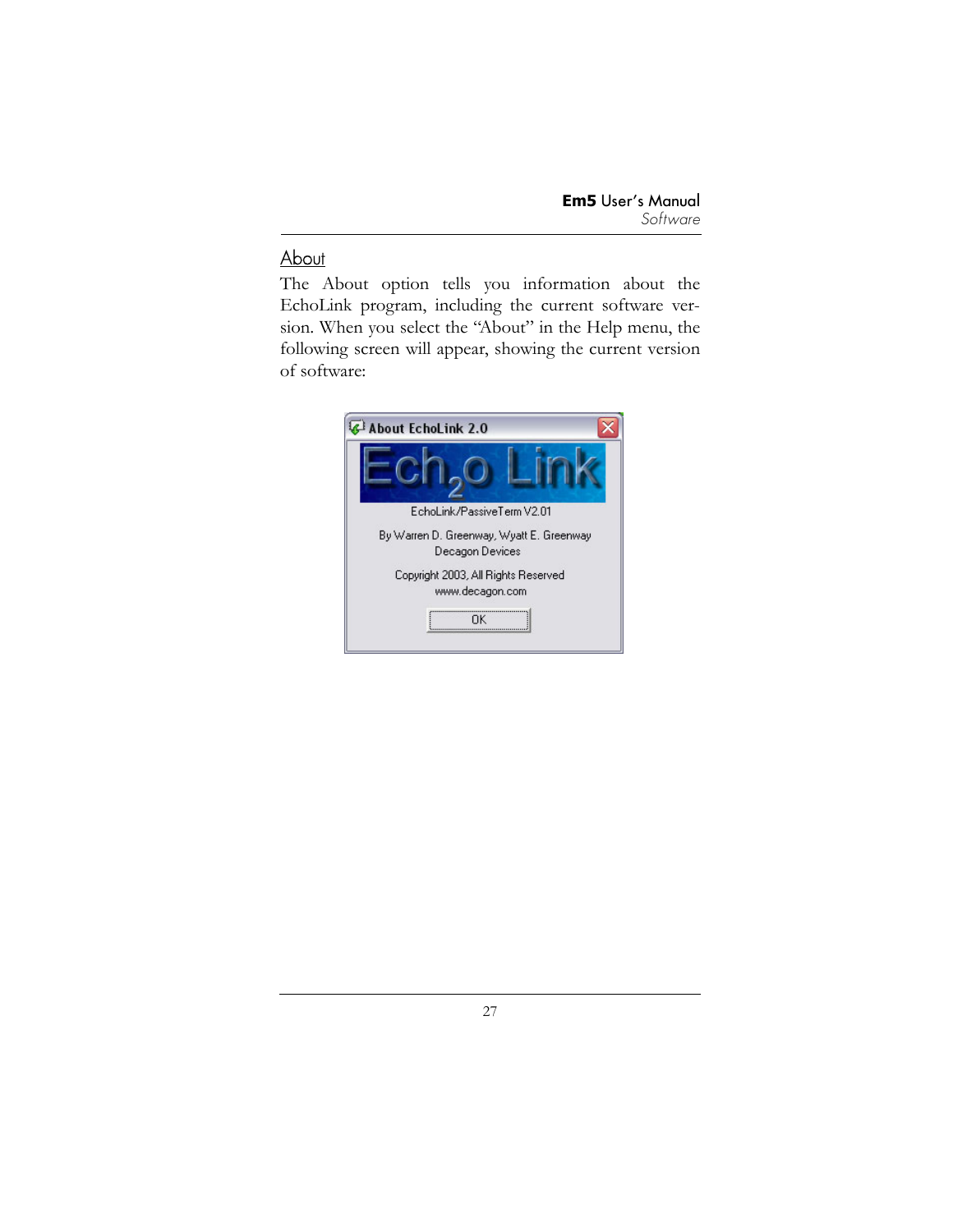# **5. Maintenance**

If installed correctly, the Em5 requires little maintenance. The main requirement is that batteries need to be replaced when their charge becomes too low. The Em5s are shipped with a new set of batteries. We strongly suggest you use high-performance alkaline batteries when possible, in order to maximize the life of your Em5. When the battery life indicator in EchoLink shows your Em5's batteries are less than 5%, you need to replace them.

To change the batteries, do the following:

- 1. Unplug sensors from the Em5.
- 2. Disengage the tabs on each side of the bottom plate, and pry the bottom out of the case.
- 3. Slide the logger and batteries out of the case. Replace the batteries, making sure to install them with the proper polarity.
- **4. IMPORTANT: Once the new batteries are installed, press the silver reset button on the battery side of the Em5 board to make sure it starts up properly.**
- 5. During the time that the batteries are being changed, all current settings and data will be saved, but readings will not be taken.
- 6. The Em5 clock is not saved when changing the batteries. Therefore, after changing the batteries, connect to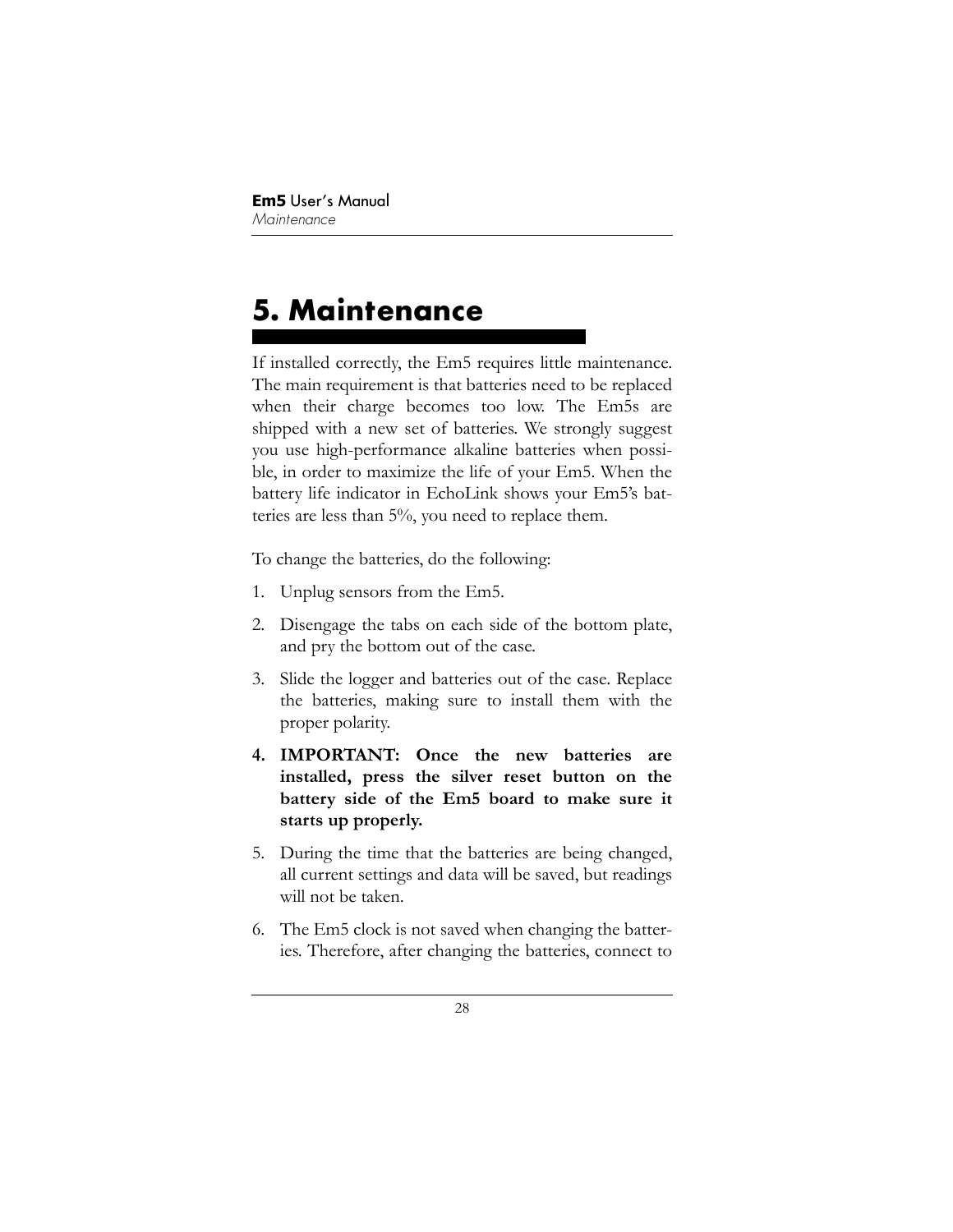the logger with EchoLink and push the "update time" button to set the time correctly.

7. When sliding the Em5 assembly back into the case, take care that it is oriented correctly.

## **Removing the Radio Module**

The Em5R comes with the radio module pre-installed on the data logger board. Should you need to remove it for any reason, always disconnect at least one battery from each of the two battery holders. This will power down the radio and avoid any damage.

*Note: Removing the radio module from the data logger can cause the radio module to "freeze" and stop functioning properly. After the radio is replaced, press the silver reset button on the battery side of the data logger board.*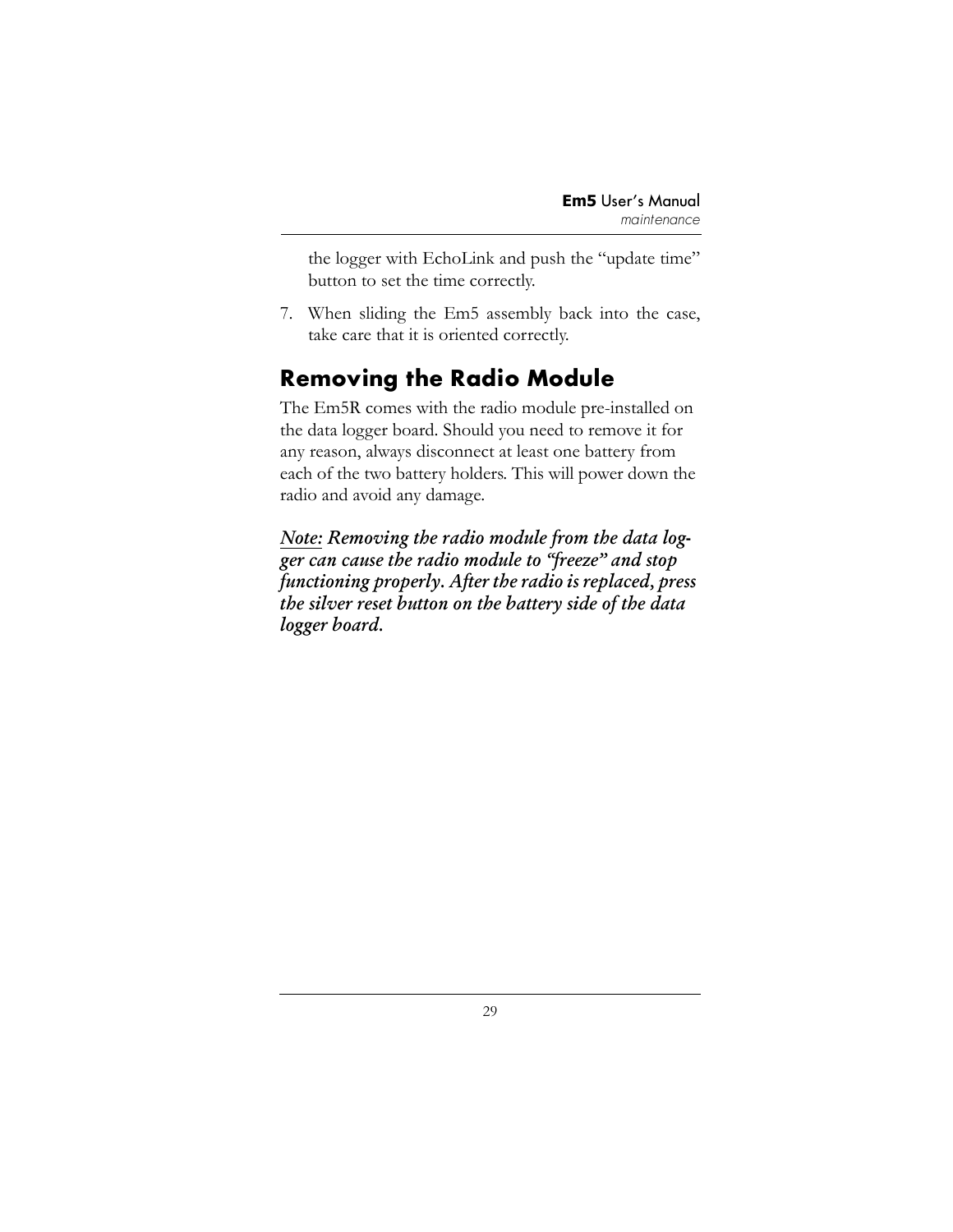# **Appendix A**

## **Operation using Terminal**

The Em5 can be accessed directly with using the "Terminal" screen in EchoLink or terminal software like *Windows Hyperterminal* for special applications. Following are instructions on how to operate the Em5 using terminal commands.

#### **Commands**

To directly initiate communications with an Em5 using an RS232, connect the data logger to the computer COM port using the Em5 serial cable, and look for the Em5 to return a ">" on screen. If it does not, check the RS-232 connection between the Em5 and computer, as well as the COM port settings.

To initiate communications with an Em5R using an Rm1, make sure the Rm1 is operating and connected correctly to your computer, and is set to the same channel and subchannel values as the Em5R you are trying to communicate with. In the terminal mode, you will need to send a "wake-up" signal to the Em5R. This is done by holding down the "Enter" or the "w" key on your keyboard for about 50 seconds. Note: Before doing this, change your keyboard repeat rate to "maximum" in the Keyboard section of your computer's Control Panel. After the 50-second "wake-up" command, type "query" to determine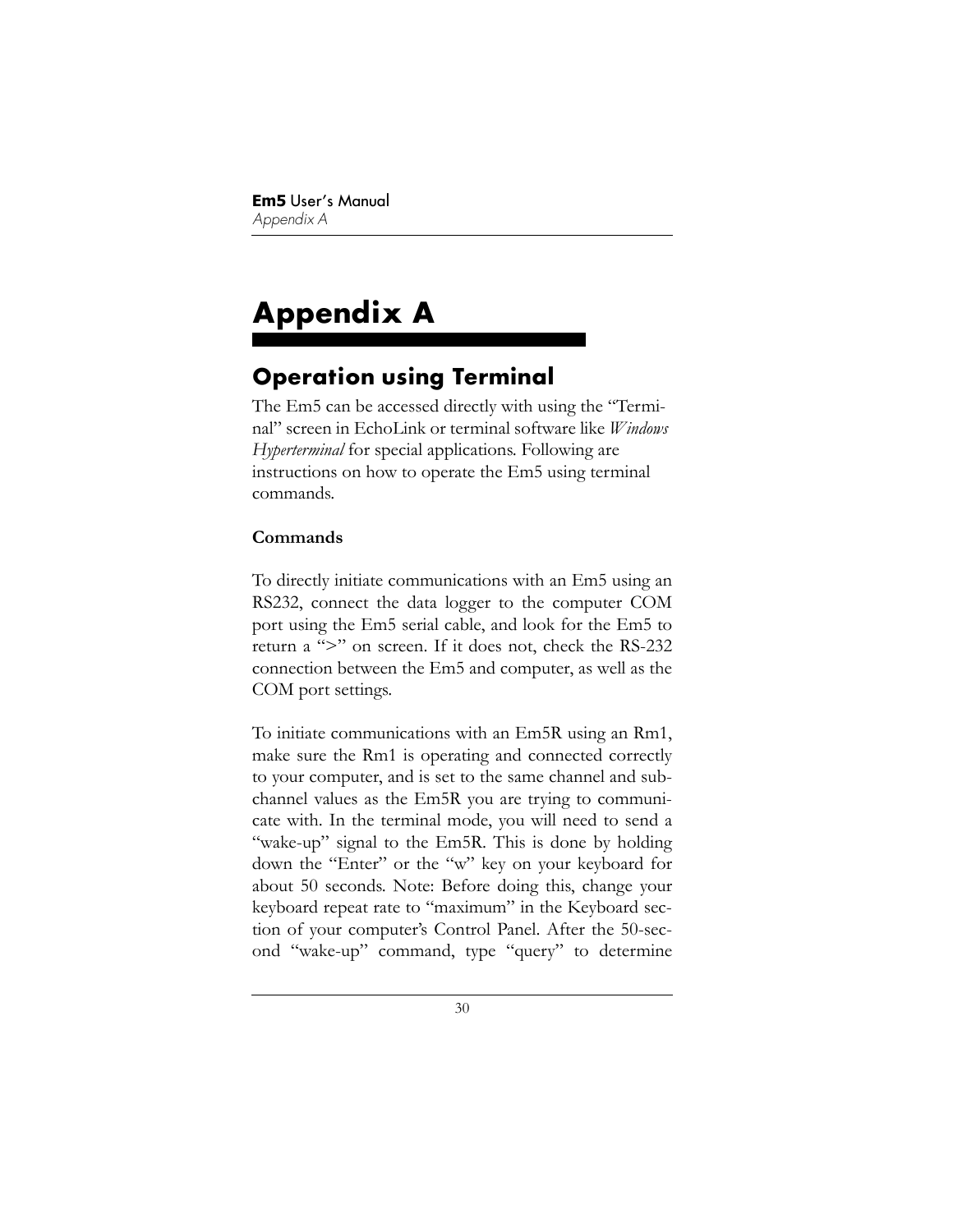which Em5R has responded. The name of the first Em5R to respond will appear on the screen. To log in to that particular Em5R in order to download and give further commands, press the Enter key and then type "login *name*" (where *name* is the name returned by the Em5R). Once you log in to the Em5R, a ">" will appear on screen. If it does not, check the computer and COM port settings. If you want to log in to a different Em5R, log in to the current Em5R, type "logout" and then type "query" again. Repeat this process until you have connected to the desired Em5R.

Once you have established communications, you can use the following list of available commands:

| time            | show time and date              |
|-----------------|---------------------------------|
| scan            | show input voltages             |
| show            | show system data                |
| volt            | show battery voltage (mv)       |
| $dump$ [-a]     | dumps new data stored in memory |
|                 | -a all data in memory           |
| erase           | erases data from memory         |
| logout          | quit communicating              |
|                 | (radio off for 10 min)          |
| set -t hh:mm    | sets time (sec $= 0$ on enter)  |
| set -d yy-mm-dd | sets date                       |
| set -i #####    | sets Em5 name (18 characters)   |
| set -w ####     | sets measurement interval       |
|                 | in minutes $(1.1440)$           |
| set -r $\#$ #   | sets radio mode                 |
|                 | $0 =$ no radio                  |
|                 | $1 =$ transmit only             |
|                 | 2= 6am-6pm communication;       |
|                 |                                 |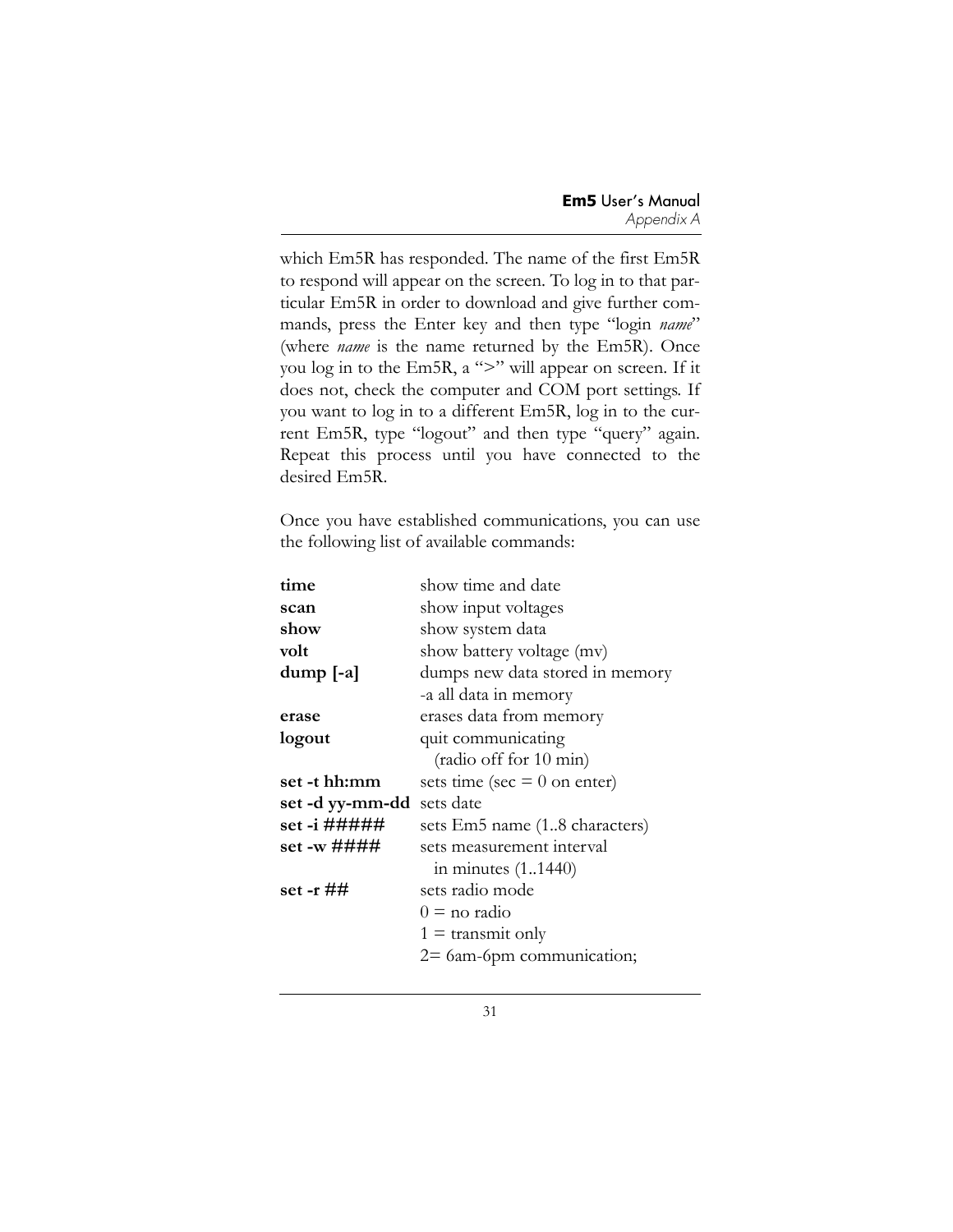$3 =$  communicate always; 4= communicate always and transmit

#### *time*

Shows the Em5's current time and date.

#### *scan*

Allows you to take a direct reading of the input voltages on all channels. Values shown on screen are in raw units. Multiply by 0.61 to get mV value. *Note: When the Em5 is connected to the computer with a serial cable, the reading on channel 1 will be the RS-232 voltage.*

#### *show*

Shows the system data, such as the operating system name and version, station identification, and current measurement and radio settings. Following is an example:

```
Decagon Flash Operating System, by
Warren D. Greenway Copyright 2003, All
rights reserved.
```

```
ID: field1 Version: 1.83
Radio: 1 Wake:60 Resets: 0
```
#### *volt*

Shows the current voltage of your Em5, in millivolts. A fully charged set of batteries should show a voltage of about 3000mV. When the battery voltage reaches 2700mV, the batteries must be changed.

#### *dump [-a]*

"**dump**" downloads all new data collected since the last download.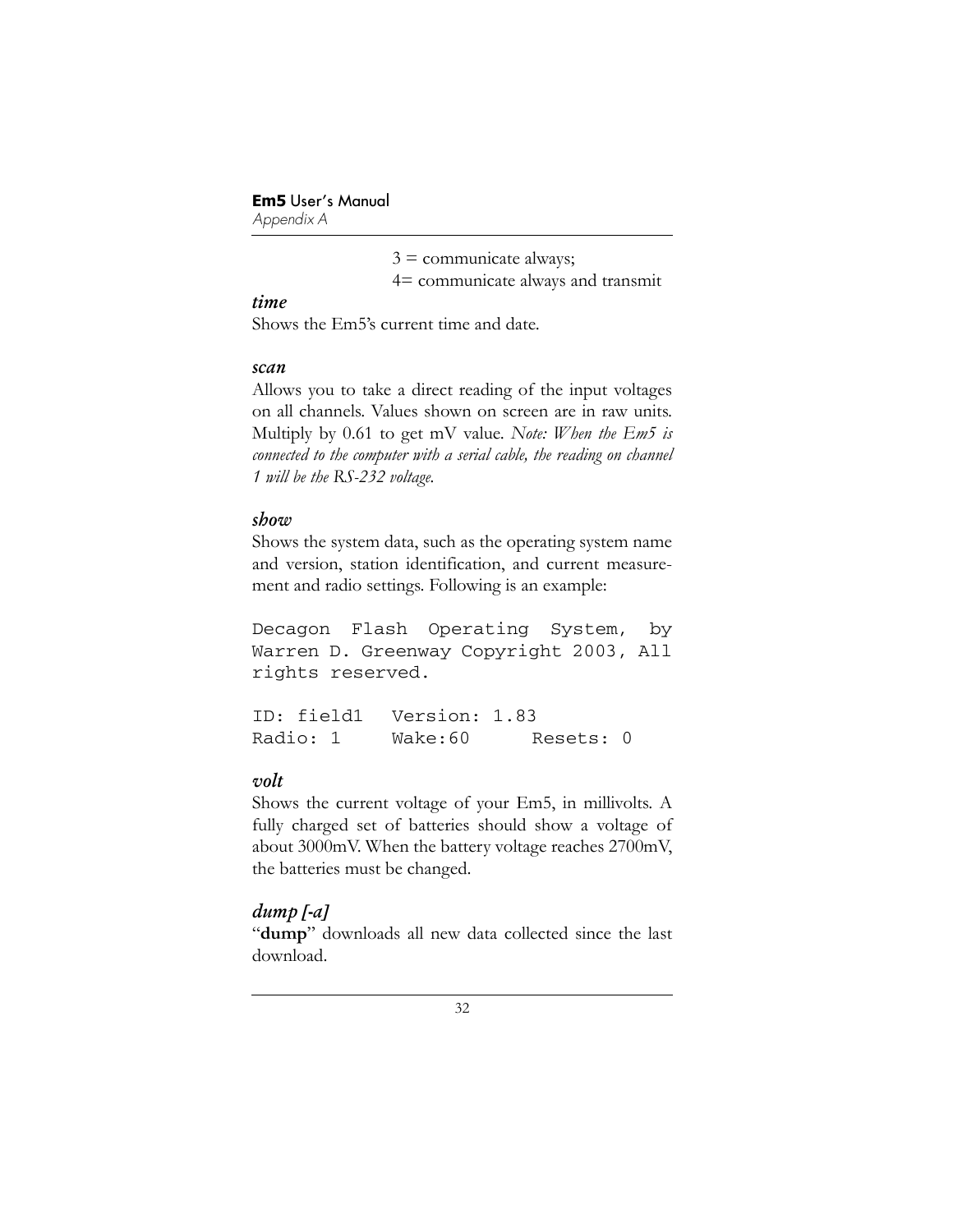"**dump -a**" will download all data in the Em5's memory.

Data output from the Em5 is in a comma-delimited format. The data can be saved to a file. In the comma-delimited format, MS Excel and other spreadsheet programs will recognize each data point in a line separated by a comma as a new column. *Note: The Em5's station name will not be displayed on the front of each line in this mode. This features is only found in the EchoLink software.* The columns are labeled as follows:

Column 1: Days since Jan. 1, 2000; e.g. Feb 4, 2002 would be "765" (2 years = 730 plus 35 days)

Column 2: Minutes into a day; e.g. 13:30, or 1:30 pm, would be "810" (13 hours  $= 780$  plus 30 minutes)

Columns 3 to 7: Raw numbers from the Em5's Analog to Digital Converter (ADC). The Em5 stores data in raw ADC numbers. These values can be easily converted into mV values by multiplying by 0.61.

Column 8 (Radio Mode 1 only): Em5 battery voltage, in % of capacity. When the voltage is below 2530 mV, batteries should be changed.

#### *erase*

Erases all data from the Em5's memory.

#### *logout*

Logs out from the current Em5. When connected over the Rm1 radio receiver module, the logout command will cause the Em5 to sleep (not respond to commands over the radio) for 10 minutes.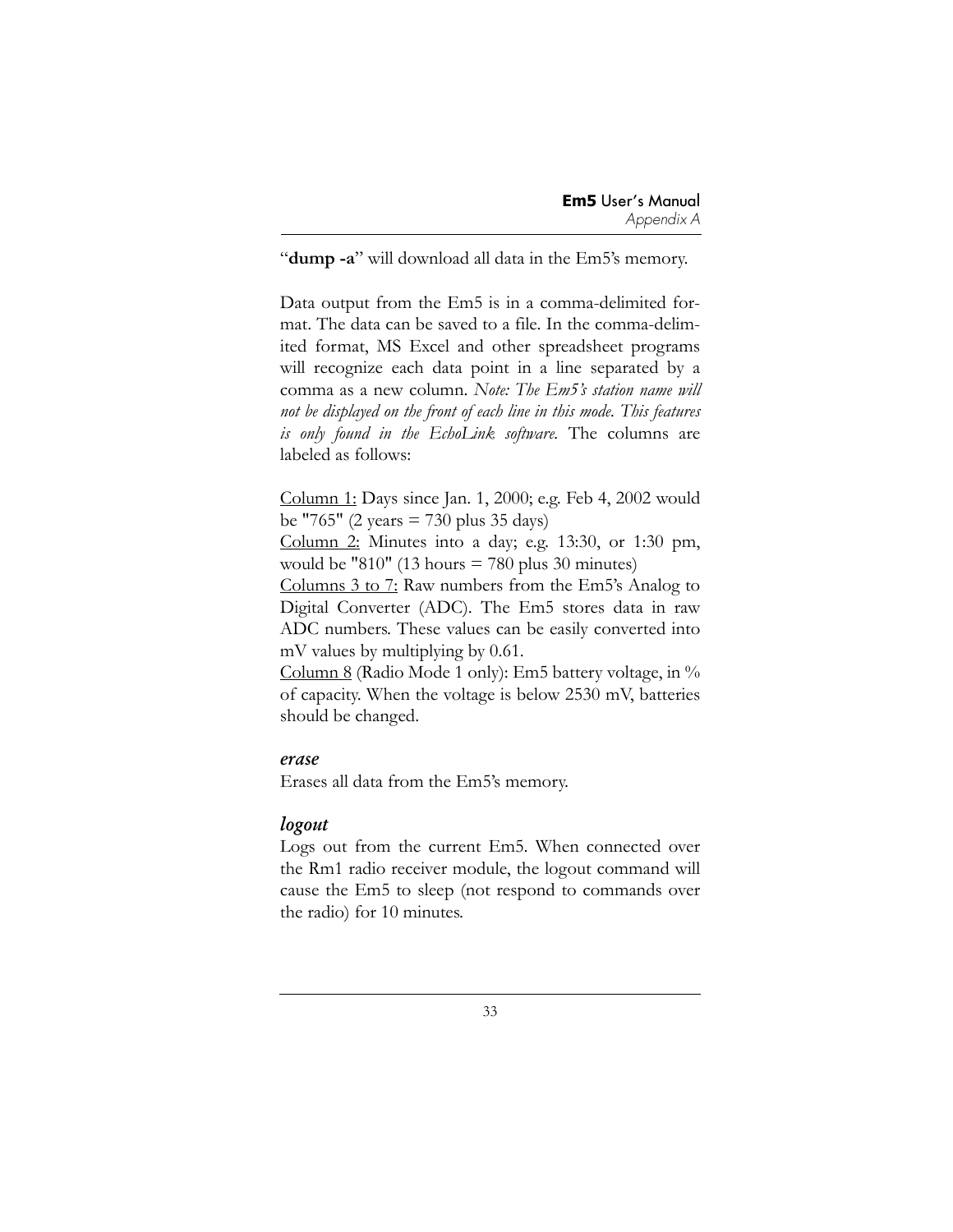#### *set -t*

Sets the time. To set the time, type "set -t " followed by the time (e.g.: set -t 14:30). Time must be in 24-hour (a.k.a. military) format. The dash in front of the *t* is necessary, as is the colon separator between hours and minutes.

#### *set -d*

Sets the date. To set the date, type "set -d" followed by the date in year-month-day format (e.g.: set -d 2002-05-23). The dash between numbers is necessary.

#### *set -i ####*

Sets the name for an Em5. To find its current name, type "show." You should then see an id appear on the screen along with other information. To rename it, type "set i - XXXXXXXX" (where the X's are the desired name). The Em5 can have any alphanumeric name of up to 8 characters (no spaces). All Em5R radios within talking distance of each other must have unique names to prevent interference with each other when they communicate with the Rm1 radio receiver. *Note: Station names are case-sensitive.*

#### *set -w*

Set the measurement interval (number of minutes between each measurement). Valid values are 0 to 1440 (1 day). If the interval is set to zero, no reading is recorded. For measurement intervals longer than 1 minute, the stored values are the average of readings taken at 1 minute intervals. For example, if the measurement interval is set to 60, one set of readings is recorded each hour with each value being the average of 60 readings taken during that hour.

*set -r*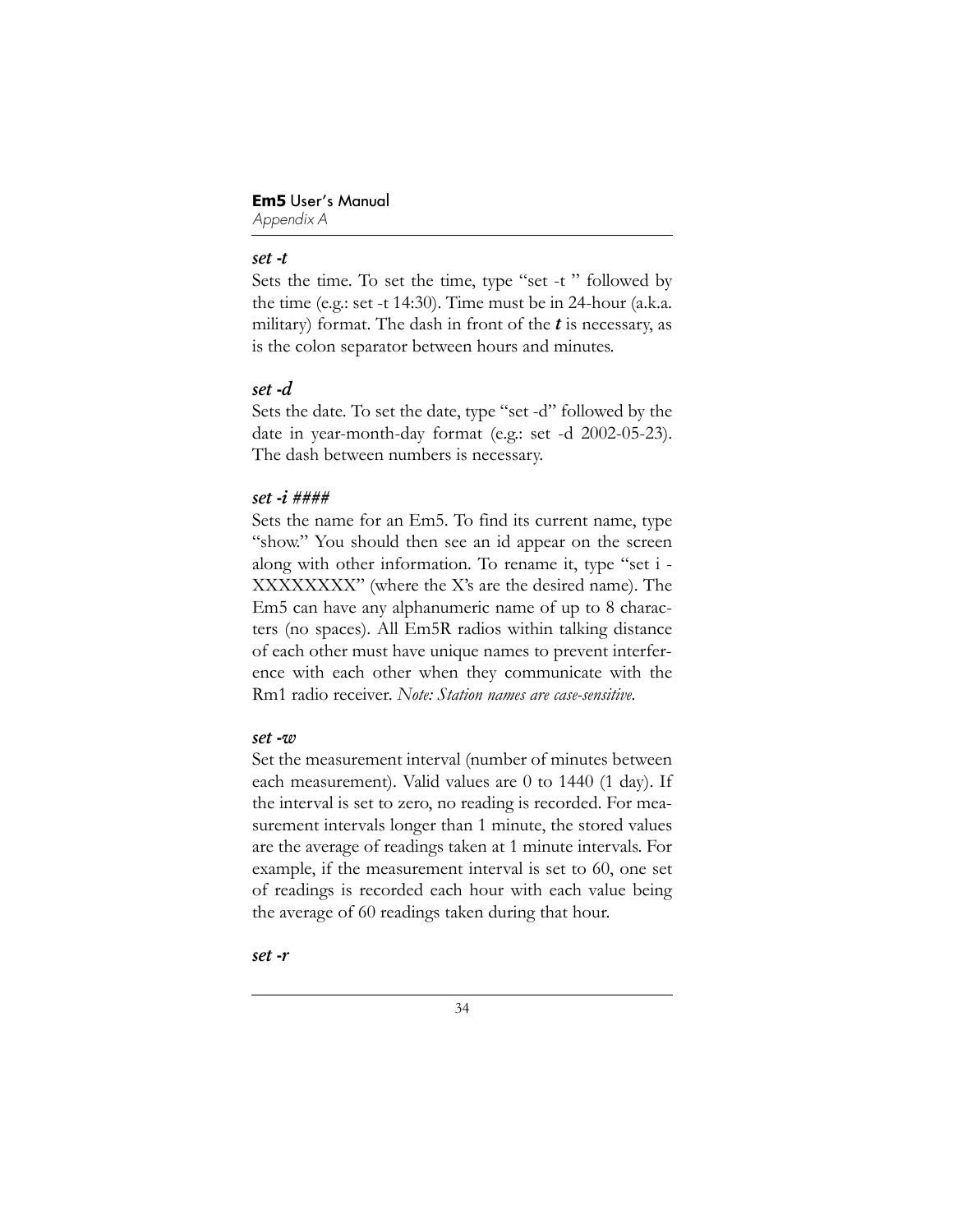Sets the radio mode. If you don't have the radio option (Em5R), set this to 0 (no radio) by typing "set -r 0". In this mode (0), battery life is about 4 years. If you have an Em5R (radio-capable logger), there are three settings available: 1 (transmit only), 2 (transmit/receive from 6am - 6pm), and 3 (transmit/receive 24 hours/day). The first option (transmit only) sets the Em5 to transmit its data to an Rm1 every time a measurement is made. There is a built-in random delay between the measurement time and the transmit time so that several Em5's can transmit to a single radio modem without interference. If you transmit a reading once per hour, battery life in this mode should be over 1 year.

Modes 2 and 3 are for contacting the Em5Rs and dumping the data using a computer and the Rm1 radio receiver module. In these modes, the Em5 "wakes" for 150 milliseconds every 45 seconds to listen for a signal. If a signal is detected, it stays "awake" for 60 seconds to await commands. Once an Em5R has responded to the Rm1, any of the commands listed above can be sent. To close the session, type *logout*, after which the Em5 will be inactive for 10 minutes (to allow other radios within range to be interrogated). These modes require the most power. In mode 3 (activated 24 hours a day), battery life is about 1 month. Mode 2 (no operation from 6:00 pm to 6:00 am) is often more preferable, since most users do not need to contact the logger at night. Therefore, this mode should result in a battery life of around 2 months.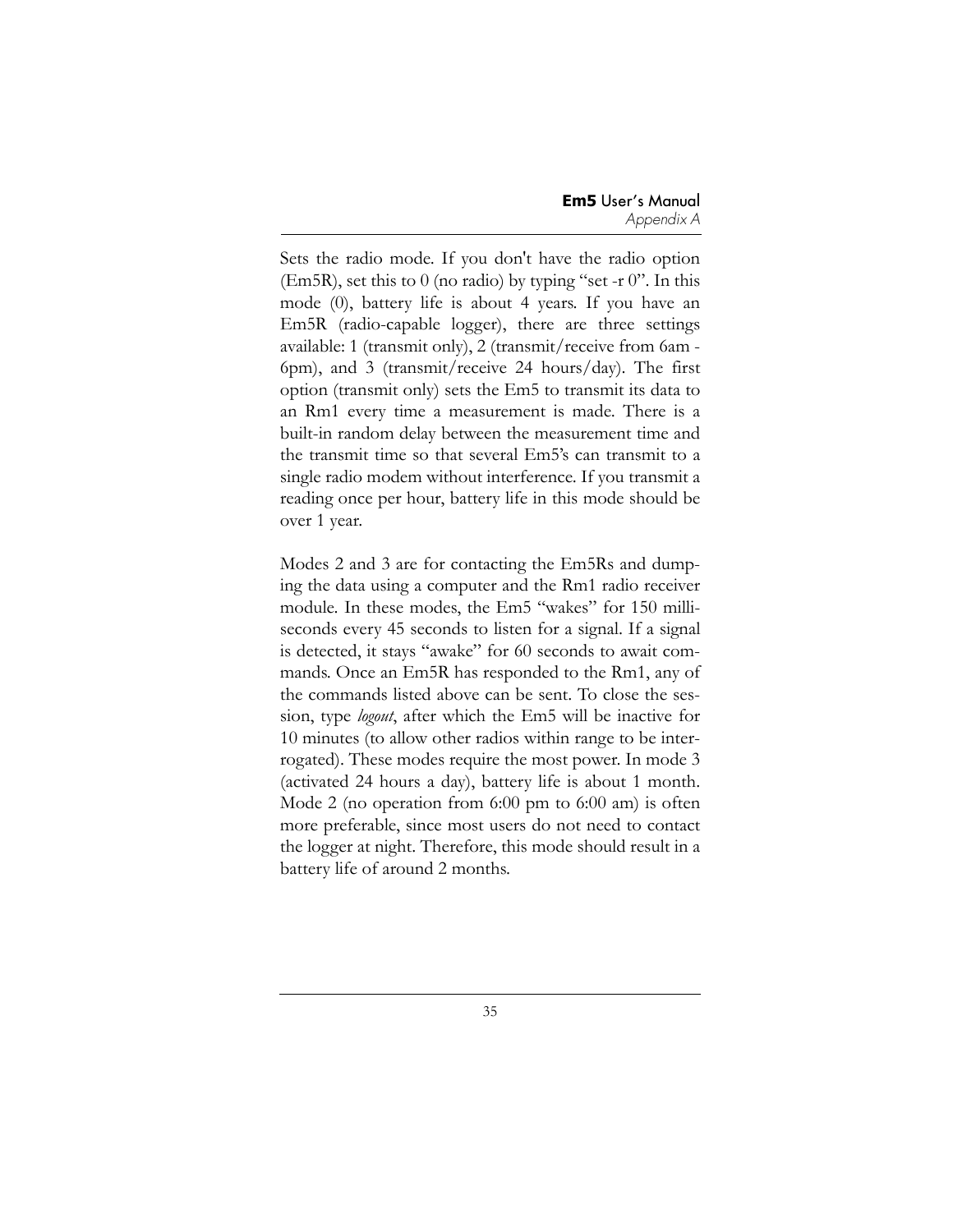# **Appendix B**

## **Em5 Specifications**

**Input Channels:** 5, with 12-bit A/D resolution and 2.5V excitation on each channel. 3.5mm "stereo-plug" style connector.

**Data Storage: 49KB** (145 days @ 1 scan/hour)

**Memory Storage:** Non-Volatile Flash Data

#### **Communication:**

- RS-232 capability on Port 1
- Optional 900MHz or 2.4GHz spread spectrum RF communication (model Em5R); up to 5-mile line of sight range with 900Mhz model, 1.5 mile line of sight range with 2.4Ghz model.

**Power Requirements:** 4 AAA alkaline batteries

**Enclosure:** Weatherproof, impact-resistant NEMA 3R

#### **Operating Environment:**

 $-10^{\circ}$ C to 50 °C, up to 100% RH

#### **Dimensions:**

8.7cm Length x 6.2cm Height x 3.5cm Width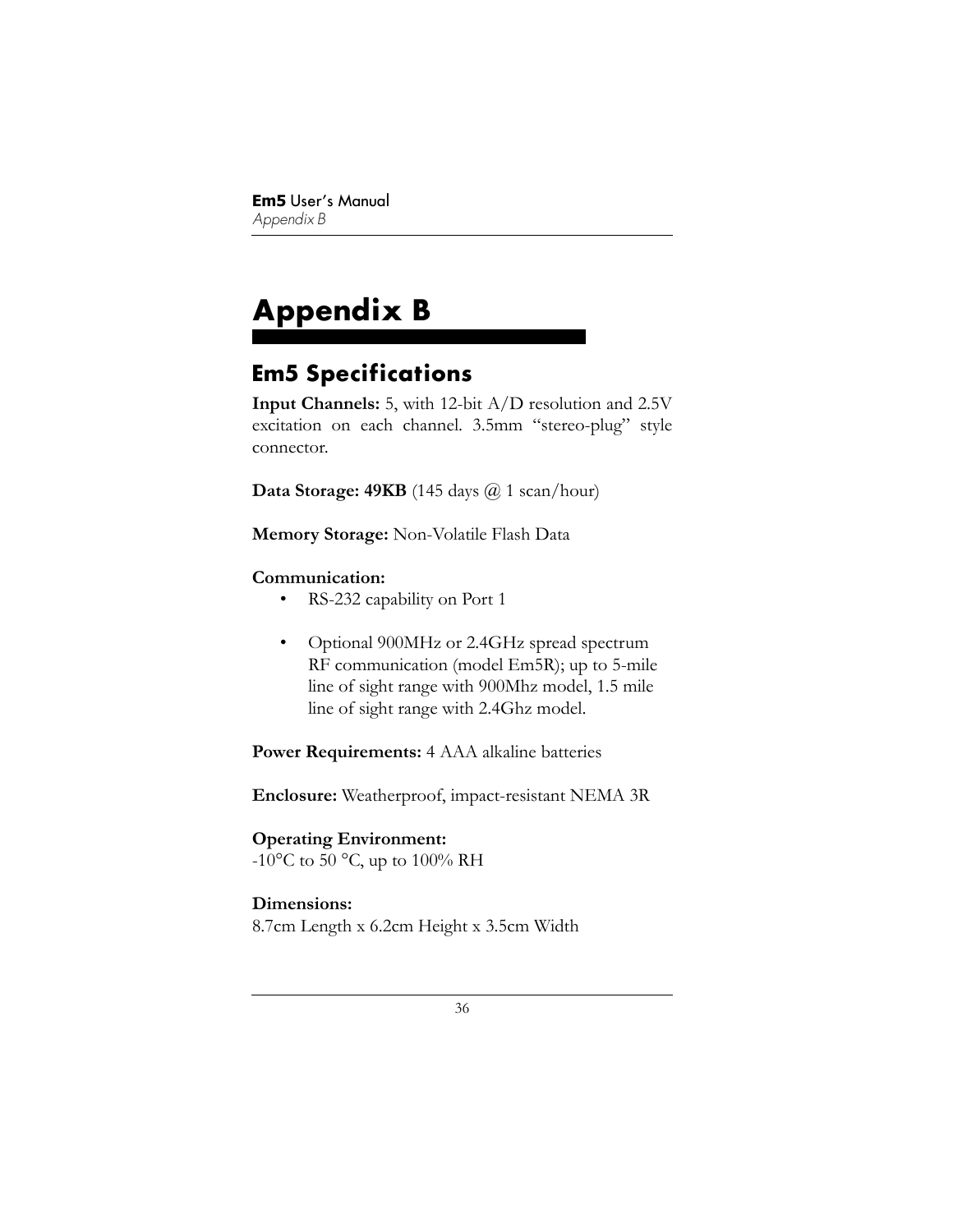#### **Rm1 Receiver Specifications**

**Frequency-hopping Spread-spectrum Radio:** North America: 902-928MHz ISM Australia and Israel: 915-928 MHz Worldwide: 2.4GHz ISM

**Serial Data Interface:** RS-232

**Supply Voltage:** 7-18 VDC (AC Adapter supplied)

**Current Consumption:** 70-210mA

**Dimensions:** 7.9cm x 13.9cm x 3.8

**Weight: 6.9 oz.** (195.6g)

**Operating Environment:** 0 - 70 °C, 10-90% RH

#### **FCC info:**

The Em5R and Rm1 (900MHz) contain transmitter module FCC ID:OUR9XSTREAM. The 2.4GHz Em5R and Rm1 contain transmitter module FCC

ID:OUR24XSTREAM. These devices comply with Part 15 of the FCC rules. Operation is subject to the following two conditions: (1) This device may not cause harmful interference, and (2), this device must accept any interference received, including interference that may cause undesired operation.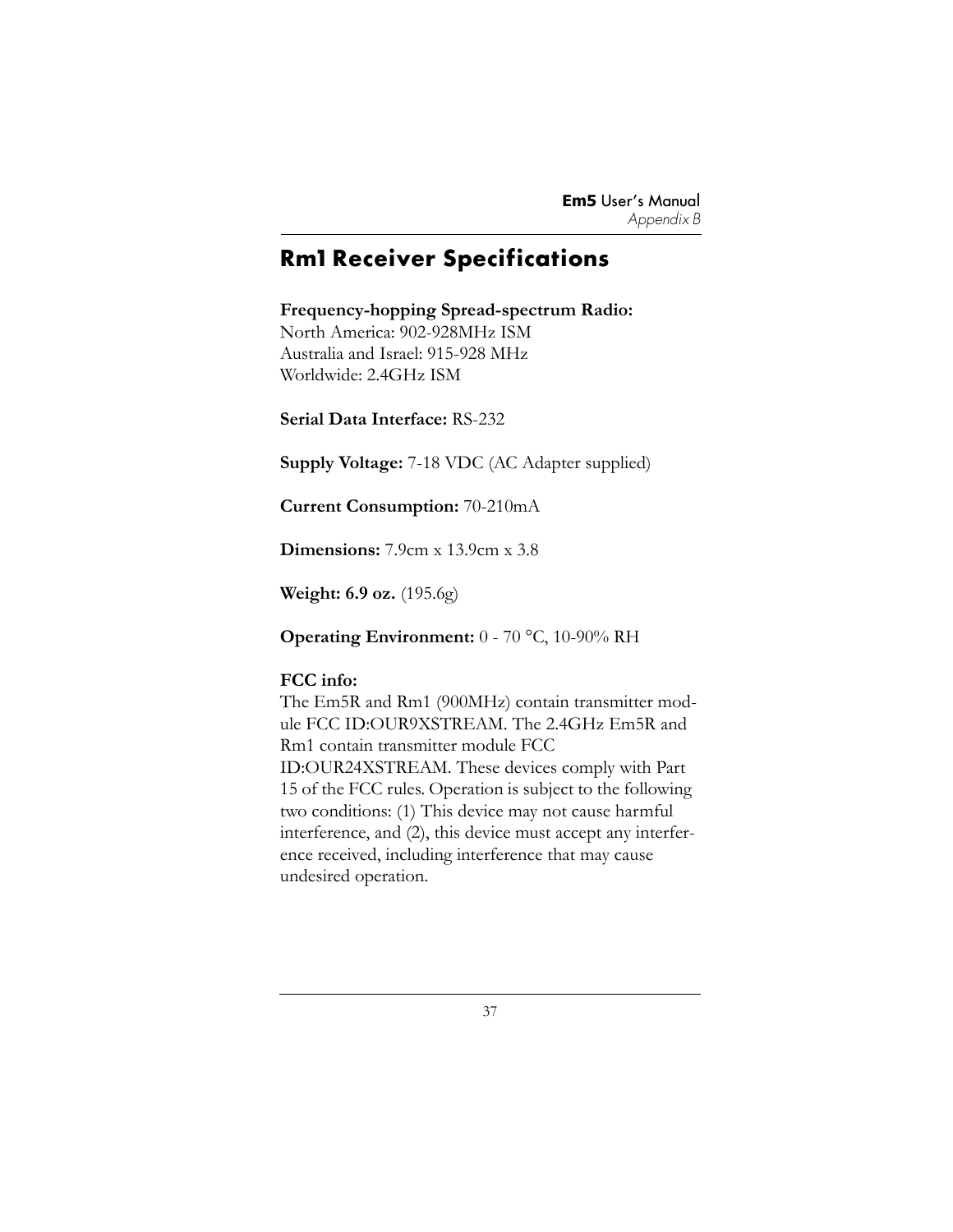## **Appendix C: Em5 CE Compliance**

| Application of Council<br>Directive:          | 89/336/EEC                     |
|-----------------------------------------------|--------------------------------|
| Standards to which<br>conformity is declared: | EN61326 : 1998<br>EN55022:1998 |
| Manufacturer's Name:                          | DecagonDevices, Inc.           |
| Type of Equipment:                            | Data collection system.        |
| Model Number:                                 | Em5                            |
| Year of First Manufacture:                    | 2002                           |

This is to certify that the Em5, manufactured by Decagon Devices, Inc., a corporation based in Pullman, Washington, USA meets or exceeds the standards for CE compliance as per the Council Directives noted above. All instruments are built at the factory at Decagon and pertinent testing documentation is freely available for verification.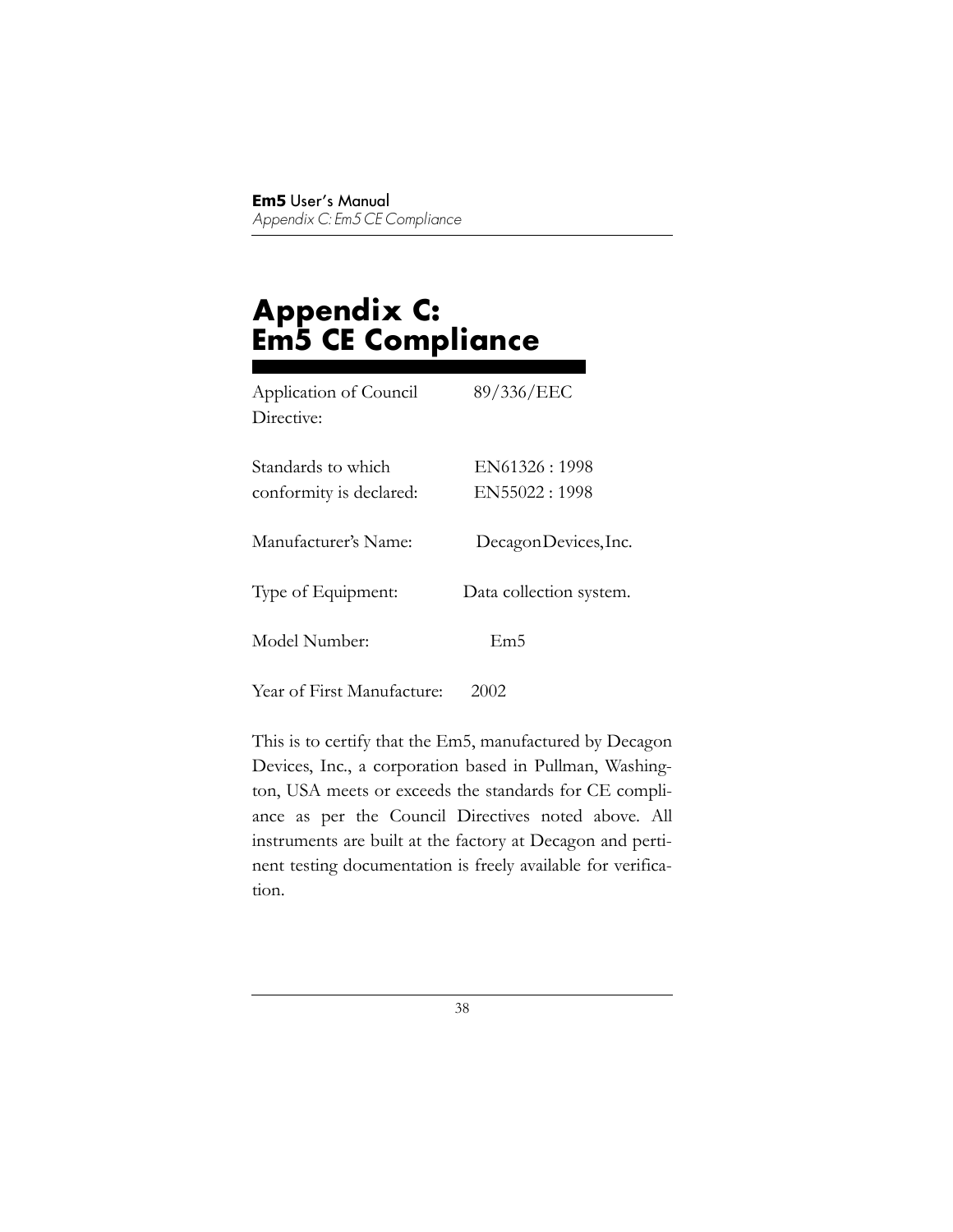# **Appendix D: Em5R and Rm1 CE Compliance**

| Application of Council<br>Directive:          | 89/336/EEC                              |
|-----------------------------------------------|-----------------------------------------|
| Standards to which<br>conformity is declared: | EN 300 826, EN 60950                    |
| Manufacturer's Name:                          | DecagonDevices, Inc.                    |
| Type of Equipment:                            | Radio-enabled data collection<br>system |
| Model Numbers:                                | Em5R, Rm1                               |
| Year of First Manufacture:                    | 2002                                    |

Restrictions:

**France:** Current regulations in France stipulate that these devices may be used indoors only. Outdoor usage on private property is subject to authorization from the French Telecommunications Regulatory Authority. Outdoor usage on public lands is currently prohibited. For more information see http://www.ero.dk.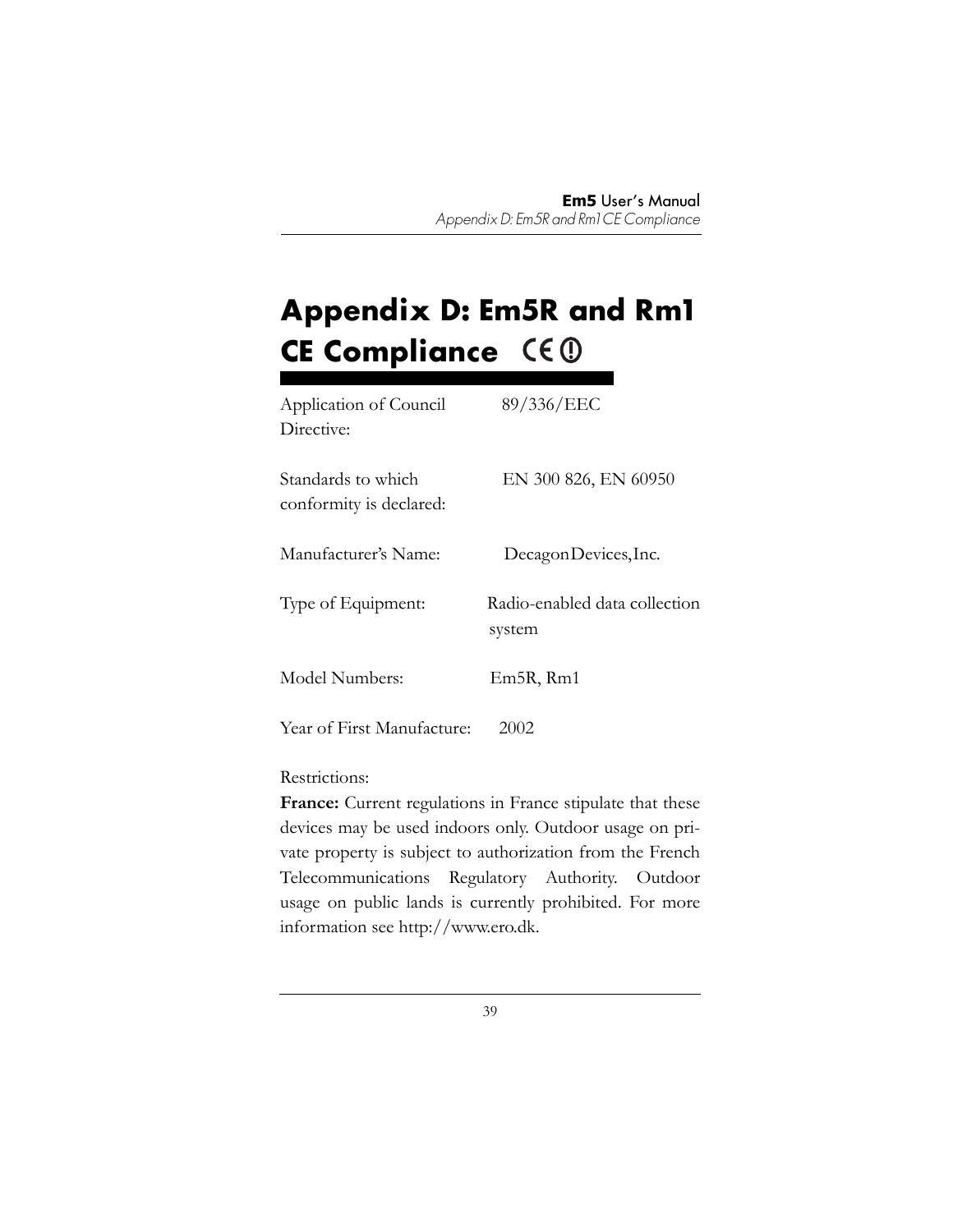# Appendix E: ECH<sub>2</sub>O soil **moisture probes**

The most common use for the Em5 is monitoring soil moisture using Decagon's ECH<sub>2</sub>O probes. This appendix is a description of the specifications and operation of the  $ECH<sub>2</sub>O$  probes.

## **ECH2O Specifications**

#### **Measurement Time:** 10ms (milliseconds) **Accuracy:**

- Typically  $\pm$  .03 m/m ( $\pm$ 3%)
- With soil-specific calibration  $\pm .01$  m/m ( $\pm 1\%$ )

#### **Resolution:**

•  $0.002 \text{m}^3/\text{m}^3$  (0.1%)

**Power:**

- Requirements: 2.0VDC  $\omega$  2mA to 5VDC  $\omega$  7mA
- Output: 10-40% of excitation voltage (250- 1000mV at 2500mV excitation)

**Operating Environment:** 0 to 50°C **Range of Measurement:**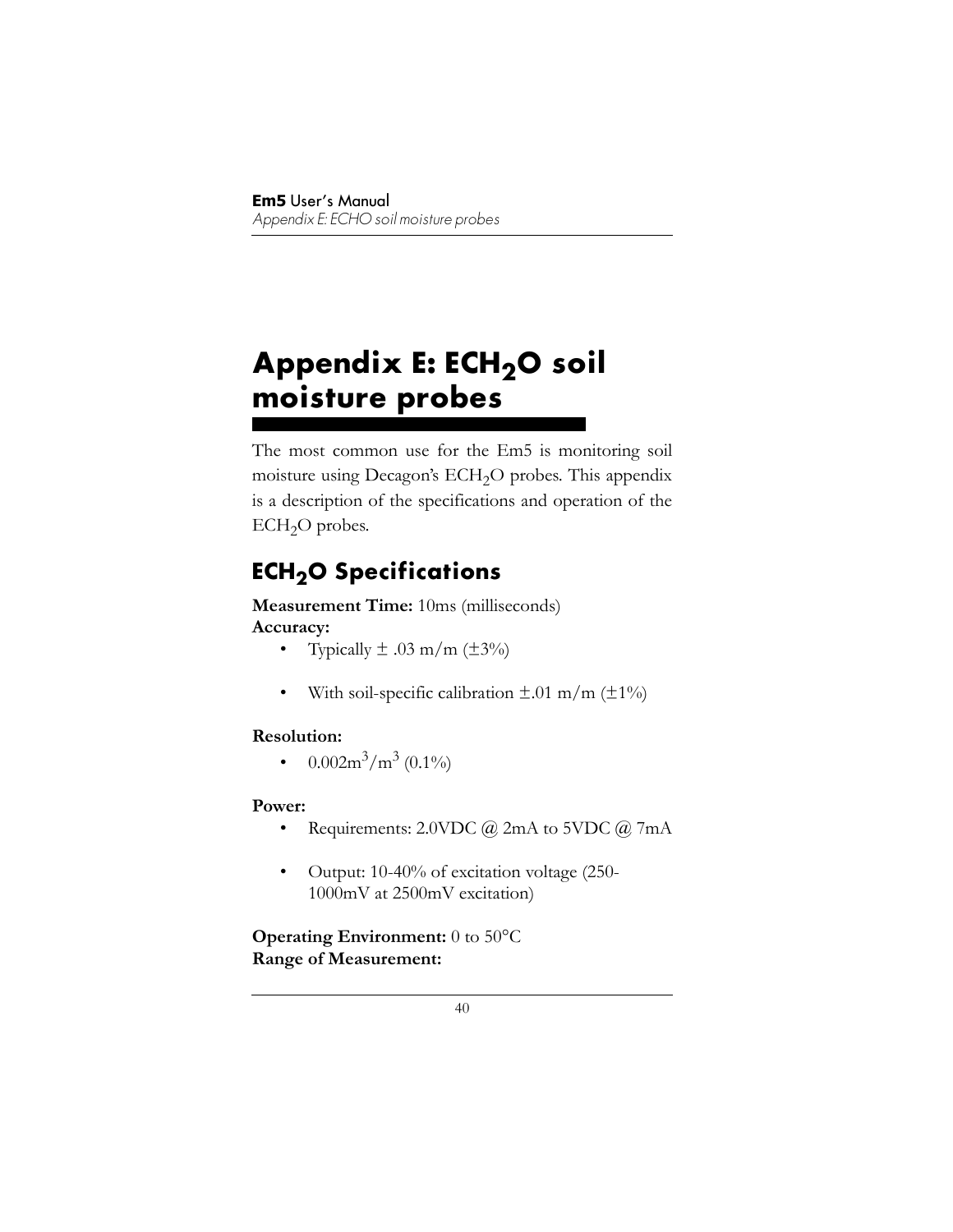0 to saturated volumetric water content **Probe dimensions:** (model EC-20): 25.4cm x 3.17cm x .15cm (model EC-10): 14.5cm x 3.17cm x .15cm **Cable length:** 10ft standard, extension cable available **Connector type:** 3.5 mm plug

#### **Warranty Information**

The ECH<sub>2</sub>O has a 30-day satisfaction guarantee and a one-year warranty.

## **About the ECH<sub>2</sub>O**

The  $ECH<sub>2</sub>O$  probe measures the dielectric constant of the soil in order to find its volumetric water content. Since the dielectric constant of water is much higher than that of air or soil minerals, the dielectric constant of the soil is a sensitive measure of water content. The  $ECH<sub>2</sub>O$  probe has a very low power requirement and high resolution. This gives you the ability to make as many measurements as you want (even hourly) over a long period of time (like a growing season, for example), with minimal battery usage.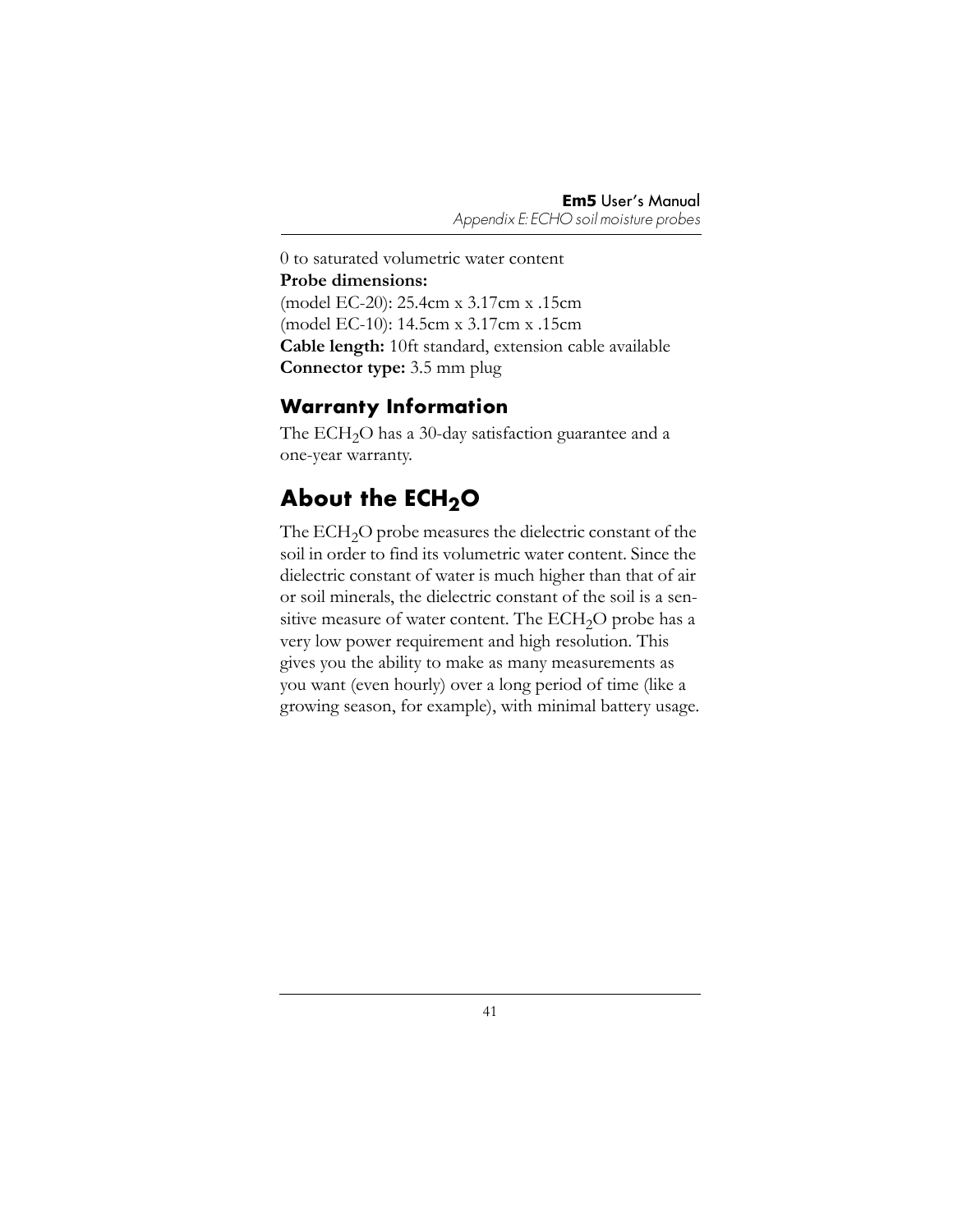#### **Em5** User's Manual

*Appendix E: ECHO soil moisture probes*

# **Features Circuitry** Sensor

*Fig.1: ECH2O probe diagram*

## **Wiring Diagram**

#### 3.5mm plug wiring

The ECH<sub>2</sub>O probe comes with a 3.5mm "stereo-plug" style connector. This allows for rapid connection directly to Decagon's Em5 or ECH<sub>2</sub>O Check. Below is a diagram showing the wiring configuration for this connector.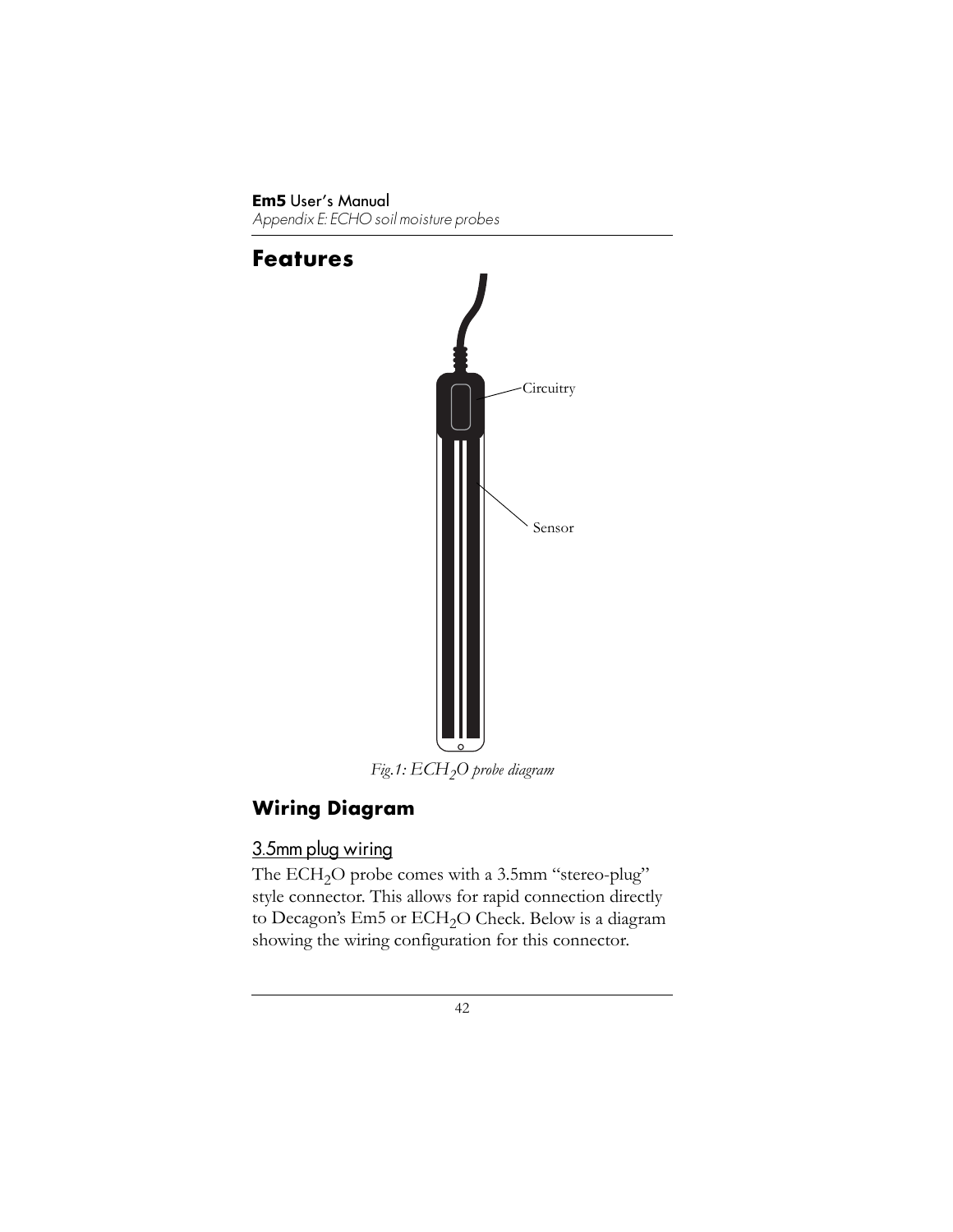

*Fig. 2: ECH<sub>2</sub>O plug wiring configuration* 

## **Installing the ECH<sub>2</sub>O Probe**

When selecting a site for installation, it is important to remember that the soil adjacent to the probe surface has the strongest influence on the probe reading and that the probe measures the *volumetric* water content. Therefore any air gaps or excessive soil compaction around the probe can profoundly influence the readings. Also, do not install the probes adjacent to large metal objects such as metal poles or stakes. This can attenuate the probe's electromagnetic field and adversely affect output readings.

#### **Procedure**

When installing the  $ECH<sub>2</sub>O$  probe, it is best to maximize contact between the probe and the soil. There are two methods to accomplish this:

1. Use Decagon's Probe Installation Kit to install the probe. This kit has a custom-shaped blade to make the insertion in the soil, then another tool to place the probe into the insertion. For deeper installations, use an augur to reach the desired depth, then use the Installation kit with extension rods to install the probe.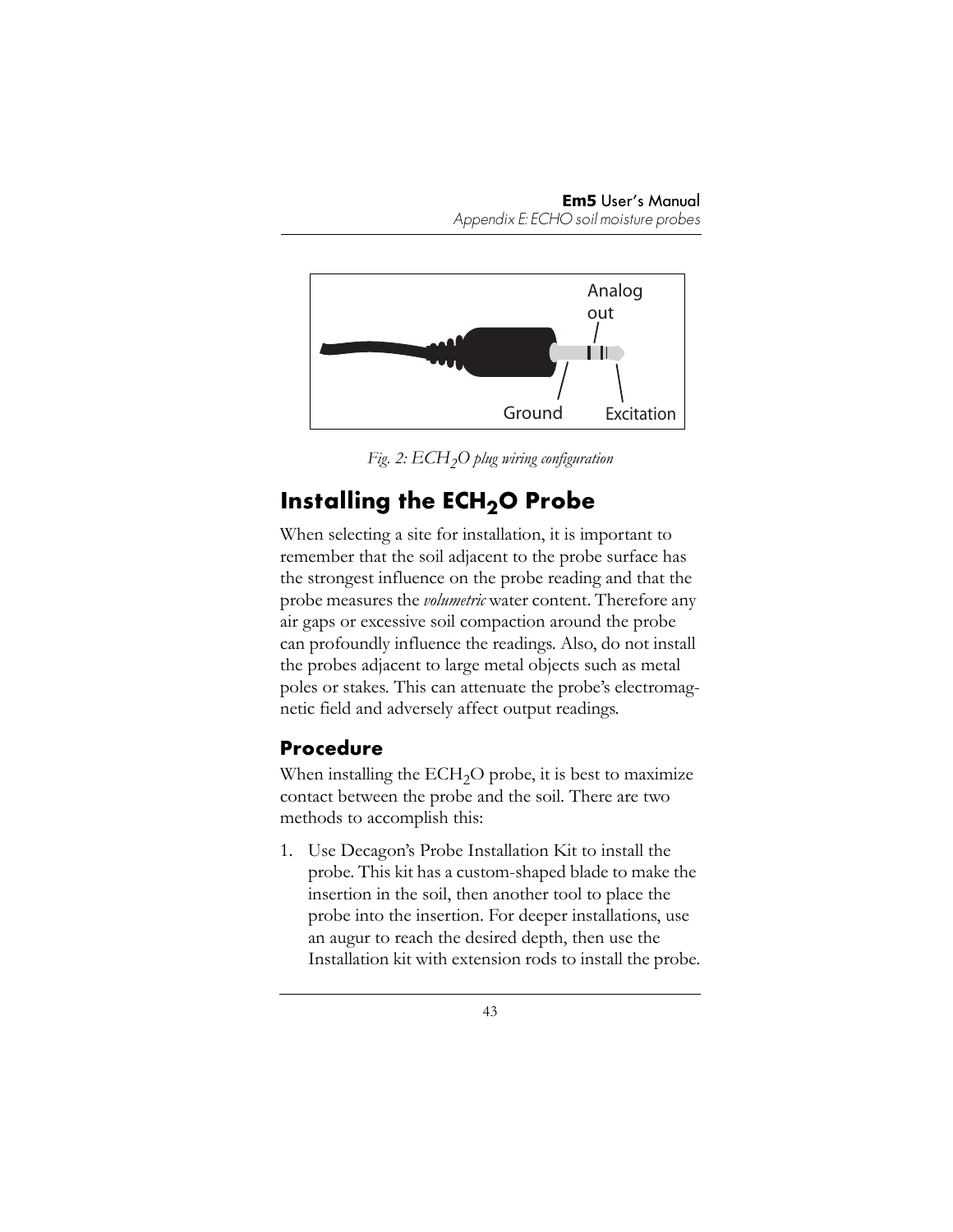2. Use a thin implement like a trenching shovel, gardening spade, or flat bar to make a pilot hole in the soil. Then insert the probe into the hole, making sure the entire length of the probe is covered. Finally, insert the shovel again into the soil a few inches away from the probe, and gently force soil toward the probe to provide good contact between the probe and the soil. For deeper installation, excavate down to the level you wish to measure, then install the probe as described.

#### Orientation

The probe can be oriented in any direction. However, orienting the flat side perpendicular to the surface of the soil will minimize effects on downward water movement. Removing the Probe

When removing the probe from the soil, *do not pull it out of the soil by the cable!* Doing so may break internal connections and make the probe unusable.

## **ECH<sub>2</sub>O Probe Calibration**

The  $ECH<sub>2</sub>O$  probes come pre-calibrated for most soil types. If, however, your soil type has high sand or salt content, the standard calibration will not be accurate. In such cases, you can perform specific calibrations for your individual soil types. The standard calibration for the standard 25cm length (EC-20) ECH<sub>2</sub>O probes when used with an Em5 is

$$
\theta \, (m^3/m^3) = 0.000424 * \text{raw} - 0.29
$$

and for the shorter (model EC-10) probes is:

$$
\theta \, (m^3/m^3) = 0.000571 * raw - 0.376
$$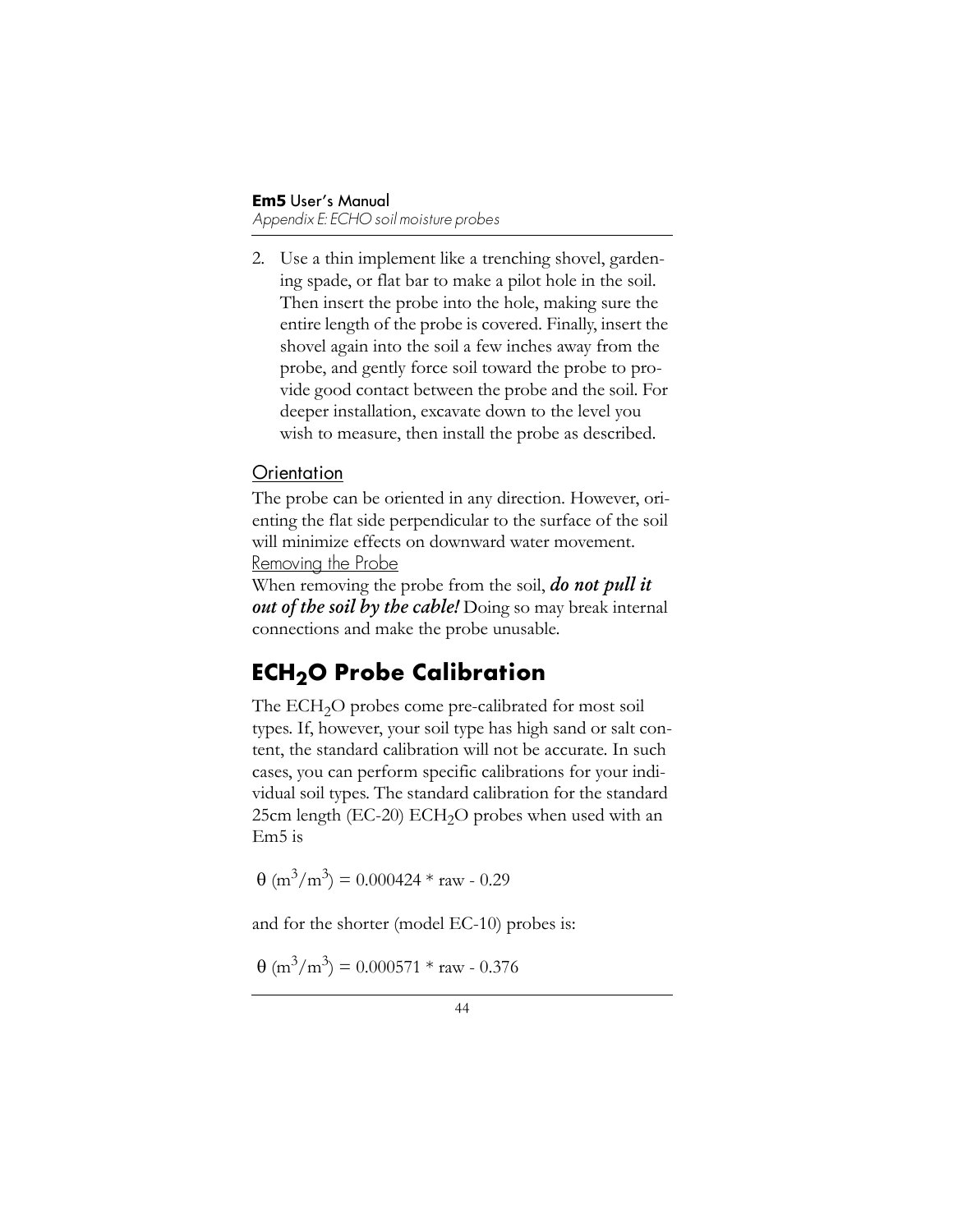where  $\theta$  is the volumetric water content and "raw" is the raw data output. *NOTE!: This calibration is only for use with Em5 data loggers.*

## **Extension cables**

Decagon supplies 50-foot (15.25m) and 10-foot (3m) extension cables for use with the  $ECH<sub>2</sub>O$  probe. You can safely connect up to 3 of the 50-foot cables without signal attenuation. For most applications, we recommend sealing the connections from the elements to maintain a good connection and to prevent corrosion. Decagon provides adhesive-lined heat-shrink for this purpose. To seal a connection between two extension cables using the heatshrink, simply ensure that the heatshrink is covering the connection, then heat it using a heat-gun, blow-dryer or a lighter until it shrinks tight to the connection. *Note: If using a lighter, place the heat-shrink well above the flame to avoid melting the heat shrink and the connector.* Additional heat shrink is available from Decagon.

## **Troubleshooting the ECH<sub>2</sub>O probe**

If you encounter problems with the  $ECH<sub>2</sub>O$  probe, they most likely will manifest themselves in the form of incorrect or erroneous readings. Before contacting Decagon about the sensor, do the following:

- Check to make sure the connections to the data logger are both *correct* and *secure*.
- Ensure that your data logger's batteries are not dead or weakened.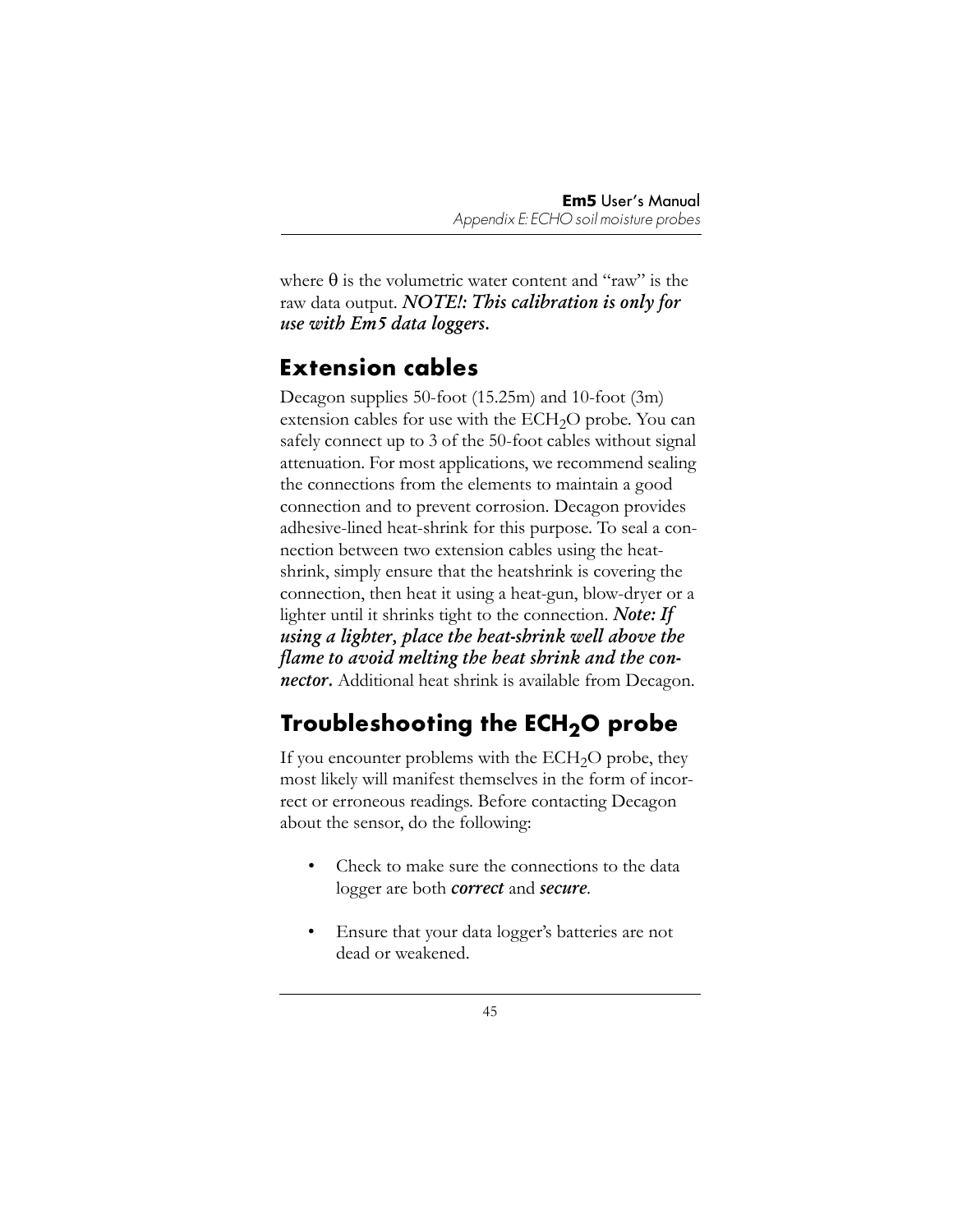If you encounter problems that aren't due to the Em5, please contact Decagon at (509) 332-2756 and at **echo@decagon.com**.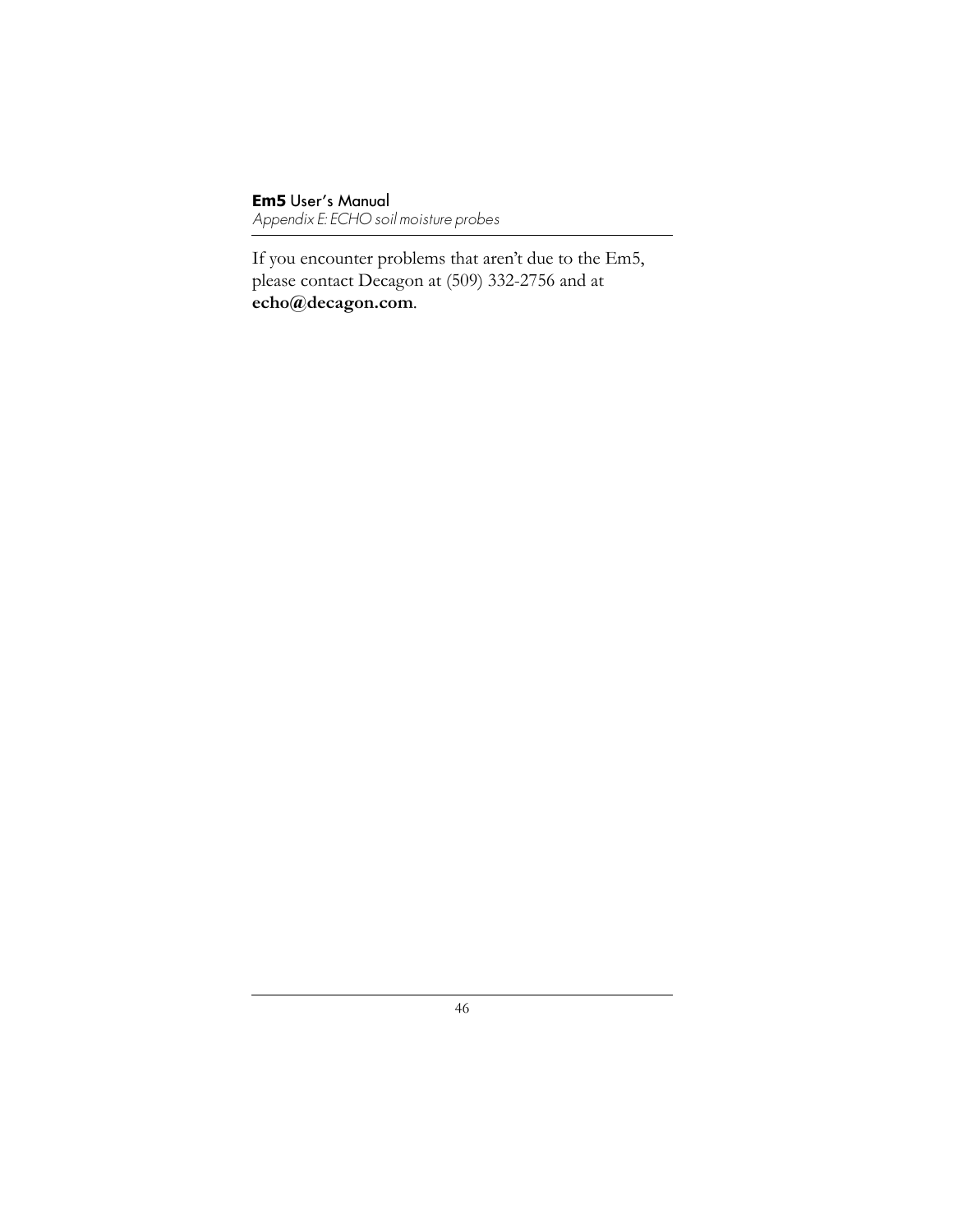# **Appendix F: Other Sensors**

## **ECHO Temperature Sensor**

The ECHO Temperature sensor is available for use in soil or in the air. It can be connected directly to any channel in the Em5 or Em5R for long-term monitoring of temperature.

#### **Specifications:**

**Sensor Dimensions:** 6mm diameter x 375mm long **Cable length:** 3.05m **Temp. Range:** -20 °C to 60 °C **Accuracy:** ±0.5 °C **Resolution:** 0.1 °C

If you are using the ECHO Temp sensor in air, we strongly recommend that you use it in a radiation shield. A good type for this kind of sensor is available from Davis Instruments, Model 7714.

## **ECH<sub>2</sub>O Rain Gauge**

The Echo Rain Gauge is a self-emptying and frostproof electronic rain gauge that can be connected to your Em5. The ECHO Rain Gauge is made of durable weatherproof plastic and can withstand temperatures from below freezing to extreme heat, and has an accuracy of  $\pm 2\%$ . The rain is collected by the funnel and runs into a selfemptying spoon, which automatically tips and is emptied when it is reaches a volume of five millimeters of water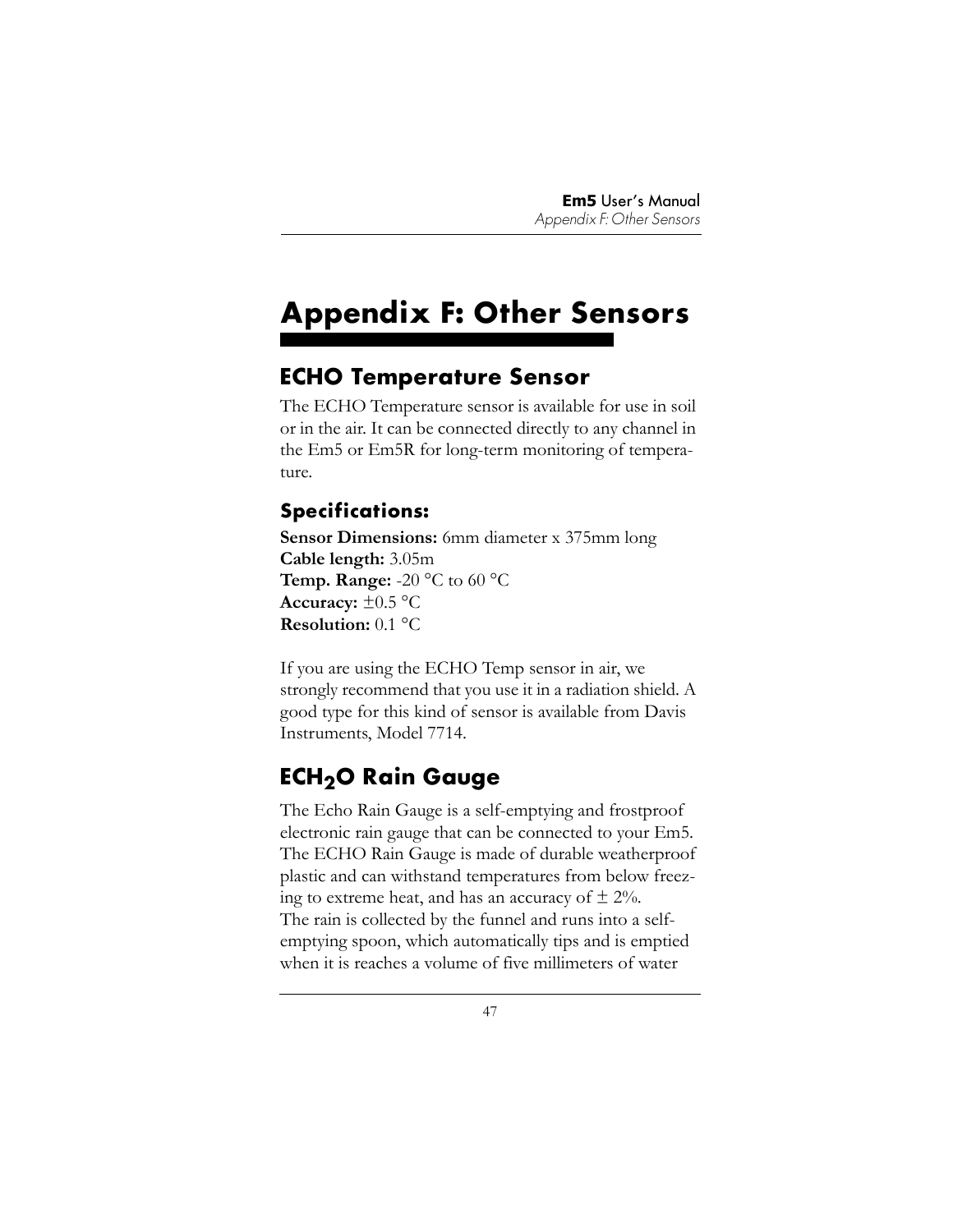(which corresponds to 1ml of precipitation). Each time the spoon empties, a measurement is sent and recorded by the Em5. Exported data will be displayed in terms of millimeters of precipitation.

## **Drain Gauge**

Decagon's Drain Gauge is an instrument that is designed for long-term monitoring of water movement and chemical leaching below the root zone. Water filters through a soil column and collects in a sampling reservoir. The water fills the height of the reservoir, and the water level is monitored by a an electronic water level gauge. When the water level reaches the top of the siphon tube, the water empties and the change in water volume is recorded by the Em5. The emptied water then drains into the sampling reservoir.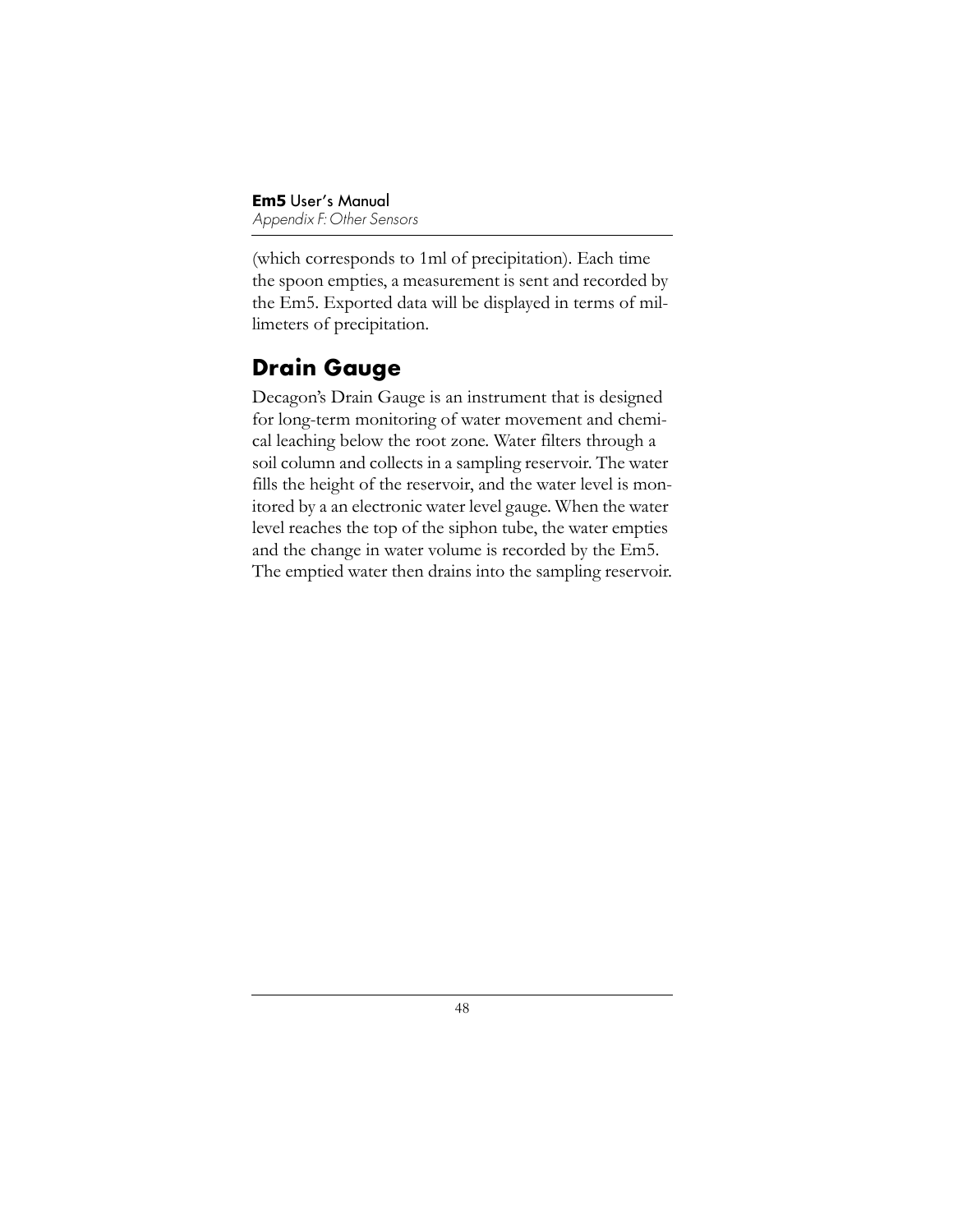#### **EM5** User's Manual *Index*

## **Index**

A about EchoLink 27 accuracy 40 actions menu 24 B batteries changing 28 type 28 typical life 3  $\mathsf{C}$ cautions 8 CE conformity 38, 39 Channel/Sub-Channel 16 channels and sub channels for Rm1 26 check for updates 26 COM port settings 23 configuring Em5 7 contact information 1 D data capacity 36 data menu 24 datalogger 41 date setting 25 deleting data from the Em5 24 device test 24 disconnect in EchoLink program 19 download all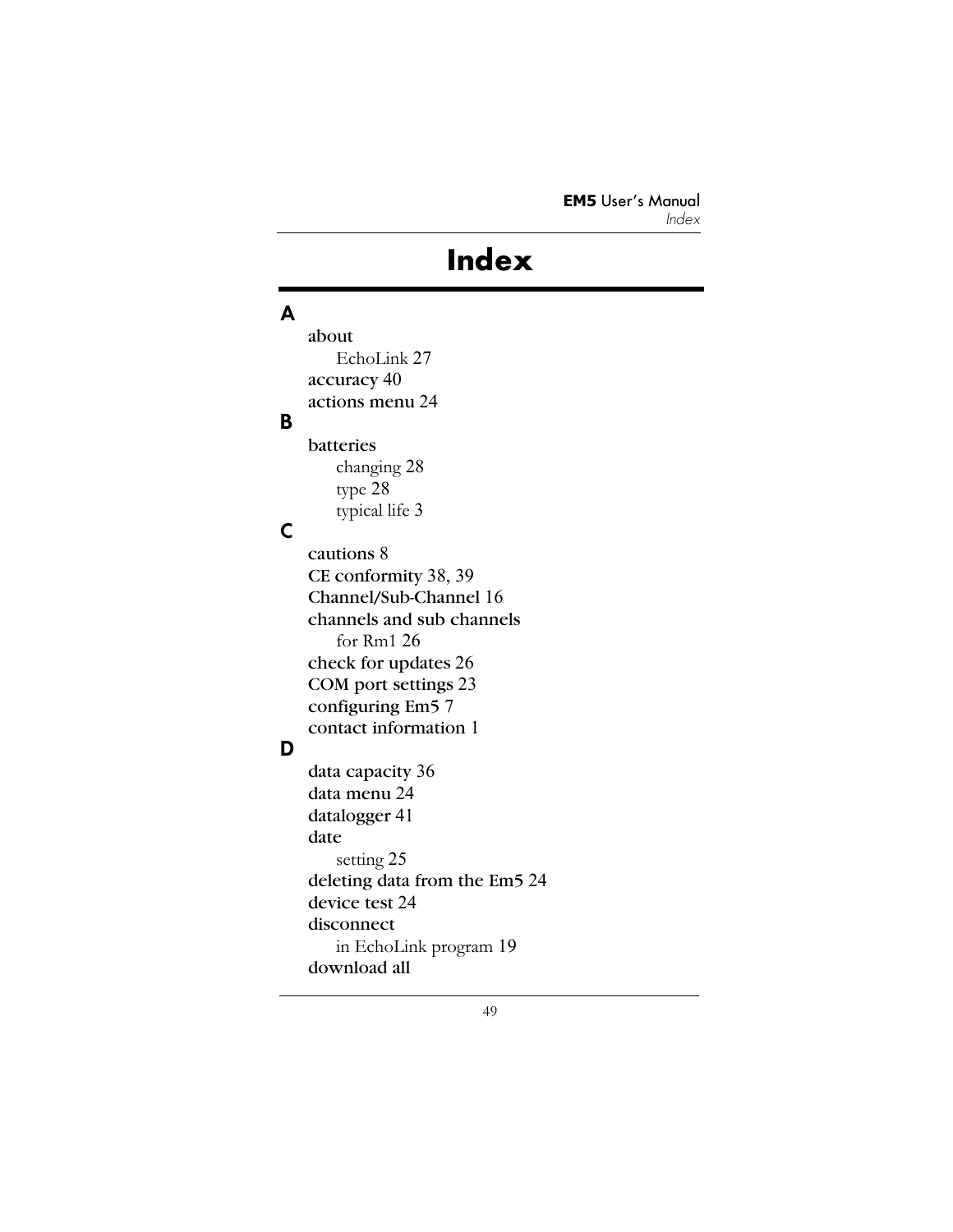**EM5** User's Manual

*Index*

in EchoLink program 19 downloading data 18 E ECHO probe 10 calibration 44 calibration settings 22 extension cables 45 features 42 installation 43 orientation 44 specifications 40 troubleshooting 45 warranty 41 EchoLink setup menu 15 Echolink 13 Em5 configuring 7 data capacity 36 data logging method 4 installation 7 range 9 setting time and date 25 specifications 36 system 3 weather resistance 7 Em5 name 15 email 1 enclosure 3 erase Em5 24 export data format 22 files 21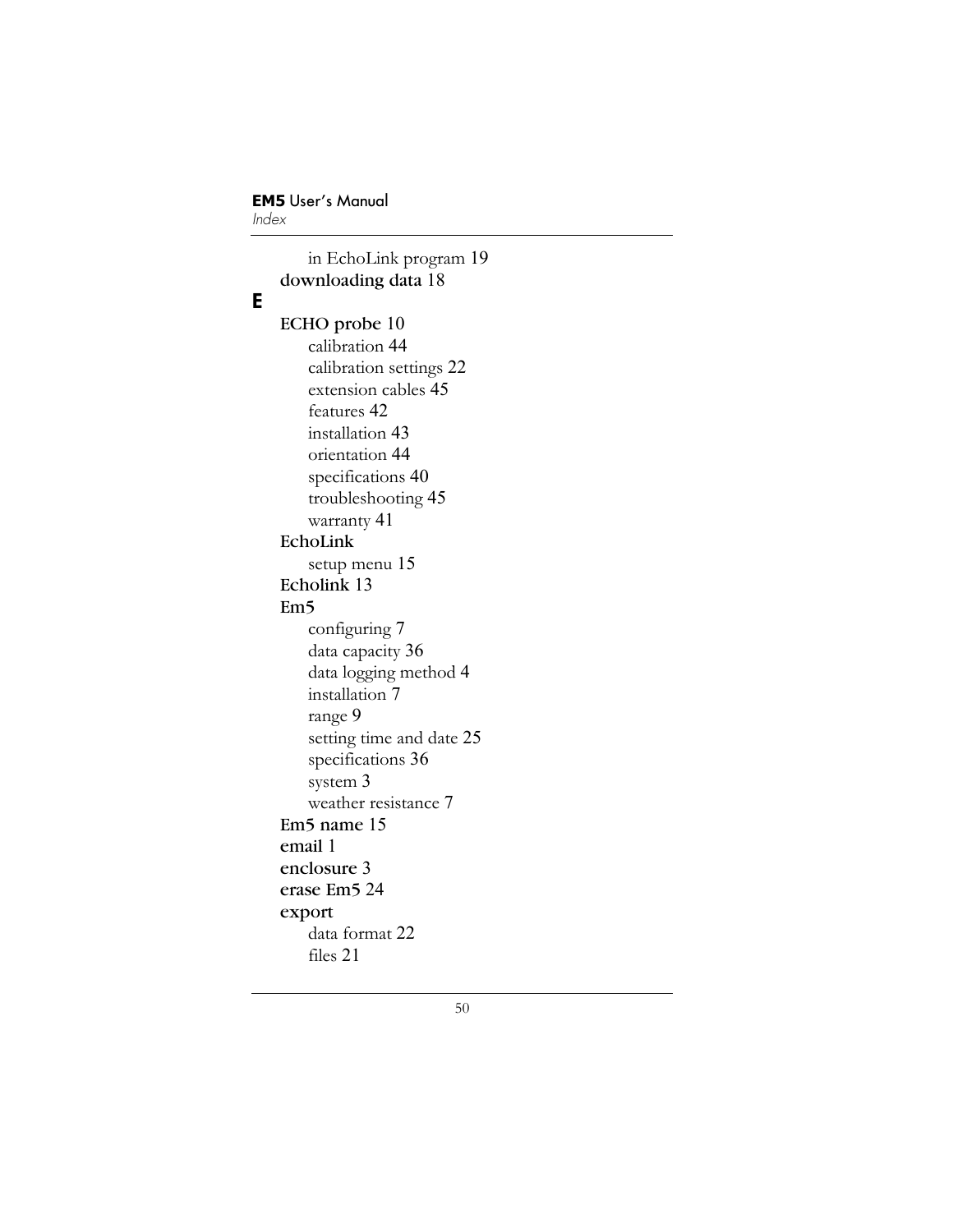#### **EM5** User's Manual *Index*

extension cables 45 F fax number 1 FCC compliance 2, 37 file menu 21 H help menu 26 I initialize radio 25 interference between Em5Rs 10 from external sources 9 M measurement interval programming 15 measurement range 40 memory capacity 36 type 36 N no radio mode 16 P plug wiring configuration 42 power requirements 40 Power Noise Filter 16 preferences editing 23 R Radio mode

setting 16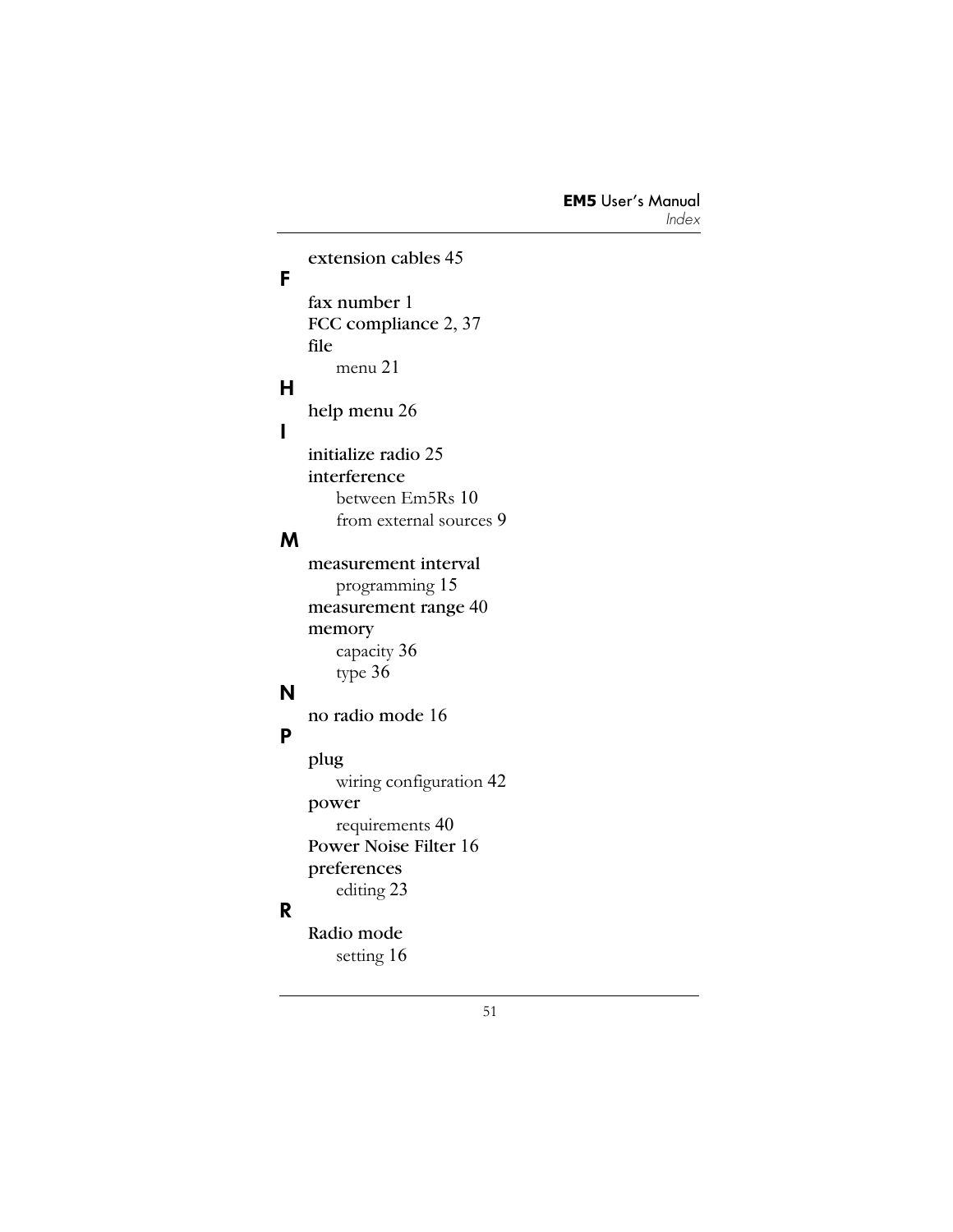#### **EM5** User's Manual

*Index*

S

T

radio module removing from Em5R 29 radio settings 10 radio signal strength indicator 13 range 40 radio range 9 reset device 25 RF interference 9 Rm1 configuring 11 Rm1 radio receiver specifications 37 Rm1 setup 26 RSSI 13 scan 20 scan ports 20 seller's liability 1 sensors applicable for Em5 10 Set Time 16 setup menu 15 software utility 13 specifications 1, 40 Em5 and Em5R 36 Rm1 radio receiver 37 telemetry test 25 telephone number 1 terminal mode using 30 time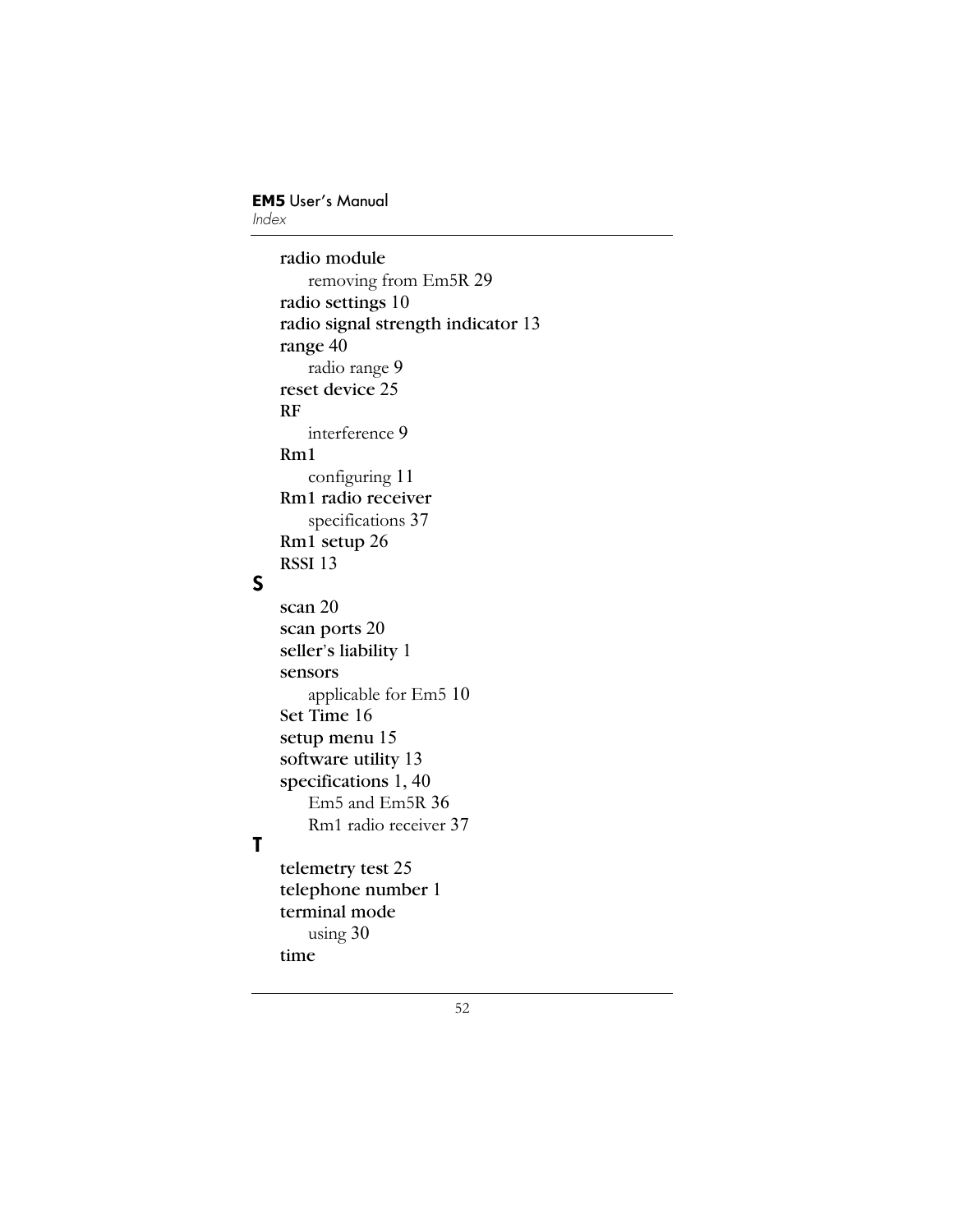setting 16, 25 Transmit only 16 W warranty 1